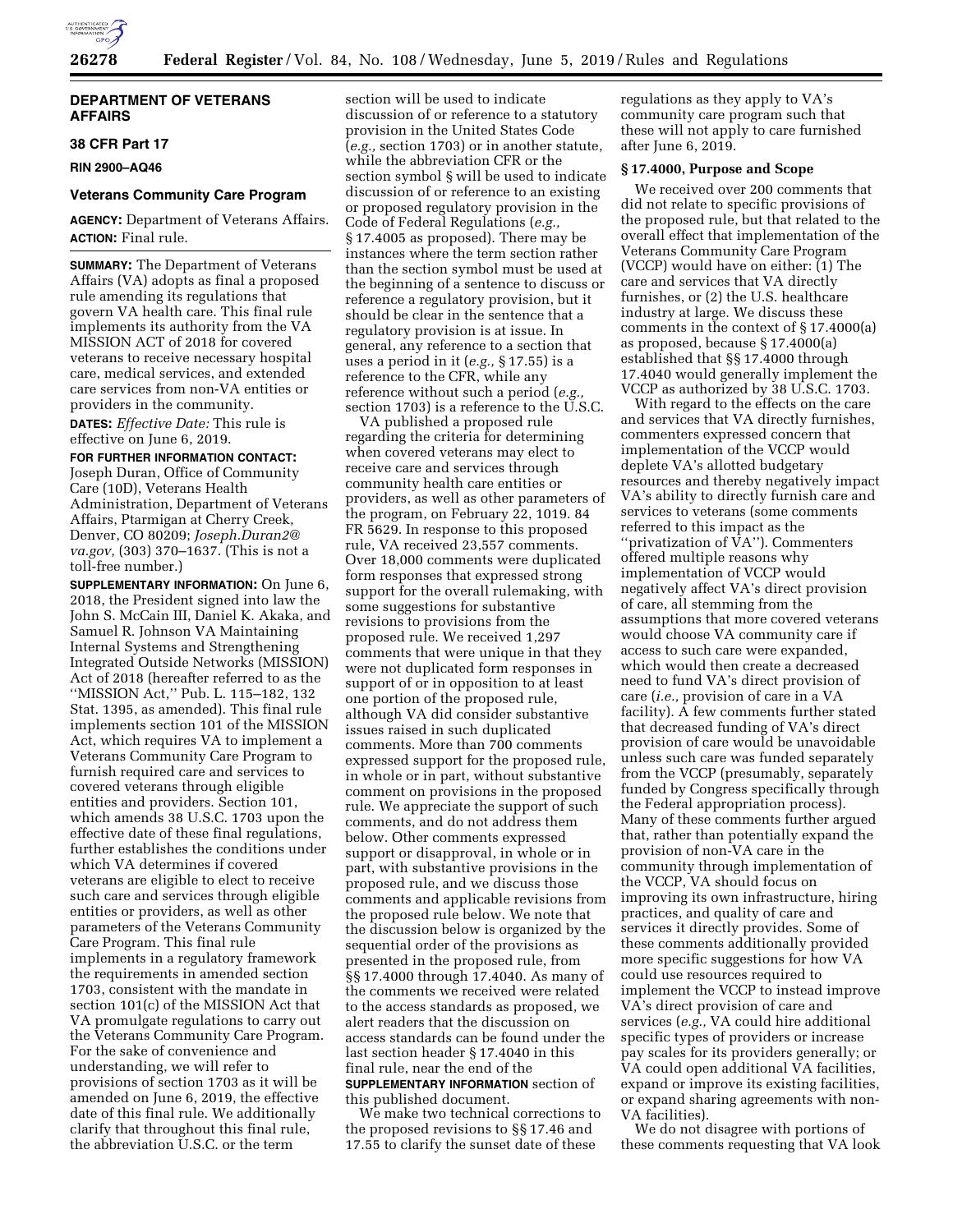to improving its direct delivery of care and services; indeed, a portion of the proposed rule that was organized under a header titled improving VA (*see* 84 FR 5629, 5645–5646) discussed how the MISSION Act will assist VA in doing so. We do not, however, make any changes to § 17.4000 or any other part of the rule as proposed based on these comments. Section 1703 requires VA to implement the VCCP and to establish the conditions under which VA would determine if covered veterans are eligible to elect to receive such care and services through eligible entities or providers (*see* sections 1703(a)(1) and (d)). Section 1703(a)(1) establishes a program to furnish hospital care, medical services, and extended care services to covered veterans through eligible entities and providers; it is VA's responsibility to implement the VCCP. Section 1703(d)(3) creates a key condition on the operation of the VCCP: that the covered veteran must elect to receive care in the community, versus through VA. This election was further identified and explained in §§ 17.4000(b), 17.4010, and 17.4020(a) as proposed. VA's obligation to implement the VCCP does not diminish VA's obligation to directly provide care and services to eligible individuals as otherwise required by title 38 U.S.C, particularly for covered veterans who are eligible for but do not elect to receive care through the VCCP or veterans who are not eligible to receive care through the VCCP. As Congress appropriates funding for VA, VA will use those resources to implement the requirements Congress has set forth. The regulatory impact analysis for this final rule and VA's budget requests identify our anticipated needs, and we will closely monitor utilization of our available resources.

With regard to the effects that implementation of the VCCP would have on the U.S. healthcare industry at large, we find such comments generally beyond the scope of the rule where they do not relate to VA's direct provision of care and services or VA's ability to maintain its other core missions. For instance, some comments asserted that covered veterans seeking non-VA care could displace non-veteran patients that rely on other Federal health care coverage (*i.e.,* Medicare or Medicaid), particularly if VA did not consider potential reductions to other Federal health care funding in developing the proposed rule. Conversely, other comments expressed concern that implementation of the VCCP could put covered veterans seeking non-VA care in the position to compete with non-

veteran patients who have private insurance, because non-VA providers simply will not have the capacity to absorb covered veterans as additional patients. We do not make changes to the rule based on these comments that relate to the potential effects that VCCP implementation may have on capacity of non-VA providers to see patients, either to a covered veteran's advantage or disadvantage when compared with other patient cohorts as asserted by the comments. However, we believe that the contracts, agreements, or other arrangements VA enters with eligible entities and providers will help to ensure provider availability for covered veterans who elect to receive care through the VCCP; we have no reason to believe that the effect, if any, on nonveteran patients would be significant. We similarly do not make changes based on comments that generally argued that expansion of eligibility for VA community care could create increased consolidation of health care markets in a manner to require VA to pay higher rates for non-VA care. We do not believe our actions in implementing the VCCP will have that significant of an effect on the health care industry. According to the National Health Expenditure Data set, the United States spent \$3.5 trillion on health care in 2017. By comparison, VA obligated \$12.9 billion for community care in FY 2017 or 17.8 percent of total VA Medical Care spending. As for other comments that specifically noted that implementation of the VCCP could have detrimental effects on the U.S. health care industry at large because VA would not be able to maintain its core missions of research and health care provider and clinician training, VA's obligation to implement the VCCP does not diminish VA's obligation to fulfill any of its core missions as otherwise required by title 38 U.S.C.

# **§ 17.4005, Definitions**

We received more than ten comments that either suggested revisions to or clarification of some terms defined in the proposed rule, or that requested VA define additional terms. We address these comments below as they relate to the terms in the order they were presented in § 17.4005 as proposed.

One comment requested revision of the definition of the term appointment to expressly include telehealth and same-day encounters. While we believe the definition of appointment as proposed did include telehealth and same-day encounters (by using the separately defined term schedule), we agree with the suggestion to revise the definition to expressly add these terms. The definition of appointment is therefore revised to include telehealth and same-day encounters.

A few comments requested revisions to the term covered veteran. The term covered veteran as proposed is identical to the statutory definition in section 1703(b), which is limited to veterans. We reiterate from the proposed rule that the regulations at §§ 17.4000–17.4040 do not affect other VA authorities to provide care or services for nonveterans. Therefore, VA's limited authority to furnish care or services for non-veterans is generally not affected by regulations that implement the VCCP. Other comments requested that VA add a regulatory citation to 38 CFR 17.37(c) to the definition of covered veteran, as this regulatory citation corresponds to the statutory citation 38 U.S.C. 1705(c)(2) in the definition that authorizes eligibility for certain veterans who do not have to enroll prior to receiving VA care. We agree with the commenter that providing a relevant regulatory citation for these certain veterans would make the definition more consistent, as the definition does include the regulatory citation for § 17.36 as it relates to those veterans who do have an affirmative requirement to enroll prior to receiving care. We therefore revise the definition of covered veteran to reference 38 CFR 17.37(a)–(c), which implement section 1705(c)(2) related to veterans who may receive VA care without first enrolling in VA's system of patient enrollment. We do not further revise the definition as requested to require enrollment for these certain veterans as a condition of receiving non-VA care under the VCCP, because that is not a requirement of section 1703 and believe such a revision could frustrate efforts to assist veterans transitioning from service in the Armed Forces.

One comment requested revision of the term eligible entity and provider to expressly include the standards by which VA will assess these entities and providers for adequacy, such as assessment for compliance with VA's access standards as proposed, or compliance with other Federal laws such as the Americans with Disabilities Act. We do not make changes to the definition based on this comment, as the definition itself references the relevant section related to entities and providers, § 17.4030 as proposed. We will discuss comments related to entities and providers in the section of the final rule related to § 17.4030.

In the definition of episode of care, VA's only substantive proposed change from the definition used in § 17.1505 regarding the Veterans Choice Program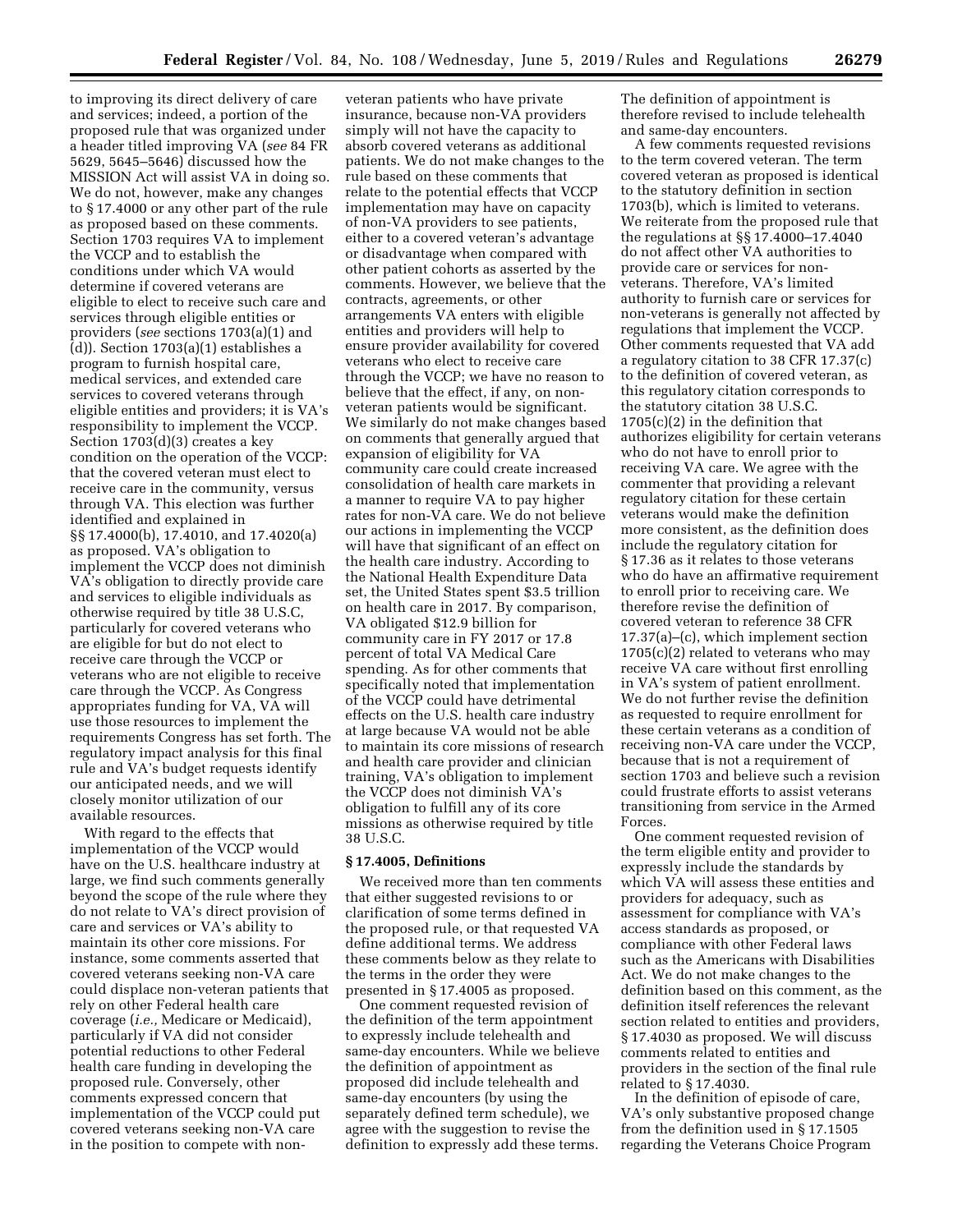was to remove the qualifying language that stated the one-year duration for the episode began from the date of the first appointment with a non-VA health care provider. We received one comment that requested we add this qualifying language back to the definition, to ensure it was clear that an episode of care included follow-up appointments and ancillary and specialty care as needed. We do not make any changes based on this comment, as the definition as proposed expressly included followup appointments and ancillary and specialty services.

A few comments requested revisions to the term extended care services. Some comments stated that defining the term extended care services by referencing its applicable authority at 38 U.S.C. 1710B was insufficient to indicate what services were covered under the VCCP, particularly to ensure coverage of certain extended care services that comments asserted were not covered by Medicare (such as adult day health care). Other comments more specifically stated that the definition should expressly list the types of extended care services that would be covered, with some comments further advocating for inclusion of particular services such as assisted living, or hourly nursing services provided by home health agencies. We do not make changes based on these comments. We believe the reference in the definition to section 1710B(a) is sufficient to indicate the types of extended care services covered because it does provide a specific listing of services that encompasses both institutional and noninstitutional extended care services (section  $1710B(a)(4)$ , for example, references adult day health care directly). Moreover, we see two benefits to referencing the statutory authority instead of defining it further in this rule. First, such a change would allow for any amendments to the law (section 1710B) to have automatic effect on this rule, and second, VA's interpretation of that provision of law will also automatically carry over to this rule.

A few comments requested clarification of or revisions to the definition of full-service VA medical facility. One comment requested clarification of what a full-service VA medical facility was. We reiterate from the proposed rule that this term means a VA medical facility that provides hospital care, emergency medical services, and surgical care and having a surgical complexity designation of at least standard. This definition includes a note that states that VA maintains a website with a list of the facilities that have been designated with at least a

surgical complexity of standard, which can be accessed on VA's website. One commenter indicated that this note was not adequately specific and should provide the exact hyperlink where this information can be found. We do not make changes based on this comment, as we do not want to create a gap in our regulations should VA's website locations change in the future. For the public's awareness, as of the publication of this final rule, this information can currently be found at *[www.va.gov/](http://www.va.gov/health/surgery) [health/surgery](http://www.va.gov/health/surgery)*. Another commenter stated that the definition should be revised to expressly include inpatient and outpatient mental health services to ensure that veterans (particularly in rural and remote areas) have access to such services. The definition of a fullservice VA medical facility is only relevant for determinations of veteran eligibility under § 17.4010(a)(2) as proposed, which, consistent with section  $1703(d)(1)(B)$ , means that covered veterans are eligible for VCCP if they reside in a State where VA does not operate a full-service VA medical facility. Therefore, while we understand the comment's concern that not including a specific type of care in the definition would seem to affect eligibility for the VCCP, we note that veterans requiring inpatient or outpatient mental health services may be eligible under one of the other five eligibility criteria in § 17.4010(a)(1) and (a)(3) through (6) as proposed, should a facility meet the requirements of this definition for full-service medical facility but not have inpatient or outpatient mental health services. We also note that the exclusion of a listed service from the definition of fullservice medical facility is not intended to indicate that such services are not available from these facilities—to the contrary, the existence of services that are included in the definition, such as surgical services, tends to indicate that such facilities are more complex medical facilities that offer many services such as mental health, primary care, and many forms of specialty care, etc.

One comment requested that VA add a new definition regarding the best medical interest of the covered veteran, to assist in clarifying this concept for the purposes of determining eligibility for the VCCP under  $\S 17.4010(a)(5)$  as proposed. We do not make changes to the definitions section based on this comment, although we will address the comment's concern regarding clarification of the best medical interest eligibility criterion in our consideration of comments on § 17.4010, which discusses eligibility for the VCCP.

One comment requested clarification of the terms hospital care and medical services, specifically seeking clarification of the explanation for the terms that was provided in the preamble of the proposed rule. The preamble of the proposed rule explained these terms in part by referring to the medical benefits package at § 17.38(b), where hospital care and medical services will be provided only if determined by appropriate healthcare professionals that the care is needed to promote, preserve, or restore the health of the individual and is in accord with generally accepted standards of medical practice. We clarify, as requested by this comment, that appropriate healthcare professionals can mean both VA and non-VA providers but are not making any revisions to the regulations.

The definition of the term other health care plan contract as proposed included language that stated such contracts did not include a policy, contract, agreement, or similar arrangement pursuant to 10 U.S.C. chapter 55, which is the authority for the Department of Defense TRICARE healthcare and insurance program. One comment requested a revision to this definition to remove the exclusion related to 10 U.S.C. chapter 55, to permit VA to bill TRICARE for non service-connected care provided under the VCCP. This comment asserted that VA was not legally barred from treating TRICARE as a health care plan contract for purposes of collecting reasonable charges for care or services furnished under 38 U.S.C. 1729. We do not make changes based on this comment, because we do not agree that section 1729 permits this practice. The plain language of the statute does not support the conclusion that VA may seek recovery from another Federal entity under section 1729. Specifically, TRICARE is another Federal program and, as such, does not meet the definition of ''health plan contract'' under section  $1729(i)(1)(A)$ . Additionally, while the definition of ''third party'' in section 1729(i)(3) includes a ''State or political subdivision of a State[,]'' it does not include ''a Federal entity.'' Moreover, case law does not support the conclusion that VA may seek recovery from another Federal entity under section 1729. In *United States* v. *Capital Blue Cross,* the United States Court of Appeals for the Third Circuit found that by excluding other Federal programs, such as Medicare, from the reach of section 1729, Congress avoided the ''inefficient procedure of having one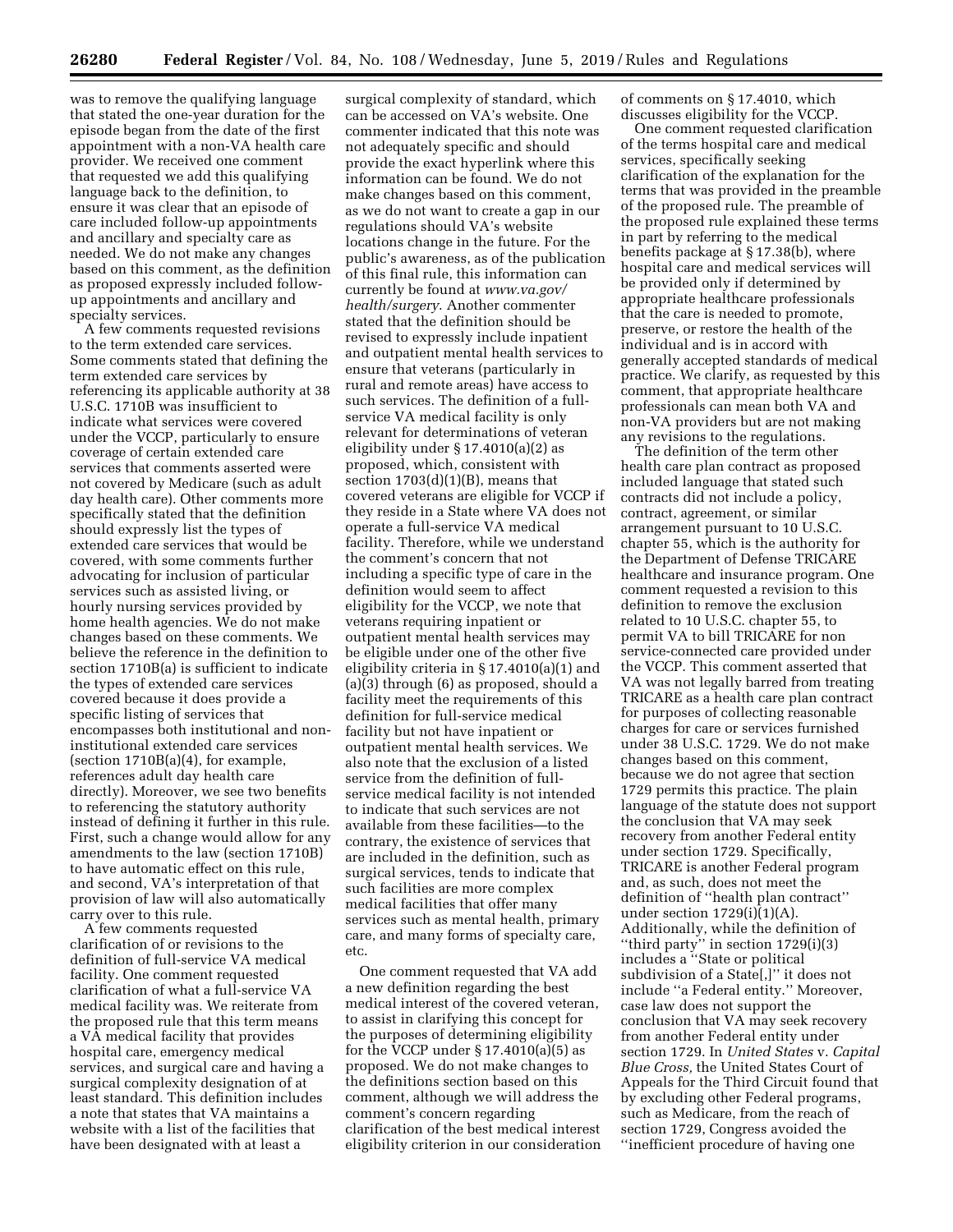arm of the federal government reimburse the another.'' 992 F.2d 1270, 1275 (3d Cir. 1993). Finally, the legislative history of 38 U.S.C. 1729 does not support the conclusion that VA may seek recovery from another Federal entity under section 1729. See, *e.g.,* H. Rep. 99–300, (finding that no reimbursement could be obtained from Medicare or Medicaid by VA). We note that this discussion of what is permissible under section 1729 does not prevent VA from billing DoD under agreements that control the exchange of services under 38 U.S.C. 8111.

One comment requested a revision to the term residence to add language that would clarify a residence as the place the covered veteran stays on the date of the appointment. We do not make changes based on this comment, as we believe the definition as proposed, which defines a residence as where the covered veteran is staying at the time they want to receive care or services, provides for the same outcome without requiring constant monitoring by VA or updates by covered veterans. A few comments communicated that individuals who maintain more than one residence (the most common example provided was maintaining a different residence in a warmer climate during winter months, to accommodate health issues) can experience difficulties with receiving non-VA care. These comments did not suggest changes to any of the criteria or provisions in the proposed rule, so we are not making any changes as a result. We believe it is sufficient to state that the term residence in § 17.4005 as proposed does not preclude covered veterans from maintaining more than one residence at a time, but a covered veteran may have one residence at a time. Such residence is assessed in accordance with where the individual is physically staying at the time the care or services are needed.

A few comments requested that VA add a definition of unusual or excessive burden, to clarify how this term is used in the assessment of whether the best medical interest eligibility criterion is met under § 17.4010(a)(5)(vii) as proposed. We do not make changes based on these comments. This term has qualifying language in  $\S 17.4010(a)(5)(vii)(A)–(E)$  that we believe is sufficient to inform these determinations, and we will address this qualifying language as raised by comments more specifically in the section of this rule that discusses eligibility.

One comment requested that VA add a definition for the term VA care coordination team to provide examples

of VA staff or clinicians who comprise such a team. This comment requested this definition be added because it was used in the preamble of the proposed rule to provide an example of assessing when a covered veteran might be eligible for VCCP under § 17.4010(a)(1) as proposed, or eligibility when no VA facility offers the care or services needed. We do not make changes based on this comment. This term was used in the preamble of the proposed rule to help provide background on the types of individuals who might assist a covered veteran with understanding whether VA facilities at large might not offer certain services (such as full obstetrics care), but this term is not material to determinations of eligibility under § 17.4010(a)(1) and is not used in the regulatory text, so its addition would be superfluous.

One comment stated that the term VA facility as defined in the proposed rule was too broad to be useful for veterans to distinguish between VA facilities, and suggested that VA should instead use: The term center for non-medical facilities; the term hospital for fullservice facilities; and the term clinic for all medical service facilities that are not full-service. We reiterate from the proposed rule that the term VA facility references the types of care a facility provides (*i.e.,* hospital care, medical services, or extended care services), rather than designations of VA facilities (such as a VA medical center, or community-based outpatient clinic), to ensure that any future re-designations of VA facility types would not result in a gap in our regulations. If the public is interested in how VA currently defines the scope of services available at different facility types, Veterans Health Administration (VHA) Handbook 1006.02, VHA Site Classifications and Definitions, should be instructive and is available online. Additionally, we clarify that this term is relevant for determinations of eligibility under § 17.4010, and that such determinations can only be consistently made with a broad definition that references the types of care a facility provides rather than the designation of a facility.

Lastly, one comment requested that the term VA medical service line be revised to mean a clinic within a Department medical center, to ensure that entire clinics could be designated as underperforming as needed. While the commenter's suggestion would match the definition in section 1703(o)(2), it would not clarify the meaning of that phrase for purposes of this regulation, as we believe the proposed definition does. The term clinic, in the context of health care, can

have several different meanings. Merriam-Webster, for example, defines a clinic in the context of health care as a facility (as of a hospital) for diagnosis and treatment of outpatients, as well as a group practice in which several physicians work cooperatively. Merriam-Webster online, *[https://](https://www.merriam-webster.com/dictionary/clinic) [www.merriam-webster.com/dictionary/](https://www.merriam-webster.com/dictionary/clinic) [clinic.](https://www.merriam-webster.com/dictionary/clinic)* The Cambridge English Dictionary, alternatively, defines a clinic as a building or part of a hospital where people go for medical care or advice. Cambridge Dictionary online, *[https://dictionary.cambridge.org/us/](https://dictionary.cambridge.org/us/dictionary/english/clinic)  [dictionary/english/clinic.](https://dictionary.cambridge.org/us/dictionary/english/clinic)* We believe these definitions reflect the common understandings of the term clinic, as well as the ambiguity in that term. In some contexts, a clinic is a physical structure, and in others it is an organizational component of a larger institution. We believe in the context of section 1703(o)(2) that the latter interpretation is more reasonable, as it would be illogical for Congress to define the term VA medical service line to mean a physical structure within a larger physical structure. The very term service line also reinforces conceptually that this authority is limited to a group practice in which several physicians or clinicians work cooperatively. VA policy also repeatedly uses the term service line to refer to specific practice areas, such as cardiology, radiology, oncology, and others. Each service line has different applicable access standards or standards for quality for the purposes of assessing underperformance under § 17.4015 as proposed, which could serve as a basis for eligibility for a covered veteran to participate in VCCP under  $§ 17.4010(a)(6)$  as proposed. In this context, the definition of VA medical service line as proposed, to be limited to a service or set of services within a Department medical center, is more consistent with the general meaning of the term, provides clarity as to the intended effect of this provision, and more appropriately captures those types of services that are actually underperforming and not other services that could in fact be excelling. We note that it is theoretically possible, however, for all VA medical service lines within a clinic to be designated (depending on the organization of that clinic, and the assessment of such medical service lines against VA's standards, etc.), although we believe it would be unlikely that this would actually happen.

#### **§ 17.4010, Veteran Eligibility**

We received over 18,000 comments concerning the criteria under which VA determines a covered veteran may elect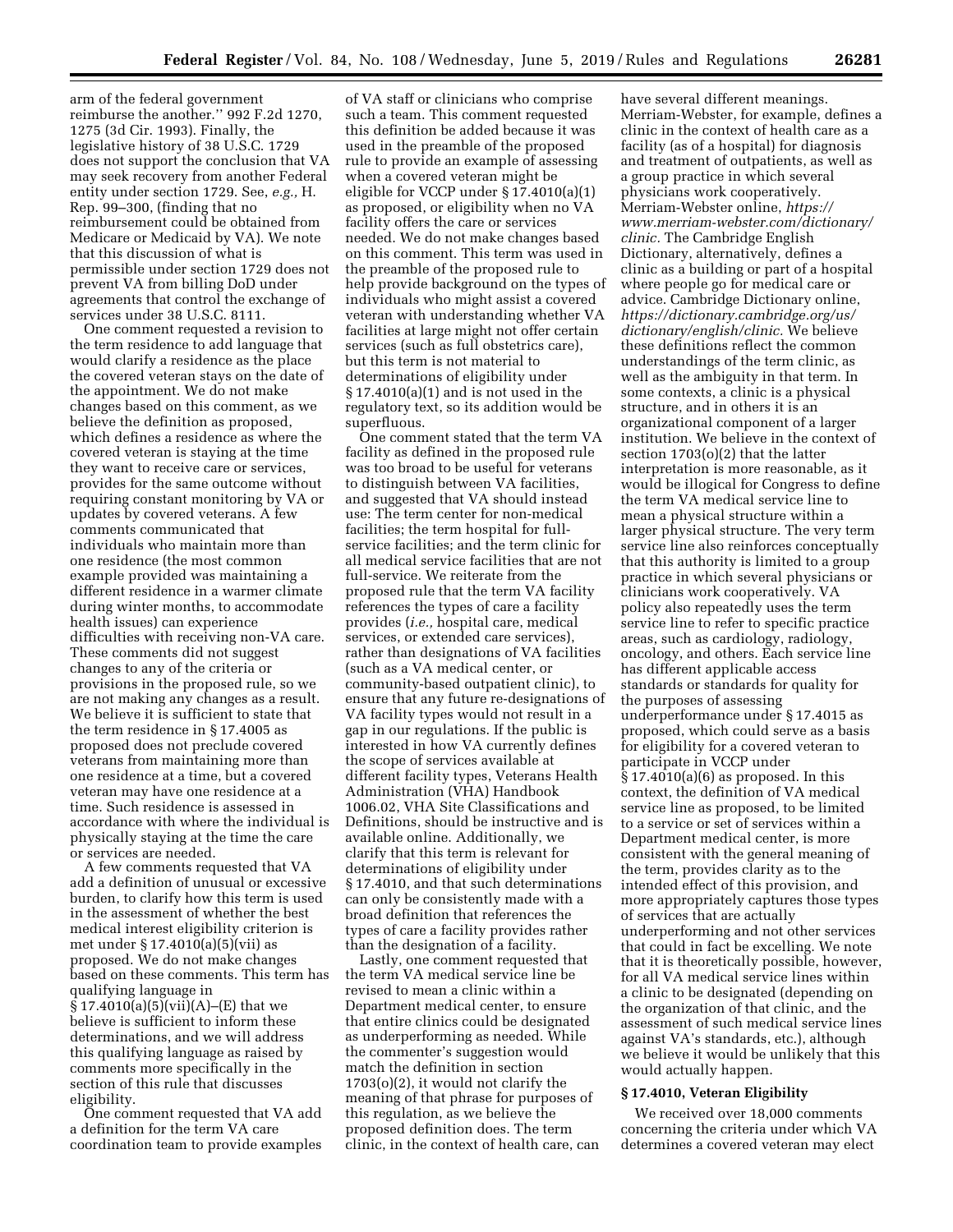to receive care and services under the VCCP. We address these comments below in the order in which they raise issues related to provisions in paragraphs  $(a)(1)$  through  $(6)$  of § 17.4010 as proposed. We note at the outset that the comments we received related to eligibility based on designated access standards in § 17.4010(a)(4) as proposed we be addressed in the section of this document that discusses § 17.4040 where such comments raised particular substantive issues related to the access standards. We will only discuss access standards in relation to § 17.4010 below where comments raised broad versus specific concerns regarding VA's establishment of such standards. We also note that a majority of these comments are the result of a duplicated form letter, within which at least one of the eligibility criteria from § 17.4010 as proposed was discussed.

We did not receive any comments that suggested changes to § 17.4010(a)(1) as proposed, regarding a covered veteran being eligible to receive care and services under the VCCP if no VA facility offered such care or services. However, some comments seemed to assert that this criterion could be unduly limiting if it was interpreted in a manner that barred eligibility if a single VA facility offered such care or services. One comment further requested clarification as to whether the access-related eligibility criterion in § 17.4010(a)(4) as proposed would apply if the criterion in § 17.4010(a)(1) was not met. We clarify, by reiterating from the proposed rule, that the criterion in § 17.4010(a)(1) will not be used to limit access to community care in instances where a single VA facility offers the care or services required; in such a case, covered veterans will be assessed under one of the other five eligibility criteria in § 17.4010(a)(2) through (6), for instance, the access-related criterion in § 17.4010(a)(4). The criterion in § 17.4010(a)(1) will function as a unique qualifier for covered veterans that need certain types of care that VA simply does not provide in any of its facilities (such as full obstetrics care), and any covered veteran requiring such care or services would not have to be assessed any further under other proposed eligibility criteria for community care. We do not make any changes based on these comments.

We received some comments related to  $\S 17.4010(a)(2)$ , regarding a covered veteran being eligible to receive care and services under the VCCP if there is not a full-service VA medical facility in the State in which the veteran resides. One comment seemed to oppose this criterion, asserting that this eligibility

criterion was inappropriate because it did not consider full-service facilities across state lines that may be accessible to veterans. Another comment seemed to support this criterion, but also asserted that it was not appropriate because it did not consider that in-state transit times vary by State. We clarify that the criterion in  $\S 17.4010(a)(2)$  is an assessment of VA facility locations within States, and does not consider transit times to facilities, in accordance with section  $1703(d)(1)(B)$ . This criterion is consistent with the statute, as well as prior VA practice in the Veterans Choice Program. We do not make changes based on these comments.

A few comments asserted that VA should not eliminate the 40-mile distance eligibility criterion from the former Veterans Choice Program. We interpret these comments to be expressing concern with the limited grandfathering provision in  $§ 17.4010(a)(3)(ii)$  as proposed, where the 40-mile criterion will be carried forward indefinitely for some, but not all, covered veterans. We reiterate from the proposed rule that the 40-mile grandfathering provision is consistent with 38 U.S.C. 1703(d)(1)(C), where such eligibility is carried forward indefinitely for only those covered veterans that reside in Alaska, Montana, North Dakota, South Dakota, or Wyoming and meet additional criteria. Any covered veterans who do not reside in one of these States can only be considered to have grandfathered eligibility related to the 40-mile criterion until June 6, 2020. We therefore do not make any changes based on these comments, although we note that other VCCP eligibility criteria may apply for covered veterans after June 6, 2020, even if they do not reside in the States identified for the indefinite grandfathering provision.

Some comments objected to VA establishing any eligibility based on access standards under § 17.4010(a)(4) as proposed, suggesting instead that VA community care should not have any qualifying limitations related to VA's assessment of access. We do not make any changes to § 17.4010(a)(4) based on these comments. Congress authorized veterans to elect to receive community care if VA was unable to furnish care or services in a manner that complies with VA's designated access standards under section 1703(d)(1)(D). Congress further authorized the Secretary to establish access standards under section 1703B. As explained in the proposed rule, as well as our report to Congress, the Secretary is exercising his authority to establish and designate access standards for purposes of eligibility. We reiterate

that we will discuss comments related to the substantive criteria of the access standards themselves from in the section related to § 17.4040 later in this document.

We received many comments related to the best medical interest criterion in § 17.4010(a)(5) as proposed. While some comments merely sought clarification of this criterion, others asserted that the covered veteran and his or her non-VA provider did not have enough control in determining when the criterion could be met, and that a determination by a non-VA provider that the criterion was met should not be subject to VA's review or approval (specifically, over 18,000 comments received were duplicate form requests that VA should not administratively or clinically review such determinations from non-VA providers). Conversely, other comments asserted that VA must retain review and approval for best medical interest determinations, or even prevent such determinations from being made by non-VA providers. Other comments more specifically suggested that certain conditions should be found to create eligibility under this criterion. For instance, some comments argued generally that a covered veteran's dissatisfaction with care they received directly from VA in the past should meet the criterion of best medical interest. Other comments suggested that certain conditions or factors should be considered to constitute an unusual or excessive burden as assessed under the best medical interest criterion in § 17.4010(a)(5)(vii), such as a veteran requiring oxygen to travel, or a veteran having experienced military sexual trauma.

We first address the issue within the comments concerning the level of review or approval that may be required to find that a determination of best medical interest has been met for purposes of eligibility for VCCP. These comments offered opposing interpretations of whether VA review or approval would (or should) be required to find that a determination of best medical interest had been met. We believe these opposing interpretations in the comments are due to an inconsistency between the preamble explanation for  $\S 17.4010(a)(5)$  as published in the proposed rule and the regulation text at  $\S 17.4010(a)(5)$  as proposed. The preamble of the proposed rule contained language that qualified a determination of best medical interest in § 17.4010(a)(5), by stating that such a determination must be for the purpose of the veteran achieving improved clinical outcomes by receiving the care or services in the community versus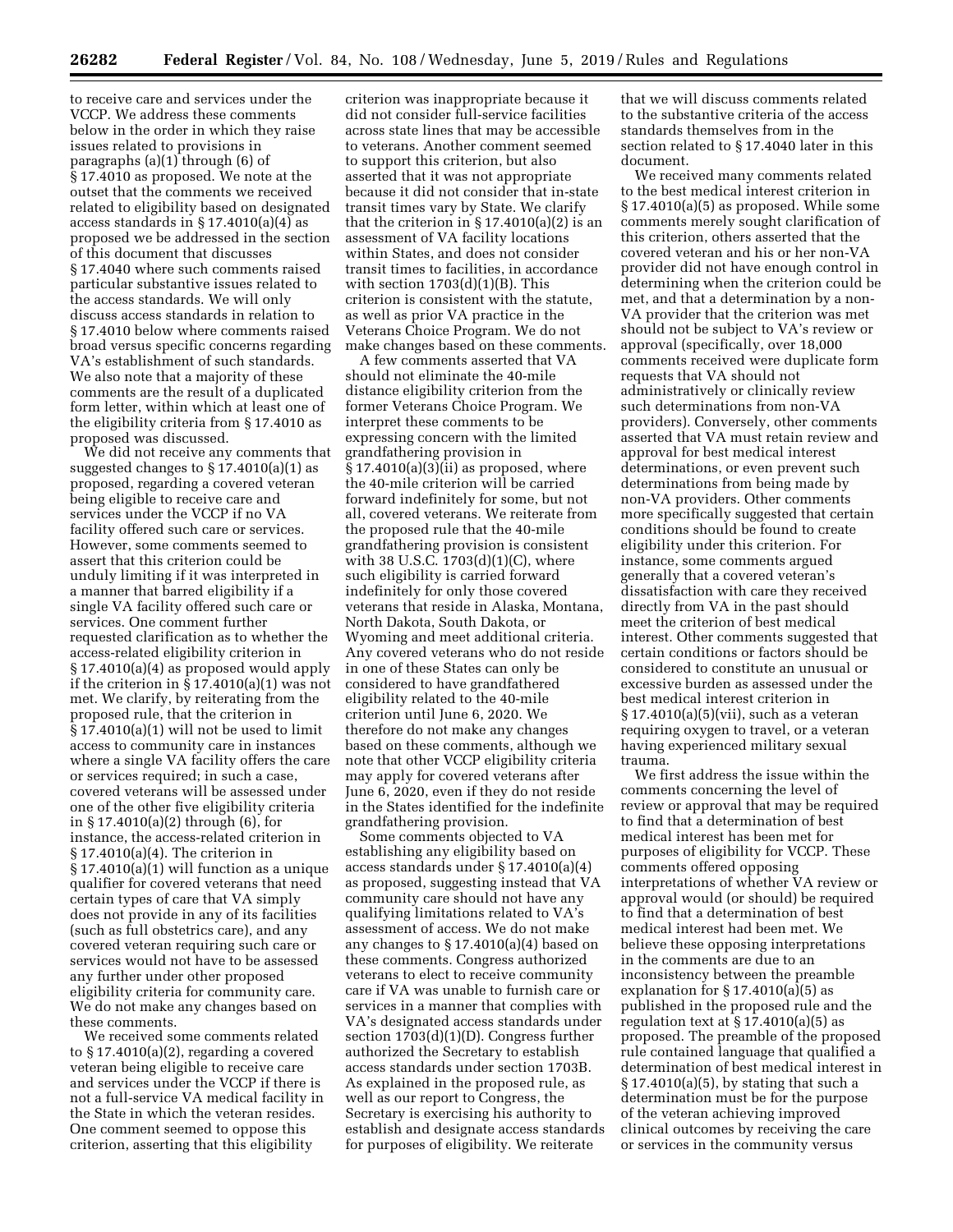from a VA health care provider. In turn, the preamble of the proposed rule further explained that the factors in § 17.4010(a)(5)(i)–(vii) as proposed would be considered in the context of clinical decision making (where the referring clinician could be either a VA or a non-VA clinician) to assess whether improved clinical outcomes would likely be achieved by receiving care in the community.

Although the preamble explained that the qualifying language related to a veteran's improved clinical outcomes would be in § 17.4010(a)(5) as proposed, it was inadvertently omitted by VA in the regulation text for  $\S 17.4010(a)(5)$ . We clarify that VA intended for this qualifying language to be in § 17.4010(a)(5) as proposed to allow VA to retain the ability to conduct a review of a best medical interest determination made by a non-VA or a VA provider if such determination did not appear to meet the standard for achieving improved clinical outcomes. To clarify this intent, we revise  $\S 17.4010(a)(5)$  to add the qualifying language as stated from the preamble of the proposed rule that best medical interest determinations are made for the purpose of the veteran achieving improved clinical outcomes. We believe this revision effectuates VA's intent as evidenced in the preamble of the proposed rule. While we realize that this revision does not establish an absolute VA review of best medical interest determinations, and does not remove VA's review of these decisions as suggested in some comments, we reiterate from the preamble of the proposed rule that an assessment of best medical interest under § 17.4010(a)(5) is a clinical decision, and as such is made on a case by case basis depending on the individual circumstances of a covered veteran, to be guided by the factors further established in  $\S 17.4010(a)(5)(i)$ -(vii). We believe that it is neither veteran-centric nor administratively feasible for VA to regulate an absolute requirement to review all determinations of best medical interest from non-VA or VA providers. We do not make changes to add certain specific qualifying conditions to § 17.4010(a)(5) in response to comments that requested VA consider specific conditions as meeting the best medical interest criterion (as raised earlier, conditions such as a veteran requiring oxygen to travel, or a veteran having experienced military sexual trauma). We believe that the language in  $\S 17.4010(a)(5)(i)$ –(vii) is comprehensive to permit appropriate clinical decisions on a case by case basis without being overly specific or restrictive.

We received a few comments that requested clarification of how VA would distinguish between a best medical interest determination that may simply be for the convenience of the veteran (which was not permitted under § 17.4010(a)(5) as proposed), and a determination of best medical interest based on an unusual or excessive travel burden (which was permitted under § 17.4010(a)(5)(vii)). One comment further requested clarification of whether the undue or excessive burden determination was clinical in nature, and whether it could relate to the drive time access standard. To address the request to clarify when the undue or excessive burden factors in  $§ 17.4010(a)(5)(vii)(A)–(E) might be met,$ we will not make changes from the proposed rule, but we clarify that VA will work to develop guidance for VA staff (that can be made available to VA and non-VA providers) regarding how VA will interpret the factors to ensure there is a consistent understanding of how the undue or excessive burden considerations are assessed and applied. As a general example, a covered veteran who requires physical therapy multiple times a week in relation to a neck injury might be considered eligible under the criterion in  $\S 17.4010(a)(5)(vii)(C)$ , if the veteran's injured neck is a medical condition that affects his or her ability to travel even short distances. In such a case, it would not be for the mere convenience of this veteran to be seen in the community at a location that would be closer to their residence.

We further clarify, without making changes to  $\S 17.4010(a)(5)(vii)$ , that the unusual or excessive burden assessment would ultimately be a clinical determination, as we previously clarified that the overarching best medical interest criterion is met when it is clinically determined that a covered veteran could be expected to experience improved clinical outcomes. Lastly, we clarify without changes that the unusual and excessive burden factors in  $§ 17.4010(a)(5)(vii)(A)–(E) are$ independent of the access standard eligibility in § 17.4010(a)(4) and the standards themselves in § 17.4040; the undue and excessive burden factors might qualify a veteran for VCCP, even if the access standard related to average drive time might not be met. For example, a covered veteran could require daily dialysis care that could be furnished at a VA facility that is 29 minutes away from the veteran's residence by average drive time. If VA could furnish the care within the waittime standard in § 17.4040, this veteran

would not qualify under § 17.4010(a)(4). However, given the need for daily travel and the effect of travel for nearly an hour in transit every day, the veteran and the provider could determine it is in the best medical interest of the veteran to receive this daily dialysis care through the VCCP at a non-VA facility that is only a five-minute average drive from the veteran's home.

We received one comment related to § 17.4010(a)(6) as proposed, regarding a covered veteran being eligible to receive care and services under the VCCP if VA determined that a VA medical service line that would furnish the care or services the veteran requires is not providing such care or services in a manner that complies with VA's standards for quality. This comment asserted that VA should revise this eligibility criterion to be discretionary and not mandatory, to be consistent with 38 U.S.C. 1703(e), which is the statutory provision related to discretionary eligibility based on a finding that a VA medical service line is not providing care that complies with the standards for quality VA further establishes under section 1703C. We agree section 1703(e) authorizes and does not mandate the furnishing of care when VA medical service lines are underperforming, but we do not read our regulations in §§ 17.4010(a)(6) and 17.4015 as proposed to collectively to eliminate that discretion. Section 17.4015 permits, but does not require, the Secretary to identify underperforming VA medical service lines. It further permits the Secretary to establish limitations or conditions on the ability of veterans to elect to receive care and services in the community. If the Secretary makes a determination under § 17.4015 and identifies underperforming VA medical service lines and the conditions under which covered veterans seeking care or services from such a medical service line can elect to receive care in the community, then § 17.4010(a)(6) would apply and covered veterans could elect to receive care or services in the community consistent with the Secretary's determination. Sections 17.4010(a)(6) and 17.4015 therefore effectively preserve the discretionary nature of section 1703(e). We will address comments related to the establishment of or notice procedures for VA's standards for quality in the portion of the final rule that discusses § 17.4015.

We received one comment that requested clarification of VA's rationale to require a covered veteran to submit to VA information related to a change in the veteran's address in § 17.4010(b) as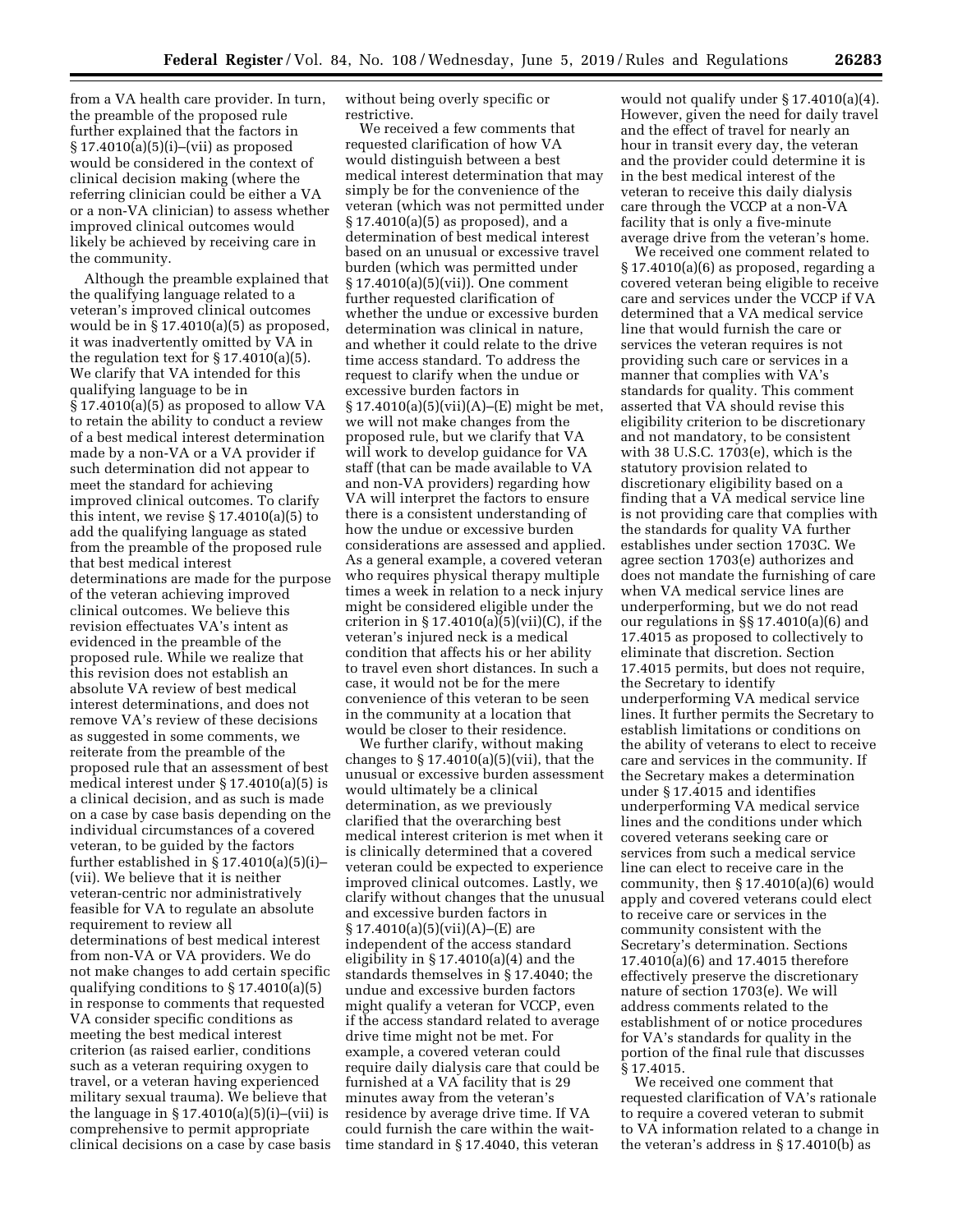proposed, and information on any other health-care plan contract under which the veteran is covered prior to obtaining authorization for care and services the veteran requires. We reiterate from the proposed rule that this information is required so that VA may make accurate eligibility determinations under § 17.4010(a)(2)–(6) that rely on a veteran's place of residence, and so that VA can continue to recover or collect reasonable charges for care and services furnished in the community for a nonservice connected disability from a health plan contract, consistent with section 1703(j). We further note that veterans are required to submit information regarding other health insurance under section 1705A. Related to this comment concerning the provision of information by the covered veteran, one comment asserted that VA should make VCCP use conditional on the covered veteran's acceptance of an automatic release of their medical information to non-VA providers. The commenter asserted that this was necessary because it was inefficient to require veterans to authorize individual releases of their medical information, or to rely on non-VA providers to attest that records were received. We do not make changes based on this comment. VA currently has the authority to release veteran medical information for treatment purposes without the written consent or authorization of the veteran under applicable statutes and their implementing regulations (see 38 U.S.C. 7332(b)(2)(H)). Therefore, there is no need to require veterans to authorize individual releases of their medical information if a veteran is receiving treatment using VCCP.

Section 17.4010(d) as proposed established that eligibility determinations for covered veterans to receive hospital care, medical services, or extended care services through the VCCP would be subject to VA's clinical appeals process, and not be appealable to the Board of Veterans Appeals. We received some comments that suggested these eligibility decisions should be appealable to the Board. We make no changes based on these comments, as section 1703(f) expressly provides that these eligibility decisions be subject to VA's clinical appeals process and not be appealable to the Board of Veterans' Appeals. Other comments did not request revisions to § 17.4010(d) per se, but did suggest that VA's appeals process should be comprehensive, and more specifically that VA should develop a unique process within its clinical appeals process, to ensure that individuals adjudicating the VCCP

eligibility determinations are not the same VA facility or VISN staff that made the initial eligibility determinations. We clarify that VA's current clinical appeals process can be found in VHA Directive 1041, Appeal of VHA Clinical Decisions, which can be found on VA's website and provides for a comprehensive process of appealing clinical decisions that includes elevating disputes beyond initial stafflevel determinations.

Lastly, one comment raised several concerns about different provisions discussed in the proposed rule that potentially related to eligibility, based on several assertions: First, the comment asserted that VA's proposed rule would limit eligibility for VA community care to only certain serviceconnected veterans, or veterans with only certain discharges from active service; second, the comment asserted that the rule would limit eligibility for care for a recently discharged veteran to 12 months; and third, the comment asserted that veterans should be treated for service connected disabilities regardless of their character of discharge. All of the provisions cited in this comment refer to other provisions of law unaffected by VA's rule, namely § 17.46 (concerning the first issue identified above), which we are making no longer effective; section 1705(c)(2), which authorizes VA to furnish care notwithstanding a veteran's failure to enroll (concerning the second issue identified above); and section 5303(a), which statutorily limits VA's ability to furnish benefits to certain persons. Because these authorities are either being made ineffective through this rule (in the case of § 17.46) or are statutes that were unaffected by this rule (in the case of section 1705(c)(2) and section 5303(a)), we do not make changes based on this comment.

# **§ 17.4015, Designated VA Medical Service Lines**

We received over 25 comments concerning the process by which VA would designate those VA medical service lines that were not able to furnish care or services in a manner that complied with VA's standards for quality, so that covered veterans who would receive care or services through such VA medical service lines would be eligible for the VCCP. We address these comments below in the order in which they raise issues related to the provisions in paragraphs (a)–(e) of § 17.4015 as proposed.

As a general matter, one comment suggested that any proposal to eliminate entire service lines at VA facilities should not be implemented. We clarify

that no provision in the proposed rule sought to eliminate VA medical service lines at VA facilities. Section 17.4015 as proposed sought to establish criteria by which VA would assess VA medical service lines within its facilities to determine if they were underperforming. If such medical service lines were so identified, then § 17.4010(a)(6) as proposed would allow covered veterans to elect to receive the care or services they would have received under those underperforming VA medical service lines through the VCCP. We do not make any changes to the proposed rule based on this comment. We note that section 1706A, as added by section 109 of the MISSION Act, expressly requires remediation of any VA medical service lines identified under this criterion, and as we discussed near the conclusion of the preamble to the proposed rule, VA's remediation efforts will not be limited to just those medical service lines designated under § 17.4015. These remediation efforts are intended to bolster and support VA's medical service lines.

We received multiple comments related to § 17.4015(a) as proposed, concerning VA's basic parameters for identifying its underperforming medical service lines. First and most generally, one comment requested that VA revise paragraph (a) to make this provision mandatory by using the word ''shall'' instead of ''may''; in the alternative, the commenter suggested that VA must otherwise clarify if it interprets the quality monitoring mandates imposed by section 1703(e) and 1703C to be optional. We do not make changes based on this comment and clarify that not all provisions in the MISSION Act require VA to take action. VA used the term ''may'' in § 17.4015(a) as proposed because VA is not required, and may be practically unable, to identify any VA medical service line as underperforming, and consequently, it may be the case that no covered veterans qualify for community care under this criterion. We also, as noted above, allow the Secretary to place conditions or limitations on the ability of covered veterans to elect to receive care under this criterion.

One comment requested that VA revise § 17.4015(a) to provide for a comparison of timeliness between VA and non-VA medical service lines, as this comparison of timeliness is not expressly prevented by section 1703 or 1703C. We do not make changes based on this comment, as the comparison of timeliness between only VA medical services lines is consistent with section 1703(e)(1)(B)(i). We further note,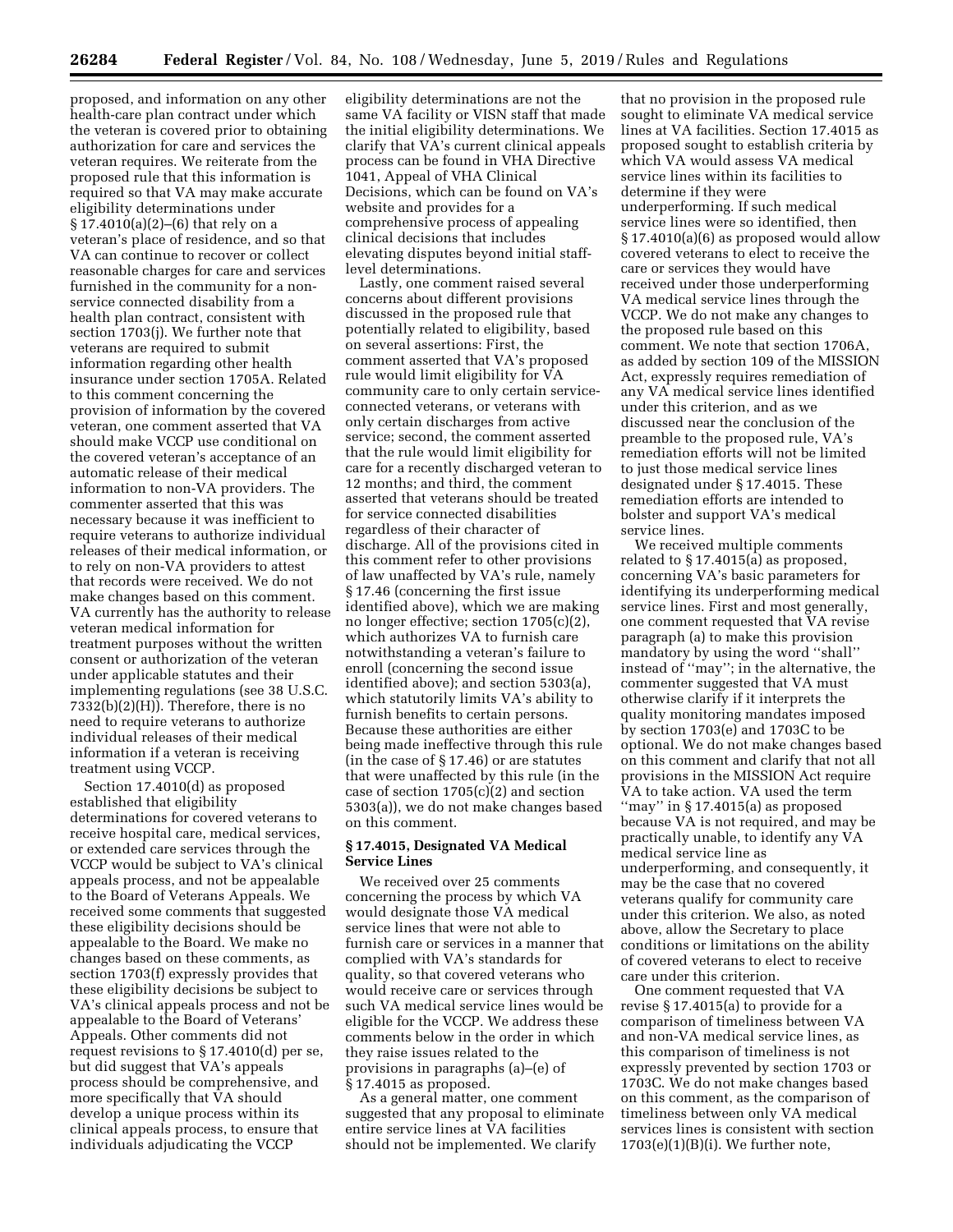however, that § 17.4015(a) identifies timely care as the first domain of care, and hence the timeliness of care with non-VA service lines would be considered indirectly.

We received multiple comments related to VA's standards for quality themselves, a majority of which we interpret as beyond the scope of the proposed rule because such standards are to be established and announced via a separate process in the **Federal Register**, as stated in the proposed rule. However, we summarize those comments here as they could be interpreted to apply to § 17.4015(a) as proposed, and that paragraph's express statements of using VA's standards for quality to determine when VA medical service line are underperforming. Multiple comments argued that VA should not use VA's standards for quality, but rather should use existing industry standards related to quality monitoring (such as the National Committee for Quality Assurance's Healthcare Effectiveness Data and Information Set, or Centers for Medicare and Medicaid Services Merit-Based Incentive Payment System), versus developing VA-based quality measures as indicated in § 17.4015(a) as proposed. One comment more specifically requested that VA revise § 17.4015(a) accordingly to reflect that VA will use industry standards for quality. Conversely, other comments suggested that there seemed to be a deficiency of reliable data available to VA that is related to quality measures or metrics concerning non-VA providers; one comment further stated that until non-VA providers are able to produce comparative data to be used in assessing VA medical service lines, VA should only use its data to identify and remediate its medical service lines. Other comments more specifically recommended that VA use its existing tools such as VA's Strategic Analytics for Improvement and Learning tool to identify its underperforming service lines. Some of these comments further stated that VA should consider unique veteran populations when developing standards, with one comment requesting that VA require vascular surgery quality outcomes to be assessed to ensure non-VA outcomes match VA outcomes. Other comments did not suggest a particular approach regarding the use of VA or non-VA quality measures, but rather requested clarification of what quality measures or metrics VA would use. We do not make changes to § 17.4015(a) based on these comments, but we reiterate from the proposed rule that VA's standards for quality will be

announced through a separate document published in the **Federal Register** as set forth in § 17.4015(c) as proposed. We do note that VA's proposed standards for quality, as submitted to Congress in a report earlier this year, focused on the framework for quality identified by the National Academy of Medicine.

We did not receive any comments on § 17.4015(b) as proposed and are not making any changes from the language we proposed.

We received a few comments related to VA providing notice of its standards for quality once established, as well as comments on other provisions set forth in § 17.4015(c) as proposed. At the outset, we note that multiple comments urged VA to publicly release VA's report detailing its standards for quality that was submitted to Congress on March 4, 2019. We do not make changes to § 17.4015(c) based on this comment, as we believe § 17.4015(c) makes adequate provision for public notice of the standards of quality.

Section 17.4015(c) as proposed contained language to establish potential limitations of when and where covered veterans could receive qualifying non-VA care and services at their election based on VA's identification of its underperforming medical service lines. These possible limitations on receiving qualifying non-VA care included a limitation by defined geographic area. We received one comment that stated this language implied that VA will interpret its standards for quality based on a regional geographic standard versus a national standard and asked that VA clarify whether this is the case. We clarify that while VA will have national standards for quality, VA's quality comparisons will generally be based on care that is locally available and not on national averages. It would be of little use to patients in a particular area or region to have VA care that is locally available to them compared to care that is not locally available. The language in § 17.4015(c) related to limitations (including the limitation based on geographic area) therefore serves to alert covered veterans that the qualifying non-VA care they may elect to receive may be limited in its location, in the type of care that may be received, etc., as it would be offered as an option to the specific care that would be designated in the specific VA medical service line that VA would have identified as underperforming. We do not make changes based on this comment.

A few comments requested clarification of whether direct notice to

covered veterans of underperforming VA medical service lines, as set forth in § 17.4015(c) as proposed, would include other than electronic communication (to include notification by mail, phone, etc., as well as a **Federal Register**  document). A related comment requested that VA ensure non-VA providers are provided the direct notice VA would conduct when making determinations under § 17.4015(c) on VA medical service lines. We do not make changes based on these comments. We reiterate from the proposed rule that VA will take reasonable steps to provide direct notice to covered veterans affected under this section to include written correspondence, electronic messages, or direct contact (in person or by phone). We do not believe it necessary to regulate VA's notice to community providers.

A few comments requested that VA revise § 17.4015(d) as proposed to permit VA to identify more than three underperforming VA medical service lines and more than 36 underperforming VA medical service lines nationally. One comment stated that there should be no limit on the number of designated VA medical service lines per facility or the total number nationally that could be designated as underperforming, and one comment urged VA to seek a legislative fix to allow VA to designate more than 36 VA medical service lines nationally. We do not make changes based on these comments, as VA is limited by statute to designating no more than three service lines per facility and 36 service lines nationally, in accordance with section 1703(e)(1)(C). As the comment indicates, any resolution to allow more than the permitted number of VA medical service lines to be designated would require Congressional action and therefore is beyond the scope of the proposed rule.

Multiple comments raised issues related to the factors VA would consider when determining whether its medical services lines would be identified as underperforming, as set forth in § 17.4015(e) as proposed. One comment noted that VA should limit comparison of underperforming VA medical service lines against only similarly underperforming non-VA medical service lines (and further, only those non-VA underperforming medical service lines that are accessible to covered veterans), to ensure that a covered veteran would not have the option to choose to receive lower quality care from a non-VA medical service line than a VA medical service line. Another comment asserted that VA must consider whether non-VA medical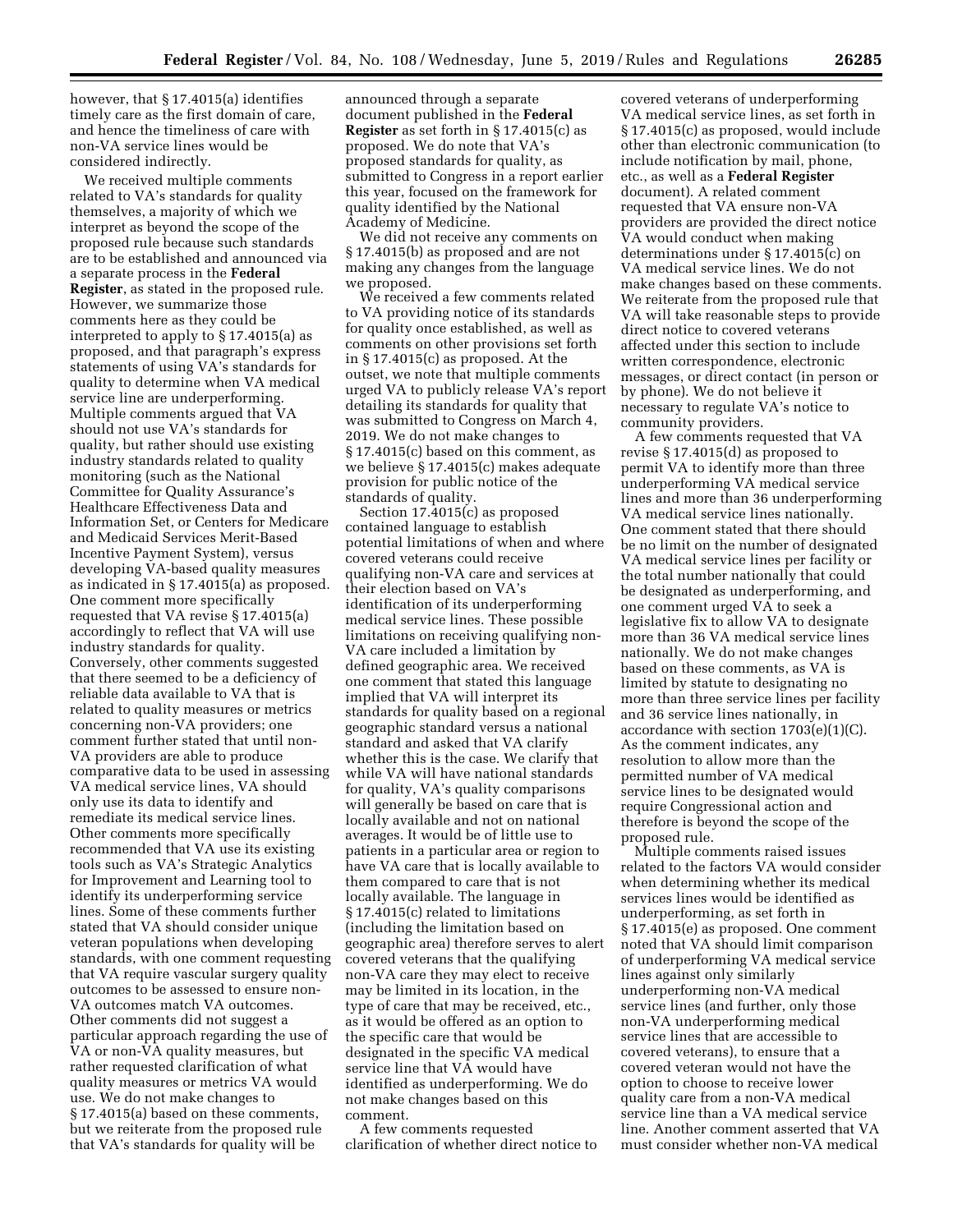service lines would be able to provide the same type of care or better care before designating a VA medical service line as underperforming. We interpret these comments to be related to § 17.4015(e)(1) as proposed, as the general paragraph that would establish whether differences in performance between VA and non-VA medical service lines were clinically significant. We do not make any changes to § 17.4015(e)(1) based on these comments. The language in § 17.4015(e)(1) provides that VA will compare performance of its medical service lines against the performance of non-VA medical service lines to identify VA deficiencies. By the time VA is determining whether the differences in performance are clinically significant, it will have already assessed the quality of VA's medical service and non-VA medical service lines and identified that there is in fact a difference. We also reiterate from the proposed rule that the language related to clinical significance in § 17.4015(e)(1) would allow VA to appropriately discern differences in performance between VA and non-VA medical service lines to determine if VA medical service lines were underperforming. Determinations regarding performance will be made locally and should generally result in veterans being able to access better quality care in the community than they would receive from service lines designated as underperforming.

We received a few comments related to the factor in  $\S 17.4015(e)(2)$  as proposed, that VA would consider the likelihood and ease of remediation of the medical service line within a short timeframe when determining whether it was underperforming. We reiterate from the proposed rule that the intent of this factor is to allow VA to designate as underperforming those medical service lines in need of the kind of intensive remediation envisioned by section 1706A, and not necessarily those medical services lines where a simple action (such as the purchase of new equipment) is likely to occur and would be sufficient to remediate underperformance. One comment requested that VA revise this factor in  $§ 17.4015(e)(2)$  to permit a temporary designation of a VA medical service lines that may only require simple actions likely to occur in a short timeframe, to prevent scenarios in which veterans would receive what the comment asserted would be substandard care even if on a temporary basis. We do not make changes based on this comment. We do not agree with the comment's equating of potential

temporary underperformance of a VA medical service line with delivery of substandard care. Further, we reiterate from the proposed rule that § 17.4015(e)(2) is necessary to allow VA to be selective in engaging in remediation that will require allocation of VA resources. We further note that, in such temporary situations, covered veterans might still be eligible to receive care in the community under the best medical interest criterion in § 17.4010(a)(5), which may provide more nimble and timely access to care than the designation of a VA medical service line under § 17.4015. A related comment requested clarification of the effect of the factor in  $\S 17.4015(e)(2)$ , more specifically whether VA intended this factor to be used to identify only those medical service lines that could be remediated easily. We clarify that this is not the intent of  $\S 17.4015(e)(2)$ ; to the contrary, we reiterate from above that this factor should allow VA to designate as underperforming those VA medical service lines in need of the kind of intensive remediation envisioned by section 1706A, and not necessarily those services lines where a simple action is likely to occur and would be sufficient to remediate underperformance. As other commenters noted, VA is limited to the number of VA medical service lines it can designate nationally and at any particular facility. It would be a poor use of this authority to waste one of those limited opportunities to designate a VA medical service line that could be improved easily and quickly.

We received one comment that requested VA provide more information on why data that may be required to assess the performance of VA and non-VA medical service lines could take as long as 18–24 months to collect or analyze, particularly if such data may already be collected by VA related to the performance of its medical service lines. The comment further urged VA to take steps to shorten this timeframe, to prevent scenarios where a covered veteran may receive what the commenter deemed sub-standard care for an extended time while VA determines whether its medical service lines are underperforming. We believe this comment is referring to the portion of the proposed rule that explained  $§ 17.4013(e)(3)$ , which is the factor that would permit VA to consider recent trends concerning a VA or non-VA medical service line when determining if a VA medical service line is underperforming. The preamble of the proposed rule provided that the process to gather, analyze, and verify quality

data could take as long as 18–24 months, and for this reason VA needed a factor that would permit it to consider more contemporaneous information to determine whether one of its medical service lines was underperforming. These data are inherently time-lagged, as much of the data we use is collected and reported by other entities (such as Medicare). Moreover, it may take months to collect enough data to support valid conclusions; small sample sizes are inherently unreliable, and if a particular VA medical service line simply does not furnish care to that many patients, it could take some time to generate enough cases to produce reliable results that would be actionable. We again reiterate, though, that covered veterans could still access care in the community under any of the five other eligibility criteria in § 17.4010, including the best medical interest criterion under § 17.4010(a)(5). We believe that § 17.4015(e)(3) as proposed actually resolves the concern in the comment, because it expressly allows VA to consider contemporaneous information, and we make no changes based on this comment.

We received one comment that urged VA to remove the designation factor in § 17.4015(e)(6) as proposed, related to considering the effect that designating a VA medical service lines would have on other VA medical service lines. The comment characterized this factor as a loophole that would allow underperforming VA medical service lines to avoid designation, due to the negative effects such designation would have on other medical services lines. We disagree with the comment's characterization of this factor. We do, however, maintain that this factor is critical to allow VA to be selective in its designations, particularly for medical service lines whose designation may be more vastly disruptive, both to other VA medical service lines and other programs, than we believe is the intent of identifying any underperforming VA medical service lines under section 1703(e) generally. We do not make changes based on this comment.

We received a few comments that did not seem clearly related to any of the factors in  $\S 17.4015(e)(1)–(6)$  as proposed, but that suggested clarifications or potential changes to § 17.4015(e) based on particular services or particular veteran populations. One comment requested that VA clarify to what extent extended care services could be an underperforming medical service line, and another comment urged VA to consider the unique needs of women veterans in designating VA medical service lines as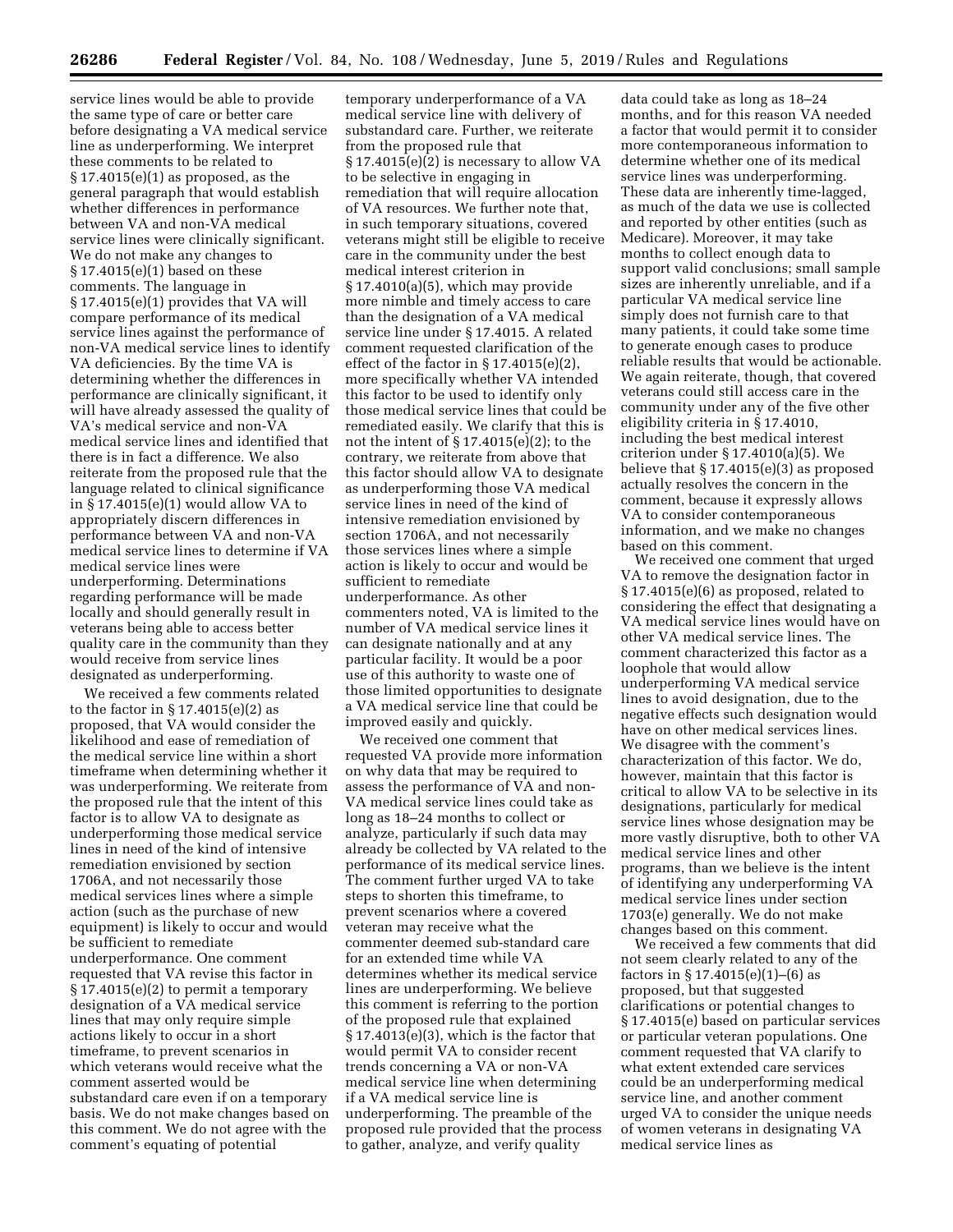underperforming. We do not make changes to § 17.4015(e) based on these comments but do clarify that the rule does not place any limitations on what type of VA medical service lines may be designated, so such VA medical service lines could be those that provide extended care services (*e.g.,* geriatrics) if VA finds them to be underperforming. Additionally, we believe that § 17.4015(e) as proposed gives VA the latitude to consider all veteran populations, including women veterans, and we agree that VA should consider the unique needs of veteran populations when determining whether its medical service lines are underperforming.

Lastly, we received a few comments that urged VA to develop and make public a dataset that compares providers, facilities, and practices based on VA's standards for quality, to provide covered veterans with additional information they may use when determining whether to elect to receive care in the community. We do not make any changes based on these comments but note that we address VA's communication of comparative information to inform health care decisions in the portion of this final rule that discusses miscellaneous comments.

## **§ 17.4020, Authorized Non-VA Care**

We received over 100 comments concerning the process and requirements for authorizing non-VA care under the VCCP. We address these comments below in the order in which they raise issues related to the provisions in paragraphs (a)–(d) of § 17.4020 as proposed (including VA's supplemental notice of proposed rulemaking related to transplant care). We note that some of these comments did not suggest changes to the regulation text in § 17.4020 as proposed, and further raised issues that were related more to administrative process rather than the regulatory requirements under which VA will authorize care. We will address below only those issues raised in comments regarding VA's requirements and authorities to authorize non-VA care as proposed and will address other issues related to administrative process in another section of this final rule related to miscellaneous comments.

We did not receive comments to revise a covered veteran's election to receive care under the VCCP should they be so eligible, under § 17.4020(a) as proposed. We do reiterate, however, in response to many comments that expressed concerns related to the effects of expanding non-VA care on VA's direct provision of care, that § 17.4010(a) requires a veteran's election to receive non-VA care under the VCCP; VA does not force covered veterans to receive non-VA care.

Several comments did request clarification or revision of VA's authorization of care and services to be furnished through the VCCP if the covered veteran elects to receive such care, under § 17.4020(a) as proposed. Some of these comments broadly opposed VA's specific authorization of care and services, for instance, those comments that asserted that a veteran's VA identification card should be all that is required to present to obtain care without further review or authorization requirements. Other comments were more specific, for instance, that VA should reduce or eliminate the requirement for VA authorization of care or services from approved non-VA providers who have a record of effective and efficient care within the Veterans Choice program. Still other comments further advocated that VA should eliminate the requirements for additional authorizations that may be required within an episode of care (referred to as secondary authorizations) because they were concerned that these authorizations could unduly delay the provision of care or services, such as additional testing that may be found to be required. One comment more specifically requested that any authorization of an episode of care that includes a surgical procedure should automatically cover any other care furnished during that procedure, and a related comment even more specifically requested that VA should require that follow up care for vascular surgical procedures (particularly imaging) be provided by the same non-VA vascular surgeon who provided the initial care or services to the covered veteran. We do not make changes based on these comments.

We reiterate from the proposed rule that, in accordance with section 1703(a)(3), VA is required to authorize care or services that a covered veteran might elect to receive through the VCCP. This authorization of care and services covers an episode of care that may last up to one year, but only for care and services that are within the scope of the care or services initially authorized. VA has developed a process to facilitate access to necessary and ancillary services within an episode of care; we refer to these authorizations as standard episodes of care (SEOC). VA uses SEOCs to bundle services that are necessary and related so that referrals between different specialists are more easily facilitated and so that all specialty and ancillary services are included within the episode of care. For example, a

veteran in need of knee replacement surgery would be authorized through a SEOC for pre- and post-operative examinations, the surgery itself, and physical therapy. The same would follow for a veteran in need of vascular surgery, as raised by the comment described above, for all specialty care and ancillary services that would reasonably be expected to be medically necessary after the surgery itself. However, the regulation will not prescribe at so granular a level, for instance, automatic approvals for particular follow-up care or for care to be provided by the same providers that initially performed surgical procedures. Requests for authorization of services outside the SEOC further allow VA to assess the need for care or services recommended by a non-VA provider, and whether these services fall within the approved episode of care or whether they constitute a new episode of care.

Several comments asserted that a covered veteran's selection of a provider in § 17.4020(b) as proposed did not actually ensure that a covered veteran could see his or her provider of choice. The primary reasons offered for why providers of choice were not available were that delays in VA's payment of claims, or other complications associated with VA's administration of its community care programs, created too many disincentives for non-VA providers to participate in such programs. We will address these comments, as well as other comments regarding VA's administration of its community care programs, in another section of this final rulemaking related to miscellaneous comments. However, we do note that even setting aside these operational concerns, VA cannot compel a private provider to furnish care and services to a covered veteran. If the covered veteran identifies a particular entity or provider as his or her preferred source of care, and if that provider or entity is within VA's network and accessible to the covered veteran, we would refer the veteran to that entity or provider. If the identified provider is not part of VA's network and does not wish to become part of VA's network (and VA cannot otherwise secure the care through a sharing agreement, other arrangement, or Veterans Care Agreement), VA cannot compel that provider to treat the covered veteran. We do not make any changes to § 17.4020(b) as proposed based on these comments.

A majority of the comments VA received related to § 17.4020 as proposed raised issues related to emergency care that may be authorized by VA as set forth in § 17.4020(c) as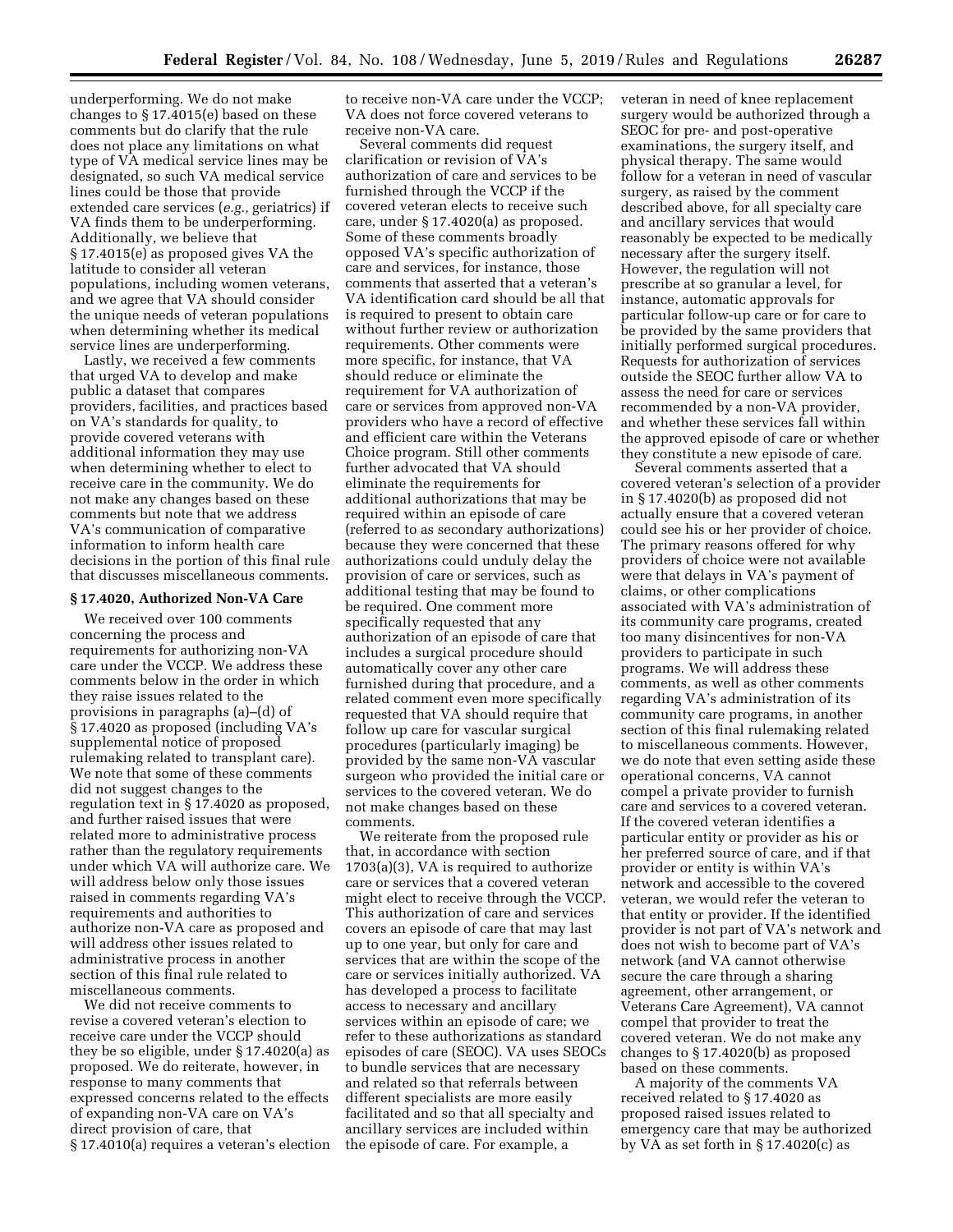proposed. We reiterate that we will address below only those issues raised in comments regarding VA's requirements and authorities to authorize emergency care as set forth in § 17.4020(c), and we will address issues related more to administrative process of VA approving emergency care in another section of this final rule related to miscellaneous comments.

We received a few comments that requested VA clarify any potential intersection or sharing of assessment criteria or other standards between emergency care furnished under the VCCP and emergency care separately furnished under 38 U.S.C. 1725 and 1728. We interpret these comments to be related to § 17.4020(c) as proposed, as paragraph (c) established that it did not affect eligibility for, or create any new rules or conditions affecting, reimbursement for emergency treatment under sections 1725 or 1728. These comments ranged in their primary concerns for identifying the relationships between emergency care offered under different VA authorities. For instance, one comment wanted clarification of the reasonableness standard that would be applied under the VCCP to determine whether care or services were emergent in nature, and further advocated that the prudent layperson standard should be applied (specifically, to include poststabilization). Another comment requested clarification of the relationship between the varying emergency care authorities to ensure that covered veterans would understand when VA will likely authorize emergency care and reimburse for such care, versus the veteran possibly being liable. We do not make changes based on these comments.

We believe that § 17.4020(c) is sufficient to indicate that emergency care furnished through the VCCP is distinct from and does not affect emergency care provided under sections 1725 or 1728. We do clarify, however, that because paragraph (c)(1) of § 17.4020 does reference section 1725(f)(1) to define emergency treatment, VA will use the prudent layperson standard as interpreted through section 1725. We understand this clarification that VA will use its section 1725 prudent layperson for emergency treatment furnished through the VCCP is not what was requested by the comment, which asserted that this very standard permitted VA to review decisions of reasonableness instead of VA using what would perhaps be considered a broader industry standard (for instance, as referenced by the comment to a Centers for Medicare and

Medicaid Services standard of prudent layperson in 42 U.S.C. 300gg–  $19a(b)(2)(A)$ . However, we believe VA's prudent layperson standard is reasonable to administer the furnishing of emergency treatment through the VCCP. This same comment also requested that VA revise § 17.38(a)(1)(iv) to expressly provide that emergency care under VCCP is part of the medical benefits package. We agree and are revising § 17.38(a)(1)(iv) accordingly. We believe this change will assist individuals in understanding that emergency care provided under the VCCP is separate from that provided under sections 1725 and 1728 and is a covered benefit under the VCCP.

We received a comment that requested VA clarify that the term emergency treatment includes mental health care, which we interpret to be related to  $\S 17.4020(c)(1)$  as proposed as this paragraph referenced the definition of emergency treatment in 38 U.S.C. 1725(f)(1). We do not make changes based on this comment, as we believe the reference to the definition of emergency treatment in section 1725(f)(1) is sufficient to indicate that mental health services are considered within the scope of emergency treatment. Section 1725(f)(1) refers to medical care or services furnished in an emergency. We have interpreted this to apply to any care or services within VA's medical benefits package, which includes mental health services, as identified in § 17.38(a)(1)–(2).

Comments generally stated that the 72-hour rule in § 17.4020(c)(2) as proposed was not reasonable. Primarily, these comments asserted that the 72 hour timeframe was too short or did not provide exceptions where it may be exceeded. There were multiple reasons provided in the comments to support that the 72-hour rule should have exceptions, which we summarize and respond to below. We note that some of these reasons raise issues related to requirements in  $\S 17.4020(c)(3)$  and  $(4)$ as proposed, related to requirements for approval and notice to VA, respectively.

One comment stated that § 17.4020(c) as proposed did not reflect what the comment asserted was the current regulatory option for an exception to the 72-hour rule, to provide VA notice within a reasonable amount of time after the emergency care was furnished. We note that no such exception exists in current regulation under § 17.54, and we see no reason to add such an exception here, as this rule would only apply to covered veterans and eligible entities or providers.

Other comments offered reasons to establish exceptions to the 72-hour rule

that were related to veterans or non-VA providers not understanding what VA facility should receive the notice or who to contact at such VA facility. Some of these comments more specifically noted that neither the appropriate VA official nor the nearest VA facility in  $\S 17.4020(c)(4)(i)$  as proposed were clearly defined or characterized, particularly in instances where a veteran might be traveling and not be familiar with VA facility locations, or non-VA providers may not be familiar with VA facilities in their area. Some of these comments further requested clarification of who is considered an appropriate VA official, or requested that VA revise the requirement to allow notice to be delivered to any VA facility. As we explained in the proposed rule, only eligible entities or providers who have a contract or agreement to furnish care on VA's behalf may furnish care under § 17.4020(c). While veterans who are traveling may not know the local VA facility, we are confident that each community entity or provider in our network will know the right VA facility to contact.

Other comments offered reasons to establish exceptions to the 72-hour rule that were related to the nature of receiving emergency care or services. For instance, these comments asserted that in many cases a covered veteran seeking emergency care will be in a compromised medical state, and therefore should not be expected to understand whether they are seeking care from authorized entities or providers, or to understand whether all care offered might be covered by the medical benefits package.

Still other comments argued that exceptions are needed due to other circumstances, such as when the nearest VA facility might be closed after business hours or on holidays (to create delays in meeting the 72-hour rule), or when 72 hours may simply not be enough time for a non-VA provider to have obtained all information required under  $\S 17.4020(c)(4)$  (for instance, if a covered veteran presents for emergency treatment without identification). One of these comments further requested that VA revise the rule so that the 72 hour period would not begin until the later of when the entity or provider began furnishing the care or the time when a reasonably diligent non-VA entity or provider would have the information necessary to submit a notice to VA in compliance with  $§ 17.4020(c)(4).$ 

We do not make any changes based on these comments to create exceptions to the 72-hour rule in  $\S 17.4020(c)(2)$  as proposed. We reiterate from the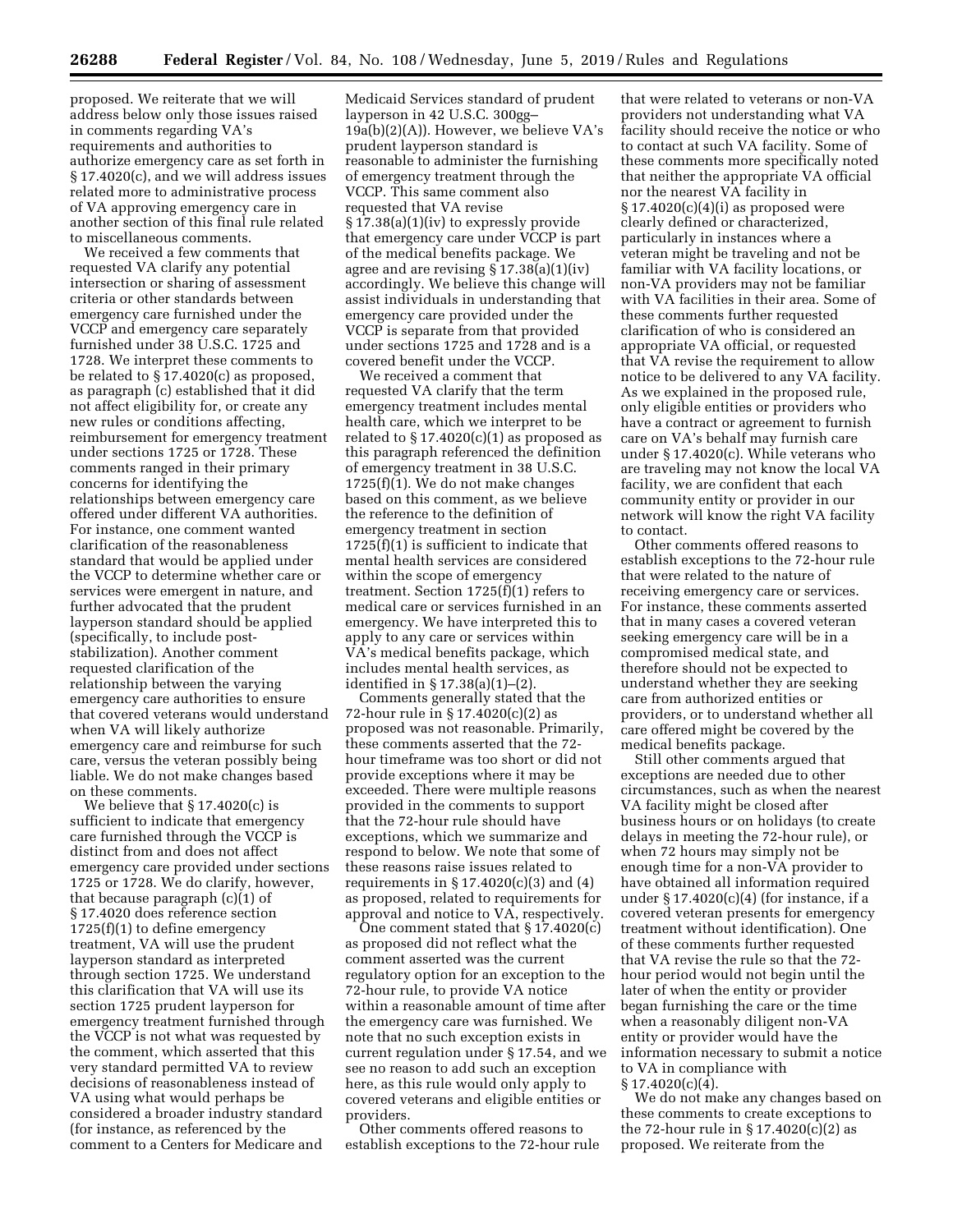proposed rule that the 72-hour requirement is consistent with the window for approval under existing § 17.54(a), and we believe the 72-hour requirement continues to be a reasonable timeframe to allow notification upon stabilization of the patient or upon the next business day in the overwhelming majority of cases. VA will work to improve its communication materials for both veterans and eligible entities and providers concerning who may receive the notice and at what VA facility, without making changes to § 17.4020(c)(2) through (4). We believe this improved communication will assist with effective and timely provisions of notice within the 72-hour requirement. We also clarify that if the 72-hour window is not met, VA will consider any claims for reimbursement of the costs of the emergency treatment under other authorities, specifically sections 1725 and 1728, which authorize reimbursement of certain non-VA emergency treatment; there is no 72 hour requirement under either of these other authorities, but we do request notification under these authorities as soon as possible in the interest of coordination of care. We note that a veteran's personal financial liability, if any, could vary depending upon whether the care is authorized under section 1703 under the 72-hour rule or reimbursed under sections 1725 or 1728.

One comment requested that VA clarify if it will define someone acting on the covered veteran's behalf in § 17.4020(c)(2), or if VA will provide an exception to automatically approve care if a covered veteran is incapacitated (or, conversely, if VA will apply what the comment asserted was the current VA emergency room standard to non-VA emergency rooms). We do not make any changes based on this comment, as we believe the issues raised may be conflating the concept of a covered veteran's consent to receive emergency treatment with VA's approval of such treatment furnished through the VCCP.

One comment requested that VA revise § 17.4020(c) to permit that two emergency room visits be permitted through the VCCP at no charge to covered veterans. We interpreted this comment to be raising issues more related to VA's administration of its approval of emergency treatment, because it relayed concerns that covered veterans were unduly subject to cost liabilities for emergency treatment that the comment asserted VA failed to approve or pay timely. We will therefore address this comment in the section of this final rule that pertains to miscellaneous comments, although we

do clarify here that § 17.4020(c) as proposed does not limit the number of visits to an emergency room for a covered veteran to receive emergency treatment through the VCCP.

Lastly, one commenter asserted that VA should add urgent care in addition to emergency treatment as available care and services under the VCCP. We do not make changes based on this comment but do clarify that VA is promulgating separate regulations, published elsewhere in this issue of the **Federal Register**, to furnish urgent care through non-VA providers (see RIN 2900–AQ47, published as a proposed rule on January 31, 2019 (84 FR 627)).

On April 5, 2019, VA published a Supplemental Notice of Proposed Rulemaking (SNPRM) to amend VA's proposed rule by proposing a minor revision to paragraph (a) and a new paragraph (d) to account for section 1703(l) and its language concerning organ and bone marrow transplants. 84 FR 13576. VA received 10 comments on this SNPRM. One comment was a request for case management assistance, which VA has addressed but which was beyond the scope of the rulemaking. We make no changes based on this comment. Four comments supported the changes proposed by the SNPRM. We make no changes based on these comments. One comment raised concerns regarding billing and payments for community providers. The commenter stated that clear definitions of how payments will be processed and paid between VA and the community providers is important to minimize any confusion in the billing process. The SNPRM did not address claims or billing issues because these were separately addressed in § 17.4035 of the proposed rule. We received comment on the proposed rule regarding billing and claims payment, which we address more fully below. In brief, however, we do not regulate VA's process for claims submissions or billing at this time. VA contracts and agreements will establish these requirements between the parties, and rules of general applicability, particularly regarding prompt payment, will be regulated at a later time. We make no changes based on this comment.

One commenter requested that VA provide examples of medically compelling reason for a veteran to seek transplant services outside of the Organ Procurement and Transplantation Network (OPTN) region in which the veteran resides. We do not make changes based on this comment but clarify that examples of medically compelling reasons were provided in § 17.4020(d)(2)(i) through (iv) as

proposed and were discussed in the SNPRM. This same commenter requested for VA to clarify how OPTN regions and distance considerations in § 17.4020(d)(2)(iii) as proposed will interact in determining whether a transplant will be authorized. We do not make changes based on this comment but clarify that § 17.4020(d)(2)(iii) provides that VA will consider travel burden on covered veterans when deciding to authorize transplantation care at a transplant center outside the Veteran's OPTN region of residence. Geographical proximity of a qualified transplant center in an OPTN region adjacent to the patient's residence will be considered when burden of travel is meaningfully impacted. Availability of services in consideration for authorization of care in another OPTN region is cited in  $\S 17.4020(d)(2)(iv)$  as timeliness of transplant center evaluations and management. Transplant program qualifications are further addressed by § 17.4020(d)(2)(i) and (ii). Transplant programs must meet standards for quality, and specific patient factors may include a disease process or transplantation procedure that warrants referral to selected transplantation centers, including those in a different OPTN region.

One commenter suggested that VA permit Veterans to be listed on more than one OPTN regional list if indicated, to increase their chance of being matched. We do not make changes based on this comment but clarify that the listing of Veterans on more than one OPTN regional list is not prohibited by the regulation. Related policy will specify that such listing is an appropriate consideration for authorization of care in an OPTN region other than that of the Veteran's residence.

One commenter asserted that the SNPRM failed to clarify the differences between solid organ transplant and bone marrow transplant. This commenter more specifically noted that bone marrow transplant falls outside of the scope of OPTNs, and that the proposed rule only indicated how VA Transplant Programs and VA Transplant Centers interact with OPTNs; hence, the commenter indicated that VA should clarify whether the rule captures bone marrow transplants. We do not make any changes based on this comment, as the MISSION Act includes provisions for both bone marrow transplantation and solid organ transplantation. VA understands that OPTN does not oversee bone marrow transplantation, but the rule does cover bone marrow transplants. This same commenter further suggested that the four factors in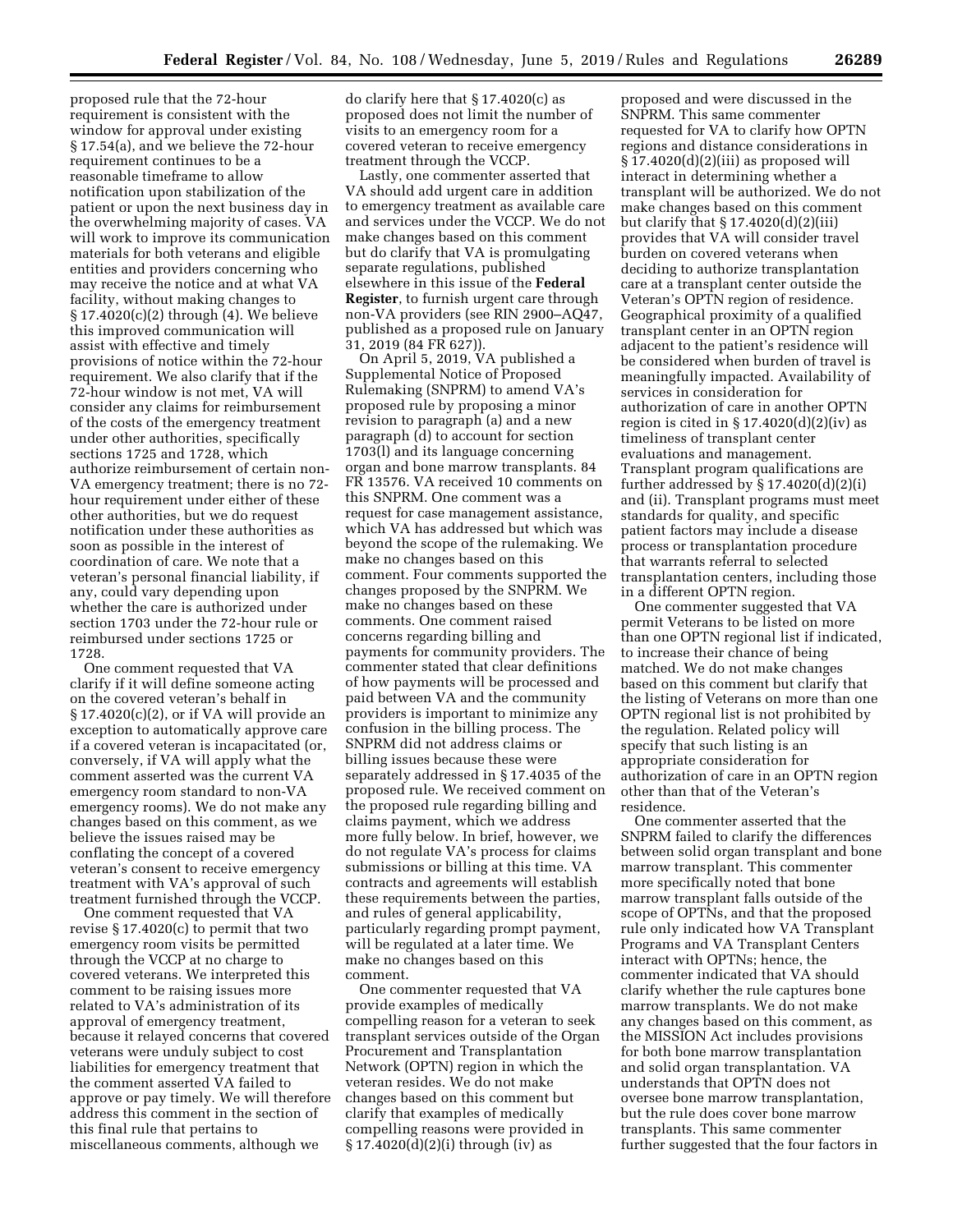$§ 17.4020(d)(2)$  to be considered when determining a medically compelling reason to travel outside of the OPTN must be revised to include relevant details for bone marrow transplant. For instance, the commenter noted that the factor related to assessing facilities outside of an OPTN to determine whether they meet VA's standards for quality in § 17.4020(d)(2)(ii) as proposed was only explained in the preamble of the SNPRM in reference to Scientific Registry of Transplantation Recipients data, which is only applicable to solid organ. We do not make changes based on this further comment. VA understands that relevant patient factors may vary based upon the specific transplant both among solid organ types and bone marrow transplant, which is precisely why the SNPRM noted the four factors in § 17.4020(d)(2)(i)–(iv) were a non-exhaustive list. The Scientific Registry of Transplantation Recipients database is provided only as an example. Additional standards for solid organ transplantation programs and separate standards for bone marrow transplantation programs will be developed during policy and procurement processes.

We received one comment that requested that VA clarify that it is the veteran's choice whether to obtain a VA or non-VA transplant within the Veteran's OPTN (the commenter essentially asserted that the SNPRM was unclear that the veteran first has a choice of a non-VA transplant center within the OPTN prior to any consideration of travel outside of an OPTN). We do not make changes based on this comment. A covered veteran who is determined by VA to meet eligibility criteria for community care in proposed § 17.4010 has the ability to decide whether to receive transplantation care in the community within the OPTN region of residence. Veterans who meet eligibility criteria for community care may elect to receive care at a VA Transplant Center. This commenter also asserted that section 1703(l) requires only that a veteran be a covered veteran to be considered eligible for this expanded access to transplant care and does not require such a covered veteran to be separately assessed under any other criteria (*e.g.,*  the criteria to receive community care generally under section 1703(d) or (e)). We believe this portion of the comment was prompted by VA's clarification in the SNPRM that this expanded access to transplant care only applies for a covered veteran (as defined in § 17.4005) who meets one or more of the eligibility criteria for community care

generally under § 17.4010. We do not make changes based on this comment. We read section 1703(l) as qualifying the conditions of eligibility set forth in section 1703(d) and (e); there is nothing in section 1703(l) that suggests it is intended to establish an additional, independent basis of eligibility for community care. Moreover, the expanded access to transplant care under section 1703(l) is available only if there is a medically compelling reason to travel to receive such care. VA cannot envision any instance in which a covered veteran would be found to have a medically compelling reason to justify travel outside of an OPTN, but not be found to qualify separately for community care generally under § 17.4010(a), particularly considering that the factors to determine a medical compelling reason under § 17.4020(d)(2)(i)–(iv) are related to many of the eligibility factors in § 17.4010 (for instance, factors exist under §§ 17.4010(a) and 17.4020(d) that relate to the specific medical needs of a veteran, the travel burden for a veteran, and the timeliness of care to be received). This commenter further asserted that VA should ensure a veteran's primary care physician receives deference over the Secretary in the determination of whether a veteran is eligible to travel outside of the OPTN. We do not make changes based on this comment. Section 1703(l) requires that the Secretary make the determination of whether to authorize community care for covered veterans requiring an organ or bone marrow transplant and who have a medically compelling reason to travel outside of the OPTN region in which they reside to receive the transplant. The Secretary's determination is only made when the primary care provider has opined that there is a medically compelling reason to travel outside the OPTN region in which the veteran resides to receive such transplant; this opinion is a threshold question of when the Secretary makes a determination, and not a final resolution of the matter. Lastly, this commenter urged that VA should include in the final rule a specific timeframe within which VA is required to make a decision on requests to travel outside OPTN for non-VA transplant, as well as a means for expedited decision or waiver of such a decision. We do not make changes based on this comment. Timeframes may be influenced by factors such as the type of transplant, patient disease process, and patient acuity. It would not be practicable to define specific timeframes by regulation, given the

variability of these factors. However, VA will develop policy that will address such timeframes.

# **§ 17.4025, Effect on Other Provisions**

We received over 50 comments concerning the effects of §§ 17.4000 through 17.4040 as proposed upon provisions of VA law that establish other criteria for the receipt of care or services. We address these comments below in the order in which they raised issues related to the provisions in paragraphs (a)–(c) of  $\S 17.4025$  as proposed.

We did not receive any comments that requested revisions to or clarifications for § 17.4025(a) as proposed, although as a general matter we did receive some comments that seemed to call for expanding eligibility for certain care and services under the VCCP beyond that which is established in other specifically applicable provisions of VA law (for instance, multiple comments called for the expansion of eligibility for VA dental care). Other comments did not seek expanded eligibility for certain care or services under the VCCP but did assert that the rule as proposed did not provide adequate explanation of eligibility for certain benefits such as dental care. We do not make any changes based on these comments and reiterate from the proposed rule that consistent with section 1703(n)(2), no provision in the rule may be construed to alter or modify any other provision of law establishing specific eligibility criteria for hospital care, medical services, or extended care services (such as for dental care). If specific services such as dental care under §§ 17.160– 17.169 have unique eligibility standards, only covered veterans who are eligible under proposed § 17.4010 and meet such eligibility standards can elect to receive them through the VCCP.

A majority of the comments we received on § 17.4025 as proposed related to § 17.4025(b), regarding VA's criteria under the VCCP to fill or pay for prescriptions issued by non-VA providers. Some of these comments did not suggest changes to or clarification of the regulation text in § 17.4025(b) as proposed, but rather seemed to present issues related to administrative process rather than regulatory requirements (primarily, VA's administrative practices in reviewing prescriptions issued by non-VA providers). We will address below only those issues raised in comments regarding VA's requirements in § 17.4025(b) as proposed, and will address other issues related to administrative process in another section of this final rule related to miscellaneous comments.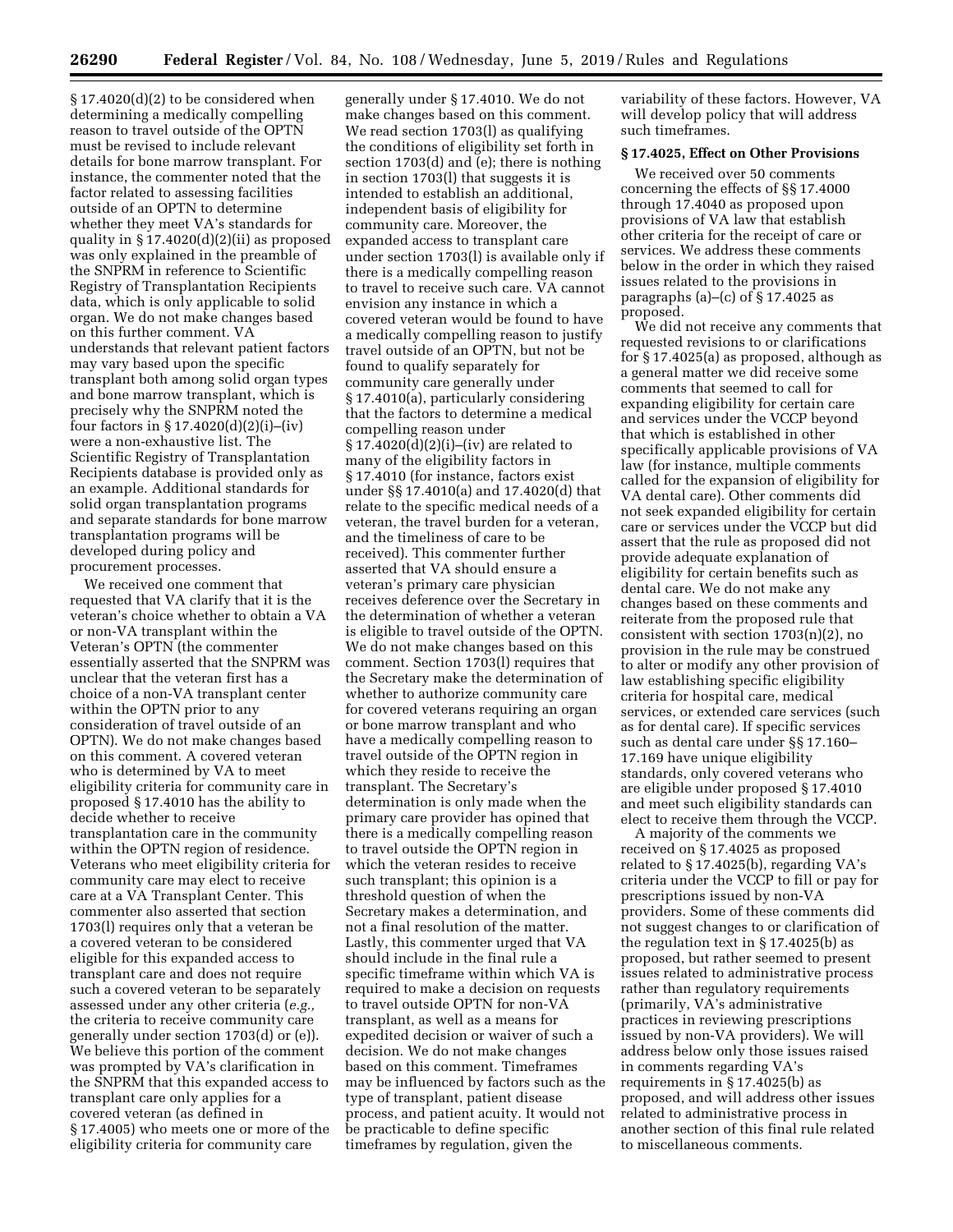As proposed, § 17.4025(b)(1) established the rule that VA would pay for prescriptions written by eligible entities and providers for a course of treatment not to exceed 14 days, and paragraph (b)(2) established that VA would fill prescriptions written by eligible entities and providers without any accompanying 14-day limitation. As explained in the preamble of the proposed rule, the intent of § 17.4025(b)(1) and (2) was to establish in VA regulations the long-standing VA practice of limiting its payment for medications written by non-VA providers and filled through non-VA pharmacies, rather than limiting VA's direct filling of such prescriptions through VA's Consolidated Mail Order Pharmacy (CMOP) system. We first address a comment that revealed an inadvertent omission in the regulation text at  $\S 17.4025(b)(1)$  as proposed, related to when VA will pay for non-VA prescriptions. This comment specifically urged VA to change its practice of requiring veterans to pay for urgent or emergent prescriptions filled outside of VA's CMOP and then seek reimbursement from VA. This comment correctly summarized VA's practice at the time the proposed rule published, although § 17.4025(b)(1) as proposed did not contain any qualifying language related to VA paying for prescriptions written by non-VA providers only when they were urgently or emergently needed. We therefore revise § 17.4025(b)(1) to include qualifying language that VA will pay for prescriptions no longer than 14 days written by eligible entities or providers for covered veterans, including over-thecounter drugs and medical and surgical supplies, available under the VA national formulary system to cover a course of treatment for an urgent or emergent condition. In response to the request in this same comment that VA correct its practice of reimbursing veterans, to instead pay directly for prescriptions urgently or emergently needed for a course of treatment not to exceed 14 days, we clarify that VA's use of the term ''pay'' versus ''reimburse'' in  $§ 17.4025(b)(1)$  was intended to and does create the option for VA to pay directly for these prescriptions. VA expects that upon full implementation of the Community Care Network of eligible entities and providers, the pharmacy benefits management options under those contracts will provide for VA to pay non-VA pharmacies directly for prescriptions written by eligible entities and providers to cover a course of treatment for an urgent or emergent condition and not to exceed 14 days.

We received multiple comments that indicated a general dissatisfaction with VA's practice of limiting payment for prescriptions written by non-VA providers, as well as comments that more specifically asserted that the 14 day limitation in  $\S 17.4025(b)(1)$  as proposed was unreasonable because VA did not establish any exceptions to this limitation, with one comment requesting a revision to  $\S 17.4025(b)(1)$ to allow for payment of a course of treatment greater than 14 days if VA is unable to fill that greater course through its Consolidated Mail Order Pharmacy (CMOP) system. Other comments requested an expansion of the 14-day limitation, such as a broad expansion of the limitation to 30 days, with one comment noting that a 30-day supply of medication should be approved for outpatient surgery specifically (to reduce potential post-surgical injuries or complications). We received other comments that did not suggest revisions or exceptions to the 14-day limitation per se, but that requested clarifications regarding its application. For instance, one comment requested clarification of VA's practices in paying for medications that are prepackaged for durations exceeding 14 days and that cannot be divided. We do not make any changes based on these comments that expressed general dissatisfaction with the 14-day limitation, or comments that VA should establish exceptions to or expand the 14-day limitation. As explained above, VA's only pays for non-VA prescriptions that are filled through non-VA pharmacies if they are needed to cover a course of treatment for urgent or emergent conditions. The 14-day limitation is a function of the limitation related to urgent and emergent conditions, as courses of medication for longer periods of time are not typically prescribed to treat urgent or emergent conditions. VA also has a responsibility to monitor the prescription of medications to ensure appropriate prescribing practices and general patient care. Using the outpatient surgery example as provided in one of the comments, typical medications issued following surgery such as antibiotics and pain killers are particularly important for VA to review and fill via the CMOP because such medications create medical concerns (such as antibiotic resistance, potential opiate monitoring issues, or other adverse events) if they were to be issued for and taken longer than 14 days. We also reiterate from the proposed rule that the current practice to limit payment for non-VA prescriptions allows VA to ensure that any amount of medication

exceeding 14 days would be filled through VA's CMOP system to ensure cost and quality controls. VA believes that the economies of scale related to bulk purchase of medications allow for the best use of Federal resources.

We received one comment that asserted non-VA providers must verify that prescribed medications are available through VA's formulary and comply with VA's practice guidelines, to avoid scenarios where covered veterans might receive prescriptions VA will not fill. We first note that we do not have anecdotal knowledge that there are widespread or recurring issues that non-VA providers are issuing prescriptions that VA cannot or will not fill because such medications are not on VA's formulary, or because the prescription contradicts VA's practices or guidelines. However, VA will review its administrative practices in reviewing and filling prescriptions issued by non-VA providers, to ensure it develops any necessary education or communication to non-VA providers to prevent those scenarios. We do not make any changes based on this comment but do note that § 17.4025(b)(1) and (2) as proposed generally requires that medications issued by non-VA providers must be available under the VA national formulary system. There are exceptions where VA may fill non-formulary prescriptions issued by non-VA providers, and such requests for exceptions are reviewed under specific procedures in VHA Directive 1108.08, VHA Formulary Management Process, which can be found on VA's website.

We received a few comments related to the prescribing of durable medical equipment (DME) by non-VA providers under § 17.4025(b)(3)–(4) as proposed. Some comments asserted that the rule should not require VA oversight or approval of prescriptions from non-VA providers for durable medical equipment (DME). Other comments were more specific, with one comment requesting clarification of who determines and what standards are used to determine when DME is immediately needed under § 17.4025(b)(3) as proposed, and further asserting that it should be determined by the prescribing clinician. Another comment requested that VA revise § 17.4025(b)(3) as proposed to specify that DME is an immediate need if it is required to safely discharge a patient from an urgent or emergent care setting, and that § 17.4025(b)(3) and (4) should be revised to expressly include home oxygen as covered under DME.

With regard to comments concerning general VA oversight and approval of DME that is prescribed by non-VA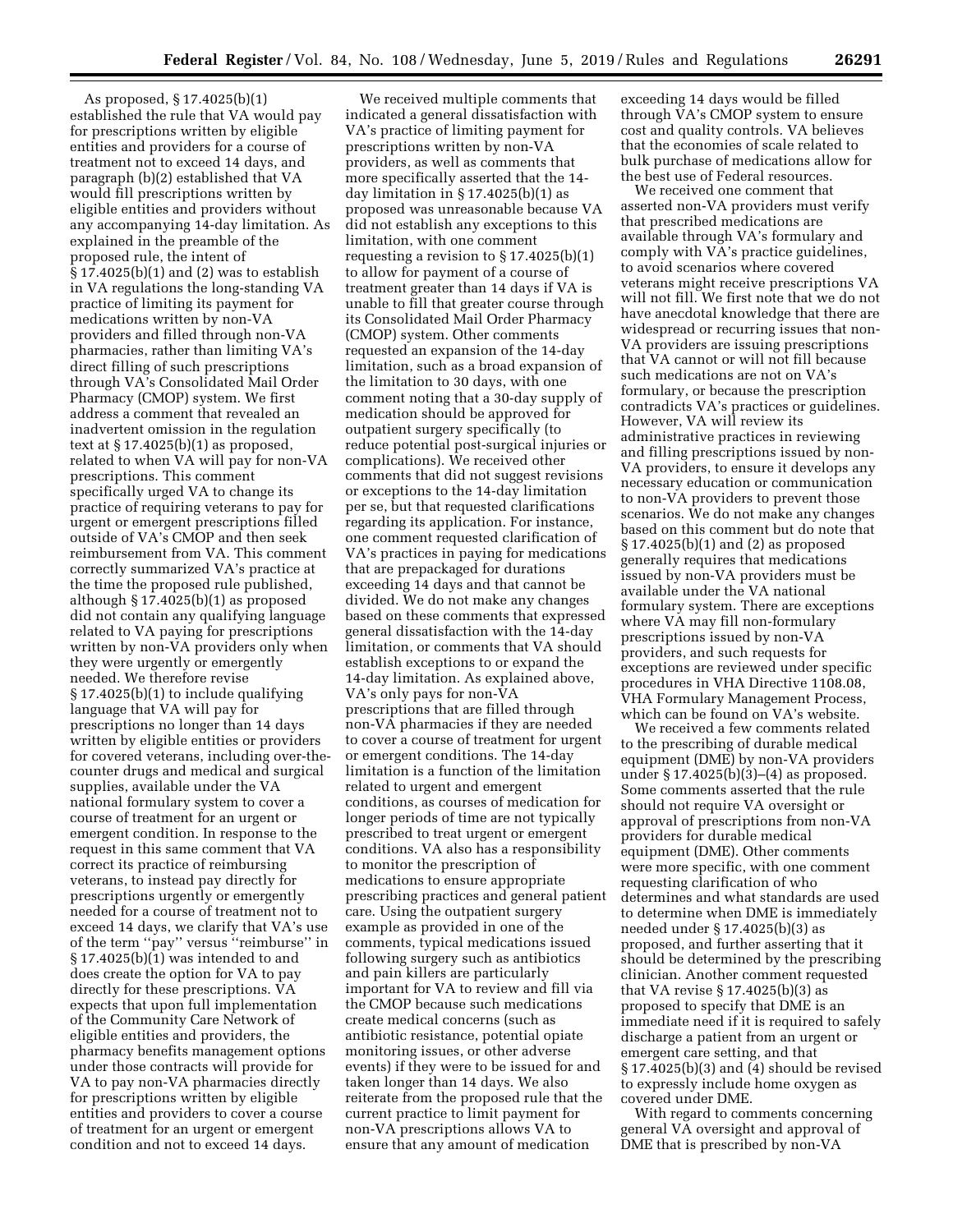providers, we reiterate from the proposed rule that because DME and medical devices prescribed by non-VA health care providers are specific to a particular clinical need and in most cases are further specifically tailored to fit or serve an individual, they require oversight and approval by VA (except when urgently or emergently needed) to ensure clinical appropriateness and the best use of Federal resources. We therefore do not make any changes based on those comments. With regard to comments concerning who determines and under what standards that DME is immediately needed, as well as the comments concerning the specific revisions related to immediate need, we first reiterate that DME to address an immediate need for urgent or emergent conditions does not require VA oversight or approval, and therefore would be issued by the treating or prescribing clinician without VA review. We next reiterate from the proposed rule that an immediate need for DME exists when a covered veteran has a medical condition of acute onset or exacerbation that manifests itself by severity of symptoms including pain, soft tissue symptomatology, bone injuries, etc. We believe the language in § 17.4025(b)(3) as proposed provides sufficient but non-exhaustive examples of the types of DME that are typically necessary to address such immediate needs (*i.e.,* splints, crutches, manual wheelchairs), and § 17.4025(b)(3) otherwise makes clear that urgent and emergent conditions meet the immediate need standards. We therefore do not make changes based on this comment. With regard to the comment concerning expressly adding home oxygen as covered DME, we clarify that home oxygen is considered DME for purposes of § 17.4025(b)(3) and (4) without further revisions to the proposed rule.

We received comments related to covered veterans' possible copayments in using community care under the VCCP, which we interpret to be related to § 17.4025(c) as proposed. Some comments urged that the rule should not change anything related to current copay structures and procedures. One comment asserted American Indian/ Alaskan Native veterans should not be charged copayments for care received under the VCCP, as this was inconsistent with Federal trust obligations. We do not make any changes to the rule based on these comments and reiterate from the proposed rule that veterans will continue to be liable as applicable under §§ 17.108(b)(4) and (c)(4), 17.110(b)(4),

and 17.111(b)(3) for copayments for community care that is furnished through the VCCP. The VCCP will not alter the current treatment of veteran copayments under VA's traditional community care program or the Veterans Choice Program. We also reiterate from the proposed rule that veterans who receive care from the Indian Health Service (IHS) and Tribal Health Programs (THP) under a sharing agreement with VA will not be affected by regulations that implement the VCCP; the existing VA reimbursement agreements between IHS, THPs and VA control all parameters of how that care is provided, including whether copayments are charged.

# **§ 17.4030, Eligible Entities and Providers**

We received over 200 comments related to non-VA entities and providers that may furnish hospital care, medical services, or extended care services through the VCCP. We address these comments below in the order in which they raised issues related to the provisions in paragraphs (a)–(c) of § 17.4030 as proposed.

A majority of these comments asserted that VA should ensure non-VA providers are similarly qualified and competent as VA providers to furnish the same levels of care as VA providers. These comments more specifically urged that non-VA providers must: Be properly licensed/credentialed; use evidence-based treatment; and have specific training in clinical areas where VA has developed particular expertise (*e.g.,* post-traumatic stress disorder, traumatic brain injury, etc.). Some of these comments further stated that if non-VA providers cannot furnish care or services as well as VA providers, then those providers should not be an option that covered veterans may choose to furnish community care under the VCCP. Lastly, a few of these comments also asserted that if non-VA providers do not submit full medical documentation for care or services furnished under the VCCP (and not mere submission of invoices or bills), VA must not pay them. We interpret these comments to be related to § 17.4030(a) as proposed, as some of the comments specifically alluded to VA establishing more specific requirements for providers in the contracts, agreements, or other arrangements the providers enter into under § 17.4030(a).

Regarding the general need for VA to establish requirements for non-VA providers, we agree with the comments that it is critical for covered veterans to receive competent care from qualified non-VA providers should such veterans

elect to receive care under the VCCP. However, we do not make any changes to § 17.4030 based on these comments. The rule at  $\S 17.4030(c)(2)$  as proposed requires VA to assess the qualifications of the entity or provider to furnish the needed care or services in determining whether the provider is accessible to the covered veteran. These assessments can include licensing and credentialing information that VA collects under OMB control number 2900–0823. VA additionally requires submission of medical records as part of their claims for all non-VA care and services furnished under the rule (also under OMB control number 2900–0823) and as required by 38 U.S.C. 1703(a)(2)(A). VA reviews all licensing and credentialing information to ensure non-VA providers meet applicable standards for care needed, as well as medical records to ensure care was provided appropriately and within the scope of authorization. Although not part of the proposed rule, VA is establishing competency standards and requirements for the provision of care by non-VA providers in clinical areas where VA has developed special expertise, in accordance with section 133 of the MISSION Act. We are not regulating these standards to permit flexibility, as such standards are based on clinical practice and can be subject to change. VA's contracts, agreements, or other arrangements will impose requirements to meet these competency standards.

We received some comments that asserted VA should permit Medicare providers to participate in VCCP. We do not make changes based on these comments, as Medicare providers are a type of provider permitted under section 1703(c) to participate in VCCP, and are otherwise permitted to enter into contracts, agreements, or other arrangements with VA to furnish care and services under § 17.4030(a).

We received a few comments that requested clarification on whether or to what extent providers employed by VA could also participate in VCCP as eligible entities and providers to furnish care or services under § 17.4030(b) as proposed. We reiterate from the proposed rule, without changes to § 17.4030(b) as proposed, that providers who are employees of VA may not be acting within the scope of their employment while providing care or services through the VCCP. Essentially, VA providers may participate in VCCP as long as it is not during their VAemployed work hours.

We received a few comments that requested clarification of how VA would assess whether a non-VA provider is accessible to a covered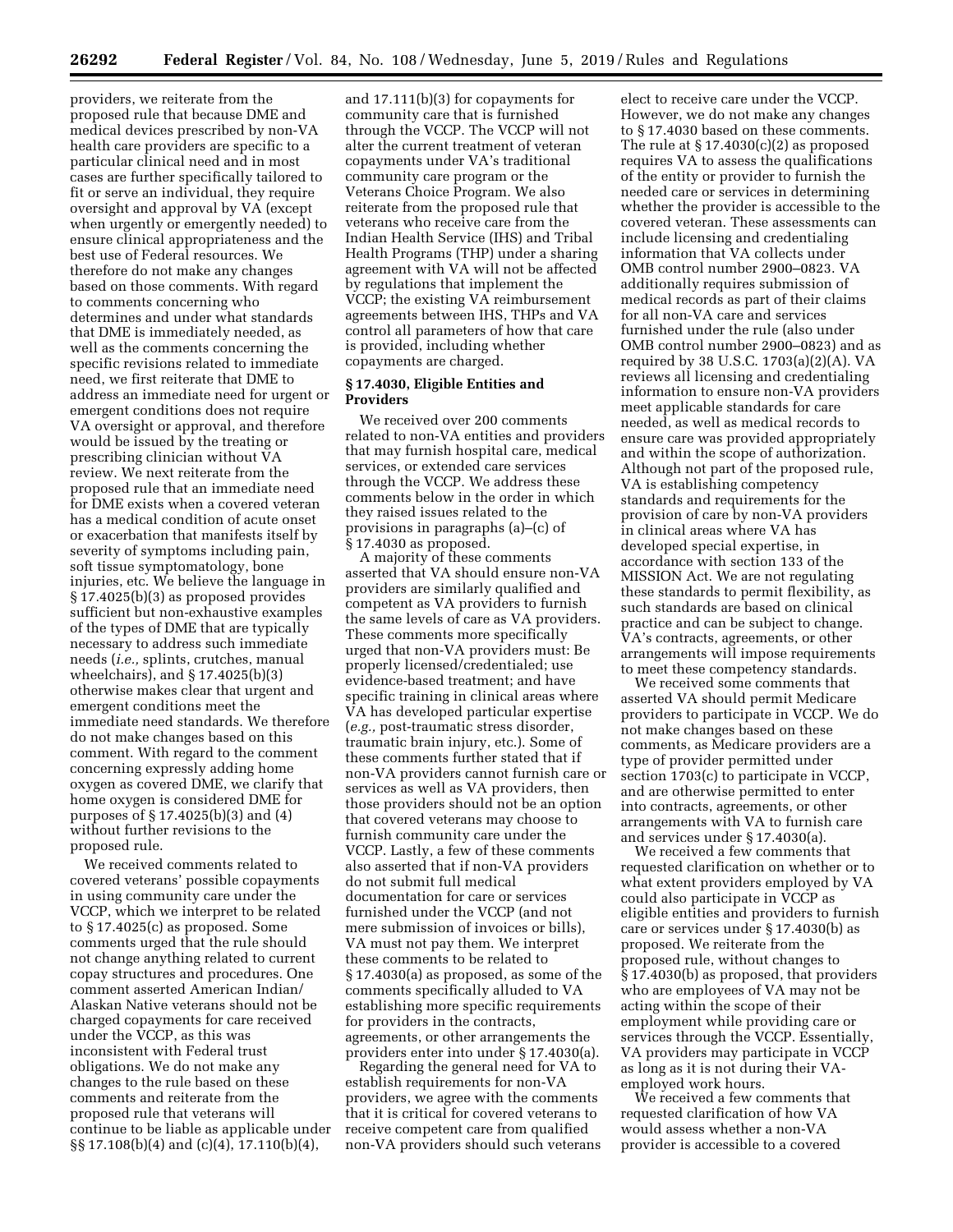veteran under § 17.4030(c) as proposed. These comments generally seemed to inquire whether § 17.4030(c)(1) and (3) (related to VA assessing the length of time the veteran would have to wait to be seen by the non-VA provider, and the distance between the veteran's residence and that provider, respectively) were essentially VA's application of its access standards to non-VA providers, as such access standards were set forth in § 17.4040 as proposed. Those comments that assumed § 17.4030(c) did seek to apply VA's access standards to non-VA providers were primarily supportive of such an assumption. However, a few comments noted that applying such standards to non-VA providers was not feasible or advisable. One comment that opposed applying VA's access standards to non-VA providers more specifically asserted that non-VA providers would be discouraged from participating in the VCCP if they had to comply with VA's access standards, as this would amount to preferred treatment of veteran patients over non-veteran patients in terms of timeliness of appointments.

We clarify that VA did not intend for § 17.4030(c)(1) and (3) to establish a regulatory mechanism to apply VA's access standards as set forth in § 17.4040 to non-VA providers. This does not mean, however, that VA will not endeavor to ensure that community health care providers are able to comply with the applicable access standards established by VA, as VA is required to do so under section 1703B(f). To clarify VA's intentions, VA intends to establish access standards for non-VA providers in the contracts, agreements, or other arrangements that eligible entities or providers enter into under § 17.4030(a) as proposed, as opposed to establishing access standards for non-VA providers in regulation. We do not make changes to § 17.4030(c) as proposed based on these comments.

Although we do not make changes to § 17.4030(c) as proposed based on these comments, we do offer the following clarifications as requested by comments regarding how VA will use  $\S 17.4030(c)(1)$  and (3) to assess whether a non-VA provider is accessible. By considering the length of time a veteran would have to wait to receive hospital care or medical services from a non-VA entity or provider under § 17.4030(c)(1) as proposed, VA can ensure that veterans receive care as quickly as possible. If a veteran selects a non-VA provider who cannot see the veteran for several months, VA would probably determine that provider was inaccessible, and could then provide the veteran with other options of non-VA

providers to potentially schedule an appointment sooner. By considering the distance between the covered veteran's residence and the non-VA provider, VA can ensure that veterans receive care closer to their residence. If a veteran resides in New York and selects a provider in California (to receive care in California when they otherwise would not be residing in California at the time of the appointment), VA would probably determine that provider was inaccessible, and could then provide the veteran with other options of non-VA providers that would be closer to their residence at the expected time of the appointment. In either scenario (distance or time for an appointment), VA's decision regarding accessibility is not pre-determined; these will be caseby-case decisions. We believe these factors will be most relevant in situations where a covered veteran has not selected a particular non-VA provider, but is looking for VA to identify a non-VA provider that can furnish the care for them. In such cases, we would use these factors to determine which providers should be offered as possible options. If a covered veteran has selected a particular provider, we may determine in some cases that the provider is inaccessible (as in the New York/California example above), while in other cases, such cross-country travel might be approved (if, for example, there were only one or two providers in VA's network that furnished a specific type of service). In more typical cases, we anticipate that the veteran's selection of a particular provider will likely be approved, even if a particular provider might have a slightly longer wait time or be slightly further away from the veteran, as this would be the veteran's choice.

We also note that  $\S 17.4030(c)(2)$  as proposed will consider the qualifications of the entity or provider to furnish the hospital care, medical services, or extended care services the veteran requires. If an entity or provider does not have the expertise or equipment necessary to provide the required care or services, the needed care is not accessible from that provider, and VA may not authorize a patient to receive care or services from that entity or provider. We raise this last factor in § 17.4030(c)(2) as proposed to reiterate as stated above that VA will consider these factors together to make accessibility determinations on a caseby-case basis, considering each veteran's specific needs. Sometimes, there may be several eligible entities or providers that could deliver care close to the veteran's residence, and in such a scenario,

distance likely will not matter. In other situations, there may only be one provider near the veteran's residence, but this provider either has extended wait times or lacks the expertise or equipment to provide the necessary care. VA will need to balance these competing interests and the preference of the veteran to determine whether an entity or provider is accessible.

We are making minor changes to paragraph (c) to use the term covered veteran in lieu of the term eligible veteran in several places. The term eligible veteran is used in § 17.1530 because it is a defined term in § 17.1505. Under the VCCP regulations, we use the term covered veteran, as defined in § 17.4005. This change simply removes any ambiguity as to the term and does not alter the effect or meaning of the rule.

Lastly, we received a comment that requested VA specifically include in these regulations outreach, training, and other assistance to non-VA providers to expand the Patient-Centered Community Care (PC3) network, as the commenter asserted that such expansion is particularly critical to deliver community care in underserved areas. We do not make changes based on this comment, as this comment presents an operational request that is more appropriately addressed through contract or policy. We do clarify, however, efforts on VA's part to improve education of providers regarding the formation of contracts under section 1703(h) through the Community Care Network in the portion of this document that discusses miscellaneous comments.

## **§ 17.4035, Payment Rates**

We received over 25 comments concerning the parameters under which VA establishes payment rates for care and services furnished through the VCCP, as set forth in § 17.4035 as proposed. We address these comments below in the order in which they raised issues related to provisions in paragraphs (a)–(e) of § 17.4035 as proposed. We note that some comments we received related more to administrative processes associated with payment for care and services (*e.g.,*  how VA pays non-VA providers), rather than the regulatory requirements from the proposed rule; we will address such administrative comments in the section of this final rule related to miscellaneous comments.

We received some comments that asserted that VA should not pay below applicable Medicare fee schedules or prospective payment system amounts, to ensure non-VA providers are not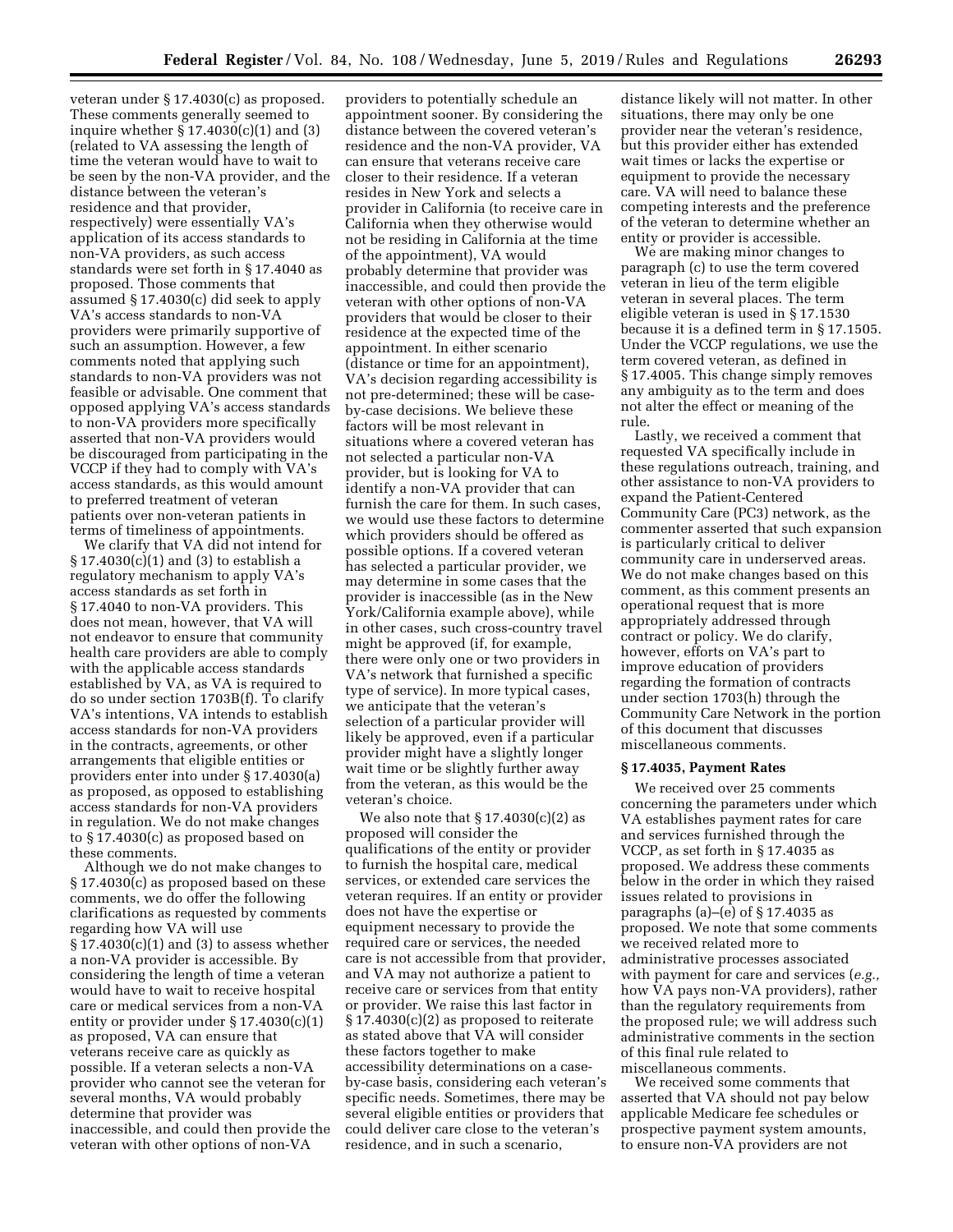discouraged from participating in the VCCP. One comment was more specific, noting that VA should pay at full applicable rates for inpatient care that go beyond Medicare's professional fee schedule, including at academic hospitals that have both indirect medical education (IME) and direct medical education (DME) billing components. We do not make changes to § 17.4035(a) as proposed based on these comments. The limitation of VA's payment rates to be no higher than Medicare, versus being designated the same as Medicare rates, is consistent with section 1703(i)(1) that, with exceptions, the rates VA pays for care and services may not exceed the applicable Medicare rate. We clarify, however, that VA has typically paid at applicable Medicare rates under the Veterans Choice Program, to avoid the scenario raised by comments where non-VA providers are discouraged from participating in VA community care programs. With regard to the specific concerns in paying IME or DME billing for academic hospitals, we also do not make changes to § 17.4035(a) as proposed but do clarify that VA does pay adjustments to Medicare costing as applicable and appropriate.

One comment requested that VA provide more details on how it will determine payment rates for inpatient services provided by critical access hospitals, as the statutory authority for setting rates for such hospitals (42 U.S.C. 1395m) was referenced in § 17.4035(a) as proposed. This comment further voiced support for VA using a cost-based approach to determine rates for critical access hospitals. We do not make changes based on this comment. We believe the language in § 17.4035(a) and its reference to 42 U.S.C. 1395m is sufficient to allow VA to calculate appropriate rates for critical access hospitals.

One comment requested that VA confirm that use of the term Medicare rate in § 17.4035 generally means a rate unaffected by Federal budget sequestration. We do not make changes based on this comment and can only confirm that to the extent Medicare's rates or adjustments are unaffected by budget sequestration, so too will VA's rate setting be unaffected under the parameters established in § 17.4035. Similarly, and inversely, if sequestration did modify the rates paid under the Medicare program, VA's rates would also potentially change. We do not believe sequestration would change the Medicare fee schedule, but we acknowledge that it could affect the Centers for Medicare and Medicaid Services' (CMS) ability to pay. VA's

payment rates for any particular service to any particular provider will be established through the terms set forth in the contract or agreement and may reference the Medicare fee schedule in general. If such terms are fixed to a specific dollar amount, any change in the Medicare rate will not otherwise serve to modify the terms of that contract or agreement. However, if the terms in the contract or agreement are relative, such as by referencing the Medicare fee schedule, then changes to the Medicare fee schedule would carry over per the terms of the contract or agreement.

The parenthetical language in § 17.4035(a) as proposed would establish that VA's payment rate adjustments occur only on an annual basis in line with Medicare's annual payment updates. One comment requested that VA revise this parenthetical language to require VA to conform to Medicare's rate adjustment approaches in their entirety. This change would result in changes to VA's rates on a much more frequent basis than the annual payment updates issued by Medicare that VA presently follows. We do not make changes based on this comment. VA does not have access to the information or systems that Medicare uses to adjust payments on a more frequent basis than annually, based on such factors as quality or performance, utilization, etc., and as such, cannot operationalize this aspect of the Medicare program's payment schedule.

We did not receive comments concerning § 17.4035(b) as proposed, and therefore do not make any changes.

We received one comment recommending VA revise § 17.4035(c) as proposed, to expand the definition of highly rural area to include rural area. This comment further stated that VA should utilize the Rural-Urban Commuting Areas system, developed by the Department of Agriculture and the Department of Health and Human Services, to define rurality. We do not make changes based on this comment. We reiterate from the proposed rule that use of the term highly rural area is prescribed by and specifically defined in statute in section 1703(i)(2)(B).

A few comments requested clarification as to how VA will determine that limiting its payment rates to applicable Medicare rates is not practicable, as permitted under § 17.4035(d) as proposed. Some comments further requested clarification of how eligible entities or providers would be notified of allowable payment rates in excess of Medicare rates. One comment

specifically requested that VA should ensure women veterans' medical needs were considered as a factor when establishing rates in excess of Medicare. We do not make any changes based on these comments, although we do reiterate from the proposed rule that payment rates are ultimately set forth in the terms of the contract or agreement under which the care and services are furnished. As set forth in § 17.4035(d), the factors that could prove persuasive in terms of determining impracticability as identified in the proposed rule include patient needs, market analyses, and provider qualifications, among others. General market conditions usually establish that supply and demand can establish a price equilibrium, and we believe these conditions will also inform when it would be impracticable to pay the Medicare rate.

A few comments requested clarification as to how VA will determine payment rates for non-Medicare services, particularly for extended care services (*e.g.,* home health, adult day health care, and respite care). Some of these comments further requested that VA be transparent about establishing and updating these rates, but not necessarily that VA revise § 17.4035 to do so. We do not make changes based on these comments. As noted in § 17.4035(a), the rates paid by VA for hospital care, medical services, or extended care services furnished pursuant to procurement contract or an agreement authorized by §§ 17.4100 through 17.4135, will be the rates set forth in the terms of such contracts or agreements. Any services for which there is no Medicare rate will be determined in accordance with the defined terms in the contract or agreement.

We received one comment related to the portion of the preamble that explained § 17.4035(e) as proposed, which requested that VA explain why fiscal year (FY) 2003 data is used to determine amounts under VA's Alaska Fee Schedule. We do not make changes based on this comment but clarify that the VA Alaska Fee Schedule was originally introduced following an actuarial study completed by VA in 2001, in which VA determined that special circumstances exist in Alaska that warranted a specific fee schedule be calculated in order to avoid limitations on Veteran access to care. Based on this study, and pursuant to notice-andcomment rulemaking, VA promulgated a regulation at 38 CFR 17.56(d) to establish the VA Alaska Fee Schedule (*see* 70 FR 5926, February 4, 2005). The provision in § 17.56(d) as originally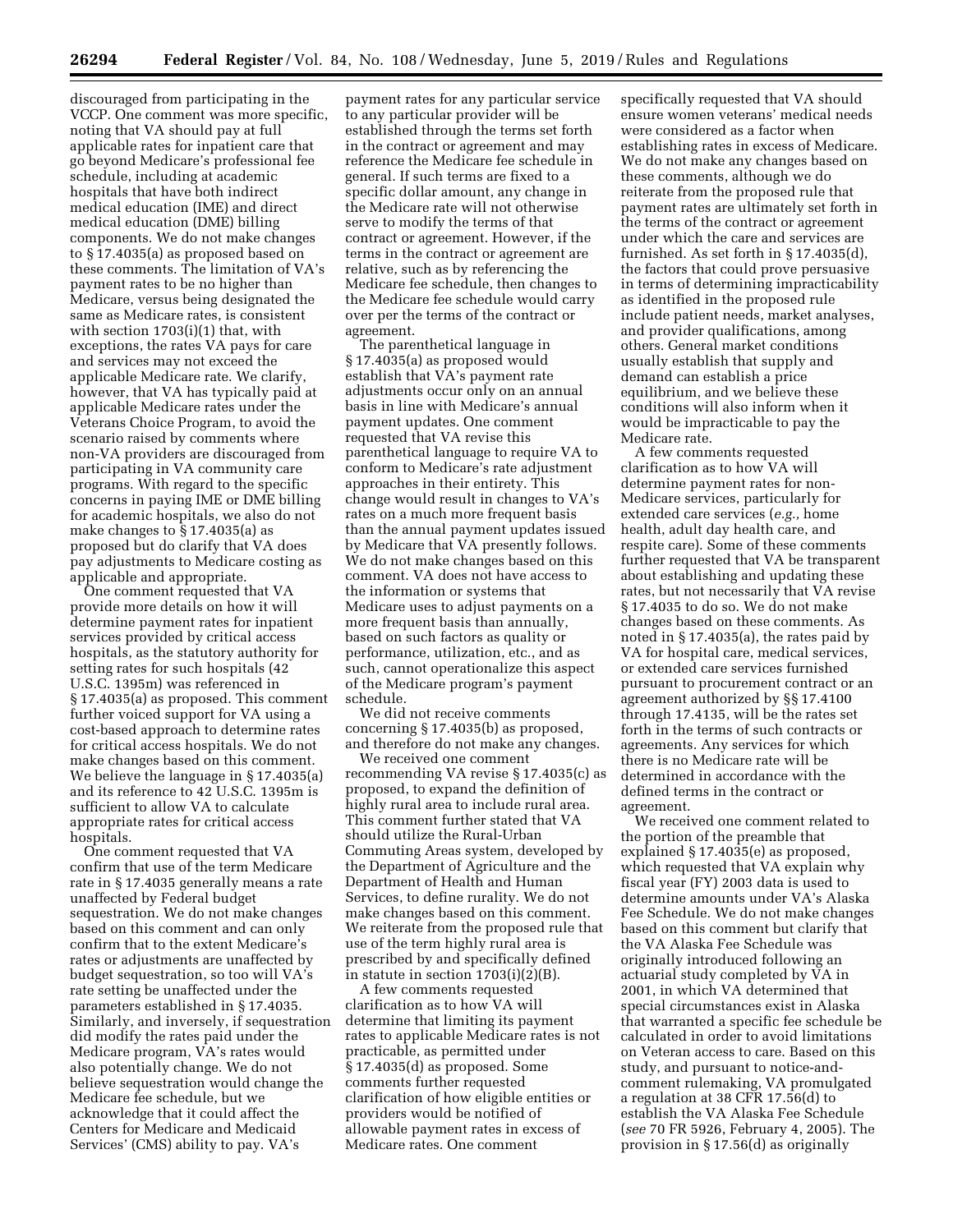promulgated used FY 2003 data and indicated that VA will increase the amounts on the VA Alaska Fee Schedule annually beginning in 2005 in accordance with the published national Medicare Economic Index (MEI). VA has used the MEI to annually update data from the previous fiscal year's Alaska Fee Schedule, since this schedule was first established. Given that these updates have occurred regularly, and that VA's systems are built on maintaining this schedule, we believe it would be administratively burdensome and likely of little value to change the baseline reference from FY 2003. We further note that we received no comments recommending a change from this baseline; the commenter simply asked for VA's rationale for using this data. We believe this methodology has proven effective for providers in Alaska.

We received a few comments that requested VA clarify or confirm, and further expressly revise § 17.4035 to reflect, that VA is always the primary payer for care and services that covered veterans receive through the VCCP. A related comment also requested VA revise § 17.4035 to indicate that VA's payment is payment in full and extinguishes a covered veteran's liability. We do not make any changes based on this comment but reiterate from the proposed rule that under section 1703(j), VA shall recover or collect reasonable charges for such care or services from a health plan contract described in section 1729 in accordance with such section. These provisions of law establish VA's role as the primary payer. We further note that VA will seek to ensure that the contracts or agreements VA enters into with eligible entities and providers will include terms that limit their ability to seek payment from a veteran when VA has made any payment for care or services furnished to that veteran on VA's behalf. There is no need for regulatory language to ensure that covered veterans do not face additional liability (other than applicable copayments) for using the VCCP.

Lastly, we received one comment that urged VA to adopt value-based reimbursement models, particularly for mental health care, as permitted under section 1703(i). This comment further stated that the ability of VA to use value-based models should encourage VA's development of innovative payment models, including bundled payment for certain episodes of care. We do not make any changes based on this comment. Again, the contract or agreement will set forth the terms of payment, which could include the use

of value-based models. To the extent such value-based models could result in payment that exceeds the limitation set forth in § 17.4035(a), VA has the option of utilizing the exception in § 17.4035(d) when applicable to permit the use of such models.

We are making minor changes to this section to reflect the promulgation of regulations implementing the Veterans Care Agreement authority in section 1703A. Specifically, we are replacing the reference to section 1703A of this title and referring instead to §§ 17.4100 through 17.4135, as these regulations were added to the Code of Federal Regulations through a separate VA rulemaking published on May 14, 2019 (RIN 2900–AQ45, see 84 FR 21668).

# **§ 17.4040, Access Standards**

We received over 18,000 comments related to the substantive provisions of the access standards in § 17.4040 as proposed. For the sake of clarity, we have divided the discussion below into three main sections. The first section will address the general concerns in comments that are related to both the average drive time and wait time standards as set forth in § 17.4040 as proposed. The next section will address more specific substantive issues related to the average drive time standards, and the last section will address more specific substantive issues related to the wait-time standards. We also clarify that a majority of these comments were duplicated form responses, and we address the access standard issues as jointly raised below.

# **Access Standards Generally**

We received comments that generally opposed both the drive-time and wait time access standards as proposed, based primarily on assertions that the access standards were arbitrary because they were not realistic, feasible, or sustainable, and VA did not conduct enough research of all existing access models to properly propose its own access standards. Some of these comments further asserted that VA should have delayed proposal of access standards until more research or analysis could have been completed (to include VA waiting on the anticipated results of the market area assessments required by section 7330C(a) as added by section 106 of the MISSION Act, and not before conducting pilot testing as needed).

Regarding the assertions in comments that the access standards as proposed by VA were arbitrary, we reiterate from the proposed rule that the drive-time standards were derived from specific analyses that showed trends of 30-

minute drive times for primary care and 60-minute drive times for specialty care in TRICARE, State Medicaid plans, State insurance departments, and commercial health plans. For instance, TRICARE Prime (the Department of Defense's most comprehensive managed care plan, uses a 30-minute drive time for primary care and a 60-minute drive time for specialty care for non-active duty beneficiaries. VA also assessed both the Medicaid Plans and other primary insurance plans of 14 States, and found a majority of those States have a 30 minute travel time standard for primary care, and a 60–90-minute travel time standard for specialty care under State Medicaid plans and 45–60 minute travel time standards for other primary State insurance plans. VA determined that it would be reasonable to fall in line with these other network expectations throughout the industry. VA further used the results of its access standards analysis to develop and model several options using VA's Enrollee Health Care Projection Model (EHCPM). VA's EHCPM allowed VA to consider best practices in the industry in its development of access standards as well as the financial impact of various access standard scenarios. After considering this information from analyses of similar drive times in other health care plans as well as from VA's EHCPM, VA determined that its access standards should reflect an average drive timebased criterion that considers the care or services needed in relation to the veteran's residence, which is a similar approach as TRICARE Prime related to travel standards (opting to use average driving time versus mileage). Similarly, the wait time standards were derived from research of non-VA network expectations throughout the industry, and they fell within the range of appointment wait-time standards found in other government organizations, State programs, and commercial entities (*e.g.,*  7–28 days for primary care and 15–30 days for specialty care). Further, the proposed wait-time standards are achievable in most VA facilities and are consistent with capabilities identified in the private sector. On average, VA national wait times in March 2019 for new appointments (*e.g.,* the first appointment in a new episode of care versus a subsequent appointment in the continuation of an existing episode of care) was approximately 20.6 days for primary care, 10.8 days for mental health care, and 22.4 days for specialty care. These wait times have decreased since the December 2018 reporting period included in the proposed rule. The proposed wait-time standard of 20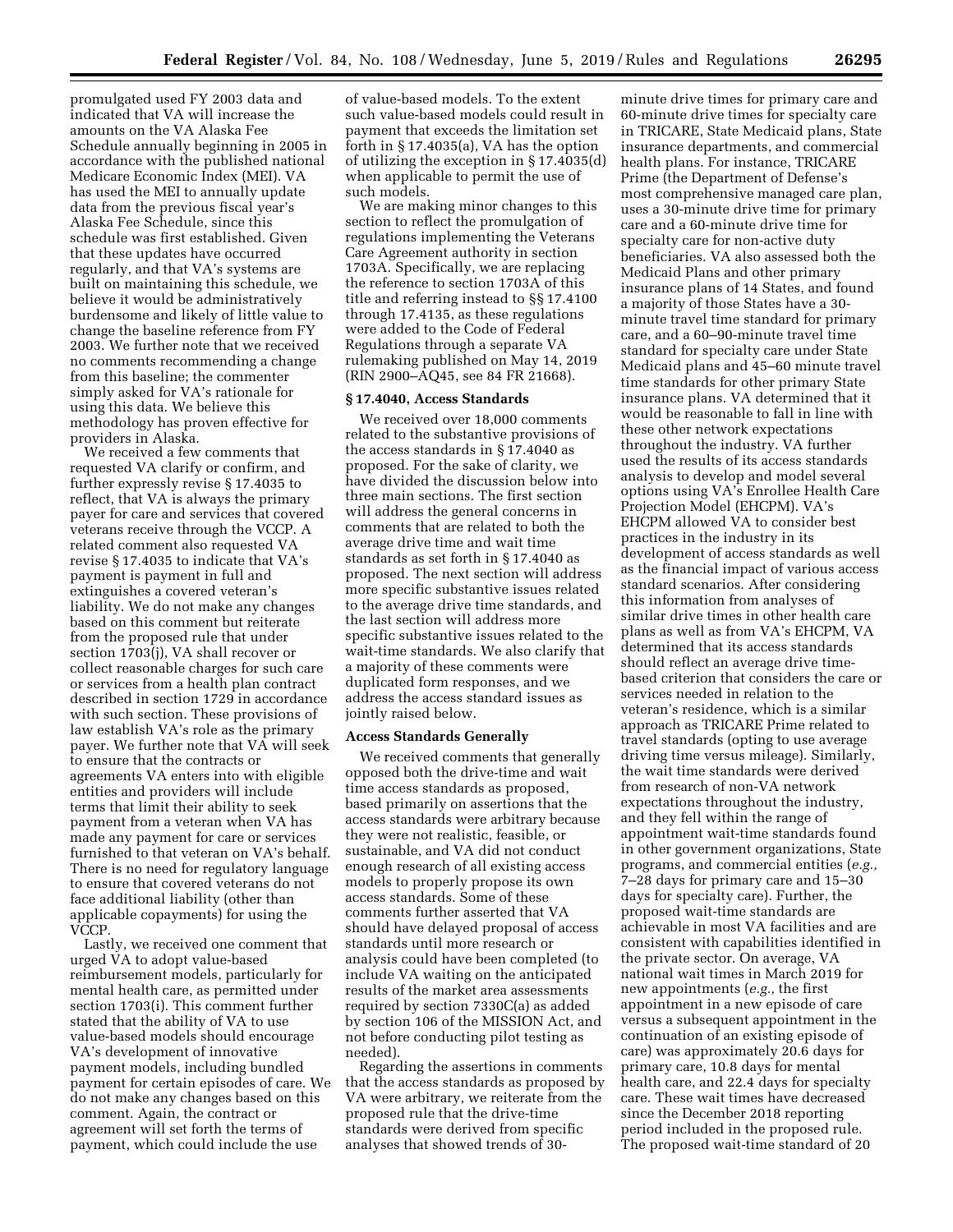days for primary care and mental health, Designation of access standards for a for example, is both in line with other similar industry standards and is a manageable goal for access to VA care. We do not make changes based on these comments, as we believe VA's access standards as proposed were based on reasoned research and analysis and are therefore not arbitrary.

Regarding the assertions in comments that VA should have delayed proposal of its access standards until more research or analysis could have been completed (to include waiting for VA's market area assessments and potential pilot testing to conclude), VA was unwilling to engage in such delay as we believe it would have delayed implementation of access standards well beyond the statutory deadline of June 6, 2019. Pilot testing is an extensive process, which would have required the results of the summary market area assessments, which themselves were not completed at the time of publication of the proposed rule.

We received a few comments that opposed the access standards generally because of VA's designation of nearly all hospital care, medical services, and extended care services available under its medical benefits package. According to the comments, VA's designation of so many services to have an applicable access standard was contrary to Congressional intent. According to these comments, Congress only intended for VA to designate a few types of care or services, and a designation of more care and services creates a risk of decreased funding of VA's direct provision of care. Particularly, one comment stated that VA's impact analysis for the proposed rule indicated that VA will consider the performance of its facilities on wait time access standards when making resource allocation decisions and inquired if funding or resources would be withheld from a facility if it did not meet the designated access standards. We do not make changes based on these comments. We acknowledge that VA did consider during the development process of the legislation that would become the MISSION Act that only a limited number of care or services might ultimately be designated as having access standards, VA proposed instead to designate a majority of the care and services available under its medical benefits package. VA's broader designation of most care or services maximizes the choice of covered veterans and prevents veterans from having to navigate a bifurcated system where more limited care and services would be available under the access standard eligibility than under any other eligibility criterion for VCCP.

majority of VA care and services makes administration of the VCCP simpler for VA for this same reason and ensures better coordination of care. VA's designation of access standards for a majority of its care and services, however, does not force veterans into the community to receive care. We reiterate from the discussion at the beginning of this final rule that section 1703(d)(3), as regulated at § 17.4020(a), requires that eligible covered veterans must still elect to receive care and services through the VCCP. We clarify that VA's statement from the impact analysis for the proposed rule, as referenced in one of the comments, is not a statement of intent to withhold resources or funding per se if a facility is not meeting access standards. It is a statement that VA must consider use of its services when considering allocation of its resources, which could include investment into facilities that require assistance to meet access standards. Regarding the question of Congressional intent more specifically, we do not read any limitation in 38 U.S.C. 1703 or 1703B regarding the number of designated access standards; these statutes provide broad authority to the Secretary to make these determinations and do not constrain his authority in the ways described in the comments.

We received comments that opposed the access standards generally because it was unclear whether they would be applied to non-VA providers, with some comments further requesting that VA make non-VA provider participation in VCCP contingent upon compliance with the same standards VA adopts for its direct delivery of care and services. Essentially, these comments asserted that unless care available under the VCCP could meet (or exceed) VA's access standards, it should not be accessible to covered veterans because it would not be providing care that could be received sooner or closer than VA could provide. We do not make changes to § 17.4040 as proposed based on these comments. We first reiterate from the section of this final rule that discusses eligible entities and providers that VA will endeavor to ensure that community providers are able to comply with the applicable access standards established by VA. Such access standards for non-VA providers, however, will be used to measure network adequacy to ensure that covered veterans who elect to receive care through the VCCP are generally getting timely care that is near to their residence. VA will not strictly apply its access standards to eligible entities or providers as a factor to

determine their eligibility to furnish hospital care, medical services, or extended care services furnished the VCCP. Although we understand the rationale offered in the comments that assert VA should strictly apply its access standards to non-VA providers, the concept of access standards for determining VCCP eligibility is fundamentally different than the concept of access to care and services in the private sector. VA must ensure its access standards establish a consistent mechanism to provide the option of choice in the community to the covered veteran if VA cannot meet those standards. In the private sector, access standards are a mechanism to measure performance and network capacity, not eligibility. As we have said before, no covered veteran eligible to receive community care is required to seek care in the community. The veteran could elect to receive care from VA or could inquire about seeking care in the community and change his or her mind if the community options are not convenient (in terms of distance or scheduling availability). As VA gains more experience with VCCP, we anticipate our systems will be able to provide information to veterans and providers regarding community locations and wait-times so that veterans can make informed decisions that work for them. We also reiterate from the section of this final rule that discusses eligible entities and providers that we agree with a comment that stated that VA should not apply its access standards to eligible entities and providers for purposes of eligibility as this could amount to preferred treatment of veteran patients over nonveteran patients and could discourage eligible entities and providers from participating in the VCCP.

We received comments that opposed the access standards generally because the comments asserted that not having different (presumably, longer drive time or wait time) standards for specialized VA care or for VA's foundational services could erode patient volume necessary to sustain such care and services at VA, and that VA should take a more refined approach to distinguishing access for such services to ensure the quality of care and veteran satisfaction is maintained. A related comment more specifically urged VA to ensure that care and services to treat spinal cord injury be excluded from any designated access standard, to ensure that such care may only be provided by VA. We do not make changes based on these comments.

We reiterate from an earlier discussion in the purpose and scope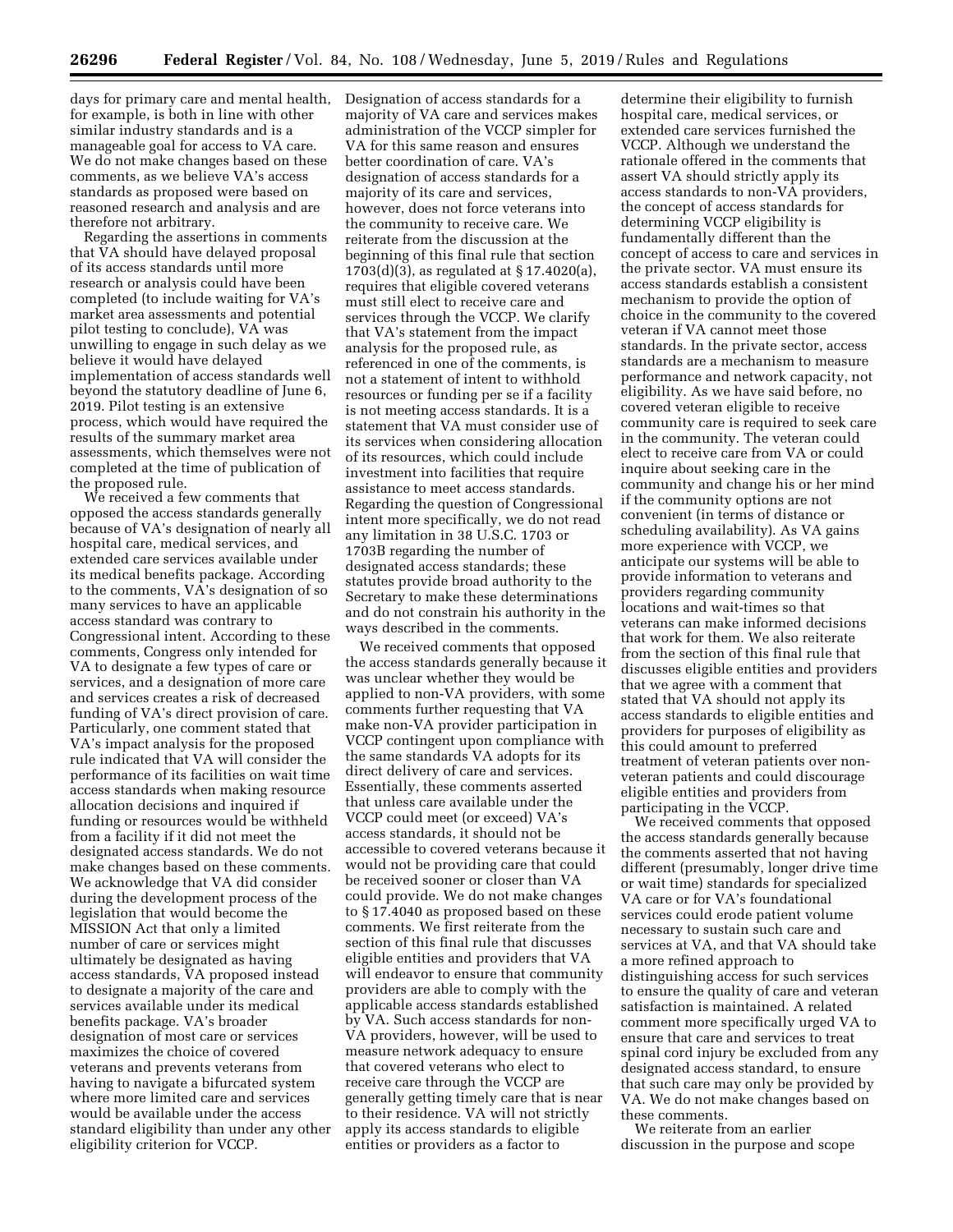section of this final rule that expanding access to care and services in the community does not equate with forcing veterans into the community to receive care; covered veterans must still elect to receive care in the community if eligible under VA's access standards. We agree with the comments that it is critical for VA to maintain focus on all care and services it directly provides to veterans, and we reiterate from the proposed rule that VA will continue to sharpen its focus on directly providing those services that are most important to the coordination and management of a veteran's overall medical and health needs, including continued examination of whether its designated access standards should be revised with future rulemakings to account for specialized areas of VA expertise.

We received a few comments that requested clarification of why VA did not designate a particular access standard for VA foundational services, and one comment further seemed to assert that lack of such designation meant that these services were not covered under the VCCP. We do not make changes based on these comments but clarify that the designated access standards cover all forms of hospital care, medical services, and extended care services, with the exception of institutional extended care services (this exception is discussed further below).

We received one comment that requested VA either revise § 17.4040 to add an access standard for institutional extended care service (*e.g.* nursing home care) or provide a more robust rationale than provided in the proposed rule for why institutional extended care was not included within VA's designated access standards. We do not make changes based on this comment but do provide additional rationale as requested by the comment. Institutional extended care such as nursing home care is simply not apt to be measured in terms of access in the same manner as other care and services that, generally speaking, are more standardized and available in the community. For example, the law in each State controls admission factors for Medicaid-participating nursing homes, which introduces too many variables to provide relative comparisons to VA nursing home admissions. As another example, Medicaid-participating nursing home facilities in the community generally admit patients on a first-come, first-served basis, and maintains waiting lists for admission. When a bed is vacant, facilities consult the wait list to determine who is next on the list to be admitted, but it is not an accurate reflection of when any patient will be admitted, primarily because

many people on the wait list are not yet in need of nursing home care or they have been placed in another facility. In addition, a State's regulations could control when a patient may be admitted under circumstances beyond first-come, first-served—the most common example is admission to a nursing home facility directly from a hospital due to medical need. People being admitted directly from a hospital level of care may be seen as having a greater need before anyone on a wait list. Some States also have rules concerning placing only patients of the same gender together in each room, or rules permitting admission preference in cases requiring intervention by the Department of Human Services or Adult Protective Services (or similar agency). We cannot provide a full survey of all State laws that may control or influence Medicaidparticipating nursing home facilities in the community, and it may be that these nursing homes also create special admission rules to receive Medicareeligible individuals who are in need of acute rehabilitation (for instance, for a stay not to exceed 20 days). We reiterate that there are many variables for comparison to admission to VA nursing home facilities that make assignment of a designated access standard impracticable, as it would not reflect VA's relative ability or inability to directly provide nursing home care.

We received one comment that requested VA revise § 17.4040 to add an access standard specifically for mental health care and services that would be deemed to be needed immediately, as similar to any access standard that VA might apply for emergency care or sameday appointments. We do not make changes based on this comment. We will discuss more fully in the section of the rule below that addresses wait times specifically, but should any care or service under a wait time access standard be deemed necessary for a covered veteran prior to reaching the ending date of the applicable wait time standard under § 17.4040(a)(1)(ii) and (a)(2)(ii), then the best medical interest eligibility criterion under § 17.4010(a)(5) would enable a covered veteran to be seen for such care or services through the VCCP, assuming criteria under § 17.4010(a)(5) were met. We further note that emergent mental health care is available from VA on a same-day basis, and VA's urgent care benefit under § 17.4600 (section 1725A) should also make some services available on an expedient basis.

We received one comment that requested VA clarify the interaction between the average drive time and wait time standards, as both  $\S 17.4040(a)(1)(i)$ 

and (a)(2)(i) indicate that the standards are considered together to determine whether they are met (these regulatory clauses indicate that the drive time is considered as well as the wait time). The comment more specifically asserted that the average drive time and wait time should be independently assessed (the regulatory clauses should not use the term and as a connector, but rather a term such as either), to prevent scenarios where (in the case of the primary care standard) a facility that can provide the care or services may be more than 30 minutes away, but a covered veteran would not quality for VCCP because that facility can offer the care or services within 20 days. We do not make changes based on this comment but do clarify that the average drive time is an independent qualifier and the wait time is not. The structure of the regulatory clauses in § 17.4040(a)(1)(i) and (a)(2)(i) qualifies instances where a VA facility that can offer the care or services may be within the average 30 minute driving time (in the case of the comment's primary care example), but still not able to provide the care within 20 days—in such cases, a covered veteran would be eligible to elect to use the VCCP. However, if a VA facility that can offer the care or services needed is not within 30 minutes average drive time (in this example), then the covered veteran would qualify for VCCP without any assessment of how long it would take a facility further away to provide the needed care or services. The wait time cannot be an independent qualifier because there must be a context within which to apply the wait time—otherwise, the wait time could be applied to any VA facility that could provide the care or services needed regardless of the average drive time from the covered veteran's residence. We believe that the regulation addresses the commenters concern: VA must be able to furnish care within the average drive time and the wait time standard. If VA cannot meet both conditions, or in other words if it fails either condition, the covered veteran would be eligible to elect to receive community care.

The proposed rule stated that if VA is able to furnish a covered veteran with care or services through telehealth, and the veteran accepts the use of this modality for care, VA would determine that it was able to furnish such care or services in a manner that complies with designated access standards. We received one comment that urged VA to ensure that the option for the veteran to have face-to-face care would be maintained if the veteran did not choose the telehealth modality. We do not make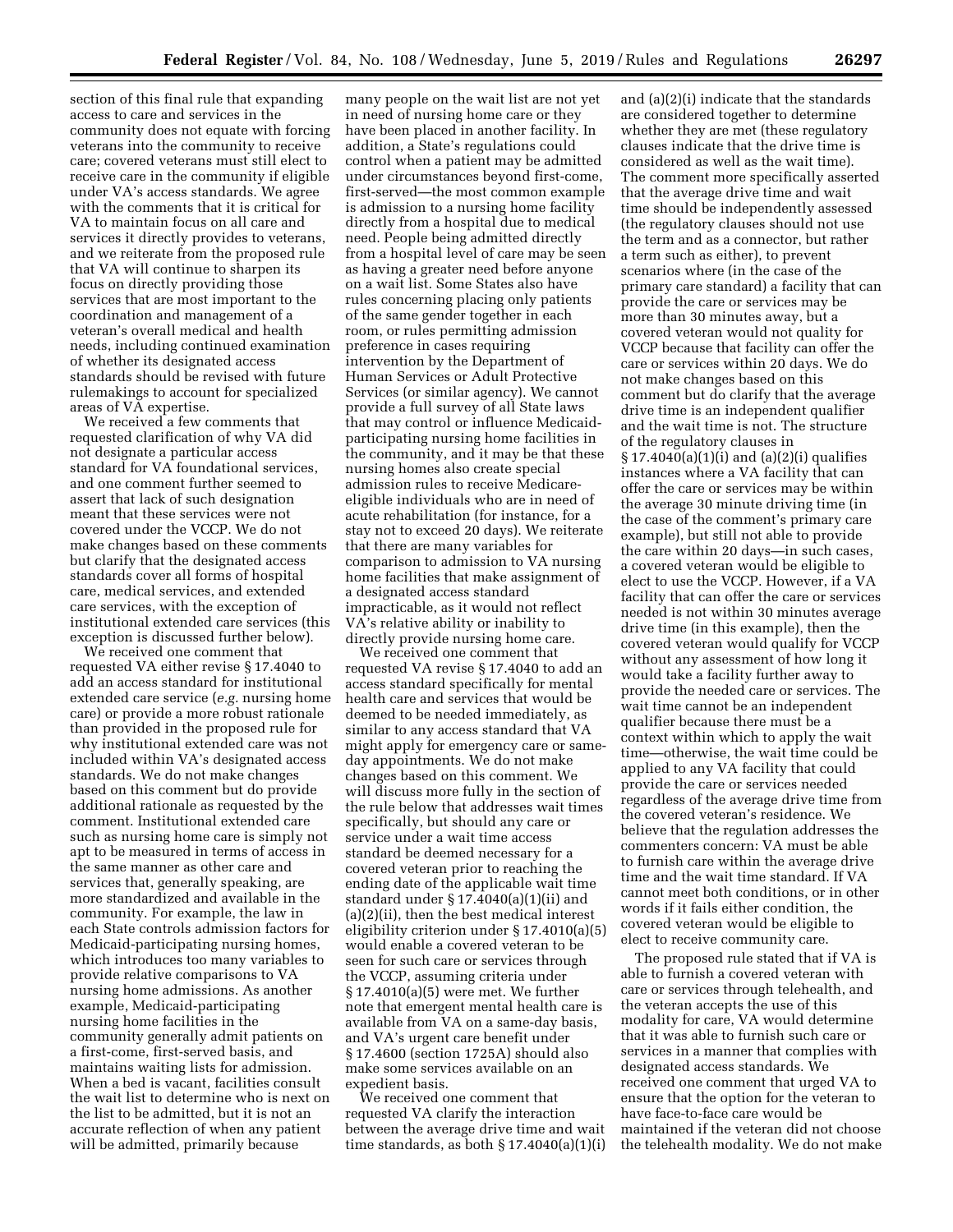changes based on this comment. As stated in the preamble of the proposed rule, VA will not require a veteran accept the use of telehealth for the purpose of meeting VA's designated access standards.

Lastly, we received a few comments that requested clarification of how VA will apply the access standards for homeless Veterans without a residence. We do not make changes based on these comments but clarify that homeless veterans may currently provide an address to VA that is recorded in the Veterans Health Information Systems and Technology Architecture; this address is used for other VHA benefits and may be applied to veterans seeking to participate in VCCP as well. For example, any homeless veteran who is residing in a place supported by a Department of Housing and Urban Development-VA Supportive Housing voucher can list that address, and any veteran using one of our communitybased programs like the Homeless Grant and Per Diem or Health Care for Homeless Veterans programs can supply the address of the service provider. Covered veterans that do not have a residence may be assessed under other eligibility criteria in § 17.4010(a)(1) through (3) and (5) and (6), to receive care or services through the VCCP.

#### **Average Drive Time Standards**

We first address comments similar to those discussed above regarding the access standards generally, where commenters suggested that VA should apply its average drive time standards to the locations of eligible entities and providers from which covered veterans might elect to receive care through the VCCP, to ensure such non-VA care would not be further away from a veteran's residence than VA care. Another comment urged VA to track zip codes of where non-VA care was provided through the VCCP, to ensure care was received at the nearest facility. We do not make changes based on these comments. We reiterate from the discussion above that the access standards VA will establish for eligible entities and providers will be used to monitor network adequacy and will not be used as a limitation on a covered veteran's eligibility to receive care and services through the VCCP. VA must ensure its access standards establish a consistent mechanism to provide the option of choice in the community to the covered veteran if the VA cannot meet those standards. In the private sector, however, access standards such as average drive times are a mechanism to measure performance and network capacity, not eligibility. We also restate

from discussion earlier in this final rule that VA will use § 17.4030(c)(1) and (3) to assess whether a non-VA provider is accessible. By considering the length of time a veteran would have to wait to receive hospital care or medical services from a non-VA entity or provider under § 17.4030(c)(1), VA can ensure that veterans receive care as quickly as possible. If a veteran selects a non-VA provider who cannot see the veteran for several months, VA would probably determine that provider was inaccessible, and could then provide the veteran with other options of non-VA providers to potentially schedule an appointment sooner. By considering the distance between the covered veteran's residence and the non-VA provider under § 17.4030(c)(3), VA can ensure that veterans receive care closer to their residence. If a veteran resides in New York and selects a provider in California (to receive care in California when they otherwise would not be residing in California at the time of the appointment), VA would probably determine that provider was inaccessible, and could then provide the veteran with other options of non-VA providers that would be closer to their residence at the expected time of the appointment. In either scenario (distance or time for an appointment), VA's decision regarding accessibility is not pre-determined; these will be caseby-case decisions.

We received some comments that asserted VA should not use an average drive time standard but instead should continue to use a mileage-based distance standard, with certain of the comments additionally calling for new mileage standards (one comment advocated a new standard of 20 miles for vision-related care or services specifically, while other comments advocated new standards of 30 or 35 miles without specifying particular care or services). We do not make changes based on these comments. We reiterate from the proposed rule that a mileagebased access standard can be a poor indicator of actual conditions that affect travel to receive care and services, as such a standard does not recognize the inherent variation of driving speeds in rural versus urban areas (as traffic levels and speed limits typically allow rural residents to travel farther, faster than urban residents). Also, covered veterans may benefit from a drive-time standard as opposed to a mileage-based standard, such as the case with veterans in mountainous areas where it can take significantly longer than 30 minutes (or even 60 minutes) to travel 40 miles. We believe that use of an average drive-time

criterion versus a mileage standard will provide a more consistent and equitable standard of access for all covered veterans.

We received other comments that urged VA to adopt different average drive time standards than the 30 minutes and 60 minutes in  $\S 17.4040(a)(1)(i)$  and  $(a)(2)(i)$  as proposed, respectively. Multiple comments advocated for an average drive time standard of 40 minutes for specialty care, 30 minutes for all services, 60 minutes for all services, or that the standards in  $\S 17.4040(a)(1)(i)$ and (a)(2)(i) should be flipped, where 60 minutes would apply to primary care and mental health and 30 minutes would apply to specialty care. Particularly, the comments that advocated flipping the 30-minute and 60-minute average drive time standards stated that specialty care is arguably more urgently needed than primary care, or that travel to receive specialty care is more burdensome, and therefore the lesser timeframe of 30 minutes should be applicable to specialty care. We do not make changes to § 17.4040(a)(1)(i) or (a)(2)(i) based on these comments.

We reiterate from the proposed rule and the expanded discussion earlier in this final rule that the average drivetime standards are derived from specific analyses that showed trends of 30 minute drive times for primary care and 60-minute drive times for specialty care in TRICARE, State Medicaid plans, State insurance departments, and commercial health plans. We further clarify that the different drive-time standards for primary care versus specialty care particularly are not intended to reflect the relative importance of one type of care versus the other, but rather the relative availability of one type of care versus the other, as specialty care tends to be generally less available than primary care and therefore requires longer travel times to reach on average. Nearly all individuals in a geographic area require primary care at some point, typically several times per year. But only a subset of these same individuals may require specialty care, and not likely with the same frequency. We believe distribution of health care resources follows the basic premise outlined above, to result in specialty care generally being less widely geographically dispersed, particularly considering that such specialty services often require specialized facilities and equipment that are difficult and costly to replicate. For these reasons, we believe it is widely understood that patients often times will need to travel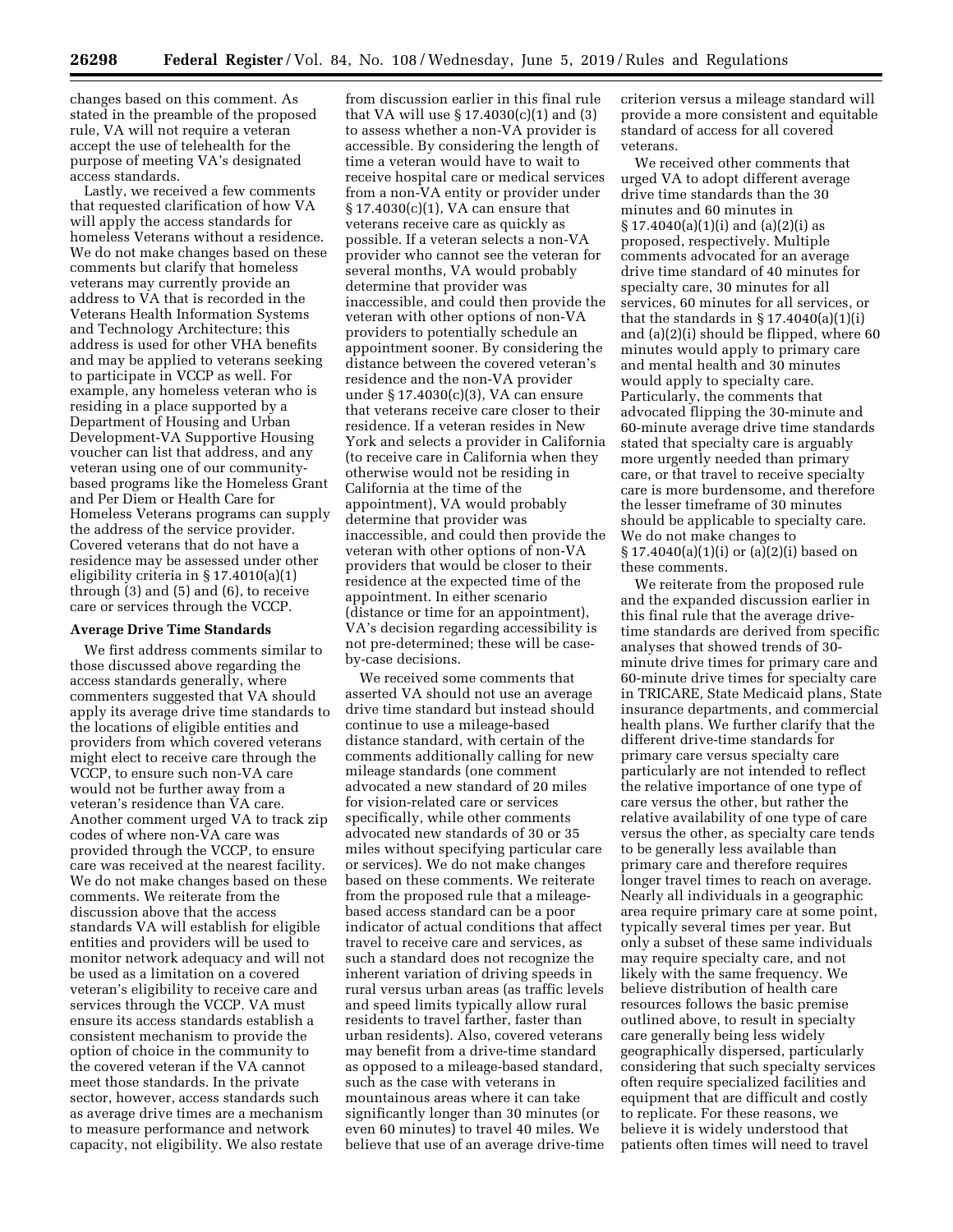a bit farther for specialty care than primary care.

We received multiple comments related to how VA will calculate average drive times under § 17.4040(b) as proposed. Many of these comments asserted that there were too many variables related to actual drive time (*e.g.,* road or weather conditions, congestion or traffic) for VA's calculations to be accurate if it used a strict average of drive times throughout a day (or week, or other defined timeframe) versus using a predictive system that is related to the time of appointment. While some of these comments urged VA to adopt new definitions or clarifications to assist with calculating average drive times (*e.g.,* defining the term hazardous weather in  $\S 17.4010(a)(5)(vii)(A)$ , other comments suggested that, without disclosing proprietary information related to the geographic system software VA will use, VA's calculations should consider how factors change throughout a day, particularly traffic patterns. More specifically, a few comments urged that any drive time calculation VA uses must consider peak drive times to account for routine spikes in traffic. We do not make changes to § 17.4040(b) as proposed based on these comments. We believe that it is more veteran-centric to maintain the operational flexibility to refine and improve VA's calculations in response to experience, feedback, and changing real-world conditions, rather than to detail in regulation a specific methodology or considerations that could constrain VA's ability to improve the calculation of average drive time in the future.

We first note that further definition of terms in  $\S 17.4010(a)(5)(vii)(A)$ , as requested in one comment, does not have any bearing on eligibility determinations under § 17.4040(b) as proposed (we also believe that terms to characterize an unusual or excessive burden in § 17.4010(a)(5)(vii)(A) are sufficient as proposed). We address the comments that requested clarification on how VA will calculate average drive times with other comments regarding VA's administration of its community care programs in the portion of this final rule that discusses miscellaneous comments.

We received some comments that requested VA consider use of nonpersonal vehicles (*e.g.,* public transit) when calculating applicable average drive times. We do not make changes based on these comments. We reiterate from the proposed rule that calculating average drive time based on the use of a personal vehicle applies to many of

the veterans we serve, and that it would be too difficult and potentially costly to consistently implement and operationalize a system that considers the variety of transportation options potentially available to an individual veteran. In major metropolitan areas, a veteran could travel by personal car, bus, or rail, and each of these would have different travel times.

#### **Wait Time Standards**

We first address comments that opposed the 20-day or 28-day wait time standards based on the timeframes themselves. Some comments stated that these timeframes were too long for covered veterans to wait to be seen when they may have conditions or concerns requiring more immediate attention, with a few comments further urging VA to adopt different standards (for instance, 14 days or less for all services, 20 days for all services, or 14 days for primary care and 20 days for specialty care). Other related comments asserted that the wait time standards in § 17.4040(a)(1)(ii) and (a)(2)(ii) should be flipped, where 28 days would apply to primary care and mental health and 20 days would apply to specialty care, because specialty care is arguably more urgently needed than primary care. We do not make changes based on these comments. To address the concern that 20 or 28 days as applicable is too long to wait to address more immediate health care needs, we clarify that these are timeframes by which VA can assess whether it can provide care and services under normal and not urgent or emergent circumstances. Should any care or service with an applicable wait time be deemed necessary for a covered veteran prior to reaching the ending date of such wait time standard, then the best medical interest eligibility criterion under § 17.4010(a)(5) might enable a covered veteran to be seen for such care or services through the VCCP (assuming criteria under § 17.4010(a)(5) were met). To address the comments concerning the 20-day and 28-day wait times being flipped, we reiterate from the section above that access standards for primary care versus specialty care are not intended to reflect the relative importance of one type of care versus the other, but rather the relative availability of one type of care versus the other, as specialty tends to be generally less available than primary care and therefore can requires longer wait times on average.

The preamble of the proposed rule introduced the concept that VA preliminarily had established a goal of reducing the wait times for primary care and mental health services from 20 days in § 17.4040(a)(1)(ii) as proposed to 14 days no sooner than June 2020. Although this reduction from 20 days to 14 days was not put forth in proposed regulation text, we invited and received comments on this issue, the vast majority of which recommended that VA should not wait until 2020 to reduce such wait times to 14 days. Conversely, we received a few comments that VA should not reduce the primary care or mental health wait times to 14 days prematurely, and that VA should focus on meeting the 20-day standard first. More specifically, one comment asserted that VA should wait for the results of VA's market area assessments to drive any potential future reductions in wait times. We do not make changes based on these comments, but reiterate from the proposed rule that presently, a 14-day wait-time standard would be difficult for VA to implement due to the current availability of providers and variability in appointment wait-times across VA facilities. However, VA will pursue additional rulemaking should we proceed with the goal to reduce the primary care and mental health wait time standards from 20 days to 14 days.

We received comments that did not necessarily oppose the wait-time access standards, but that requested clarification of how VA would determine whether care was primary care, specialty care, or mental health care. Some related comments more specifically asserted that certain care should fall within the 20-day standard for primary care, for instance, most women's health care services, physical therapy, and traumatic brain injury. Another comment advocated that certain case management services associated with assisting homeless veterans should be considered specialty care. We do not make changes based on these comments. We believe in a majority of cases that it will be clear what standard should be applied to what care. Because we believe these comments are primarily concerned that certain services will not be given the benefit of relatively shorter wait times, we reiterate that if care is determined to be needed prior to reaching the ending date of an applicable wait time, then the best medical interest eligibility criterion under § 17.4010(a)(5) would enable a covered veteran to be seen for such care or services through the VCCP (assuming criteria under § 17.4010(a)(5) were met). We further advise that VA is experienced in determining whether care is primary care or specialty care, as VA uses this distinction to assess copayments under § 17.108.

We received one comment that requested VA revise § 17.4040(a)(1)(ii)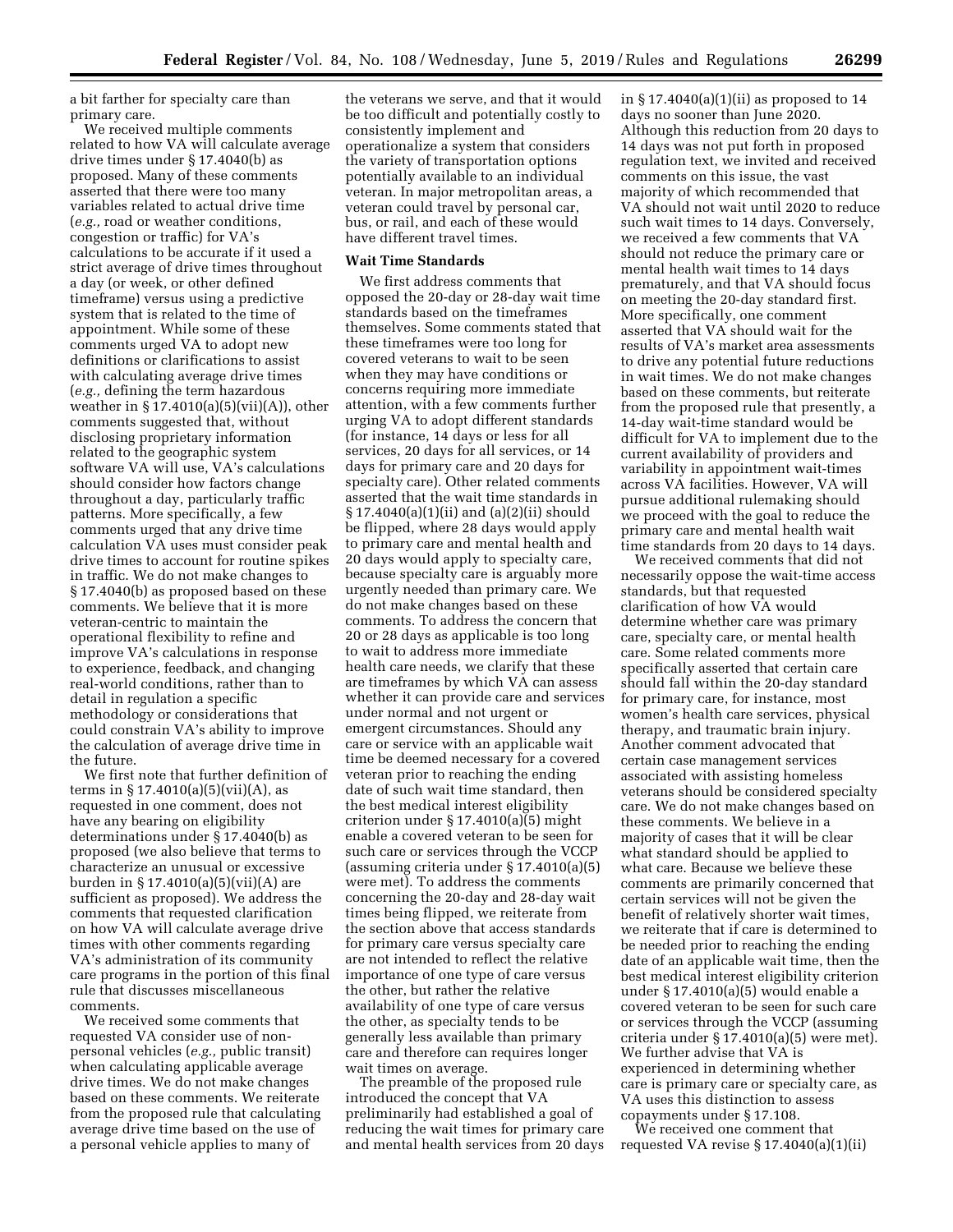and (a)(2)(ii) to establish that the start date to begin counting any applicable wait time should be the date that the services are clinically indicated to be needed, and not the date of request for an appointment. We do not make changes based on this comment. By shifting the start of the wait time standard under the VCCP from the clinically indicated date to the date of request, VA can optimize consistency in decisions of eligibility that employ the wait time access standard. Consistency in decisions regarding eligibility is desirable because it assists VA to accurately forecast the use of VCCP under this standard, and because it supports parity in eligibility determinations to support a sense of fairness in veteran experience in using the VCCP. Additionally, the option for the covered veteran to choose a later date in consultation with a provider still permits for the wait time standards to be counted starting on a date that is later than the date of request, which could encompass a starting date when the services would be considered clinically indicated.

## **Miscellaneous Comments**

We received many comments that did not directly relate to any regulatory sections from the proposed rule, but that expressed concerns with VA's administration of its community care programs and further suggested improvements. Although we do not make changes to the proposed rule based on these comments because they are beyond the scope of the proposed rule or address issues that would best be handled through policy or contracting mechanisms, we summarize the comments below by grouping them by topic and indicate where we provide clarifications.

# **Transition From the Veterans Choice Program**

We received comments related to VA's transition from the Veterans Choice Program (Choice) to the Veterans Community Care Program (VCCP), which primarily requested clarification of administrative issues related to VA's contracting efforts to ensure that there was a smooth transition to the VCCP. The largest administrative issue raised in comments was how VA would mitigate gaps in coverage in transitioning to the VCCP, where specific requests for clarifications included: Whether VA anticipated delays in implementation due to any contract protests; whether the same services offered under Choice contracts would be offered under VCCP contracts (and more specifically, Veterans Care

Agreements); whether providers under Choice provider agreements would be grandfathered into VCCP contracts or agreements (essentially asking whether Choice providers would be considered VCCP providers automatically until VCCP contracts can be finalized); and whether VA would issue guidance on transition from Choice to VCCP, to include more information on ''other arrangements'' under which care can be provided. VA has modified one of its community care contracts that provided coverage under the Veterans Choice Program to engage the same third-party administrator (TPA) (TriWest Healthcare Alliance) to provide for expanded nationwide coverage for the VCCP until VA's Community Care Network (CCN) contracts have established a fully functional network of providers. We believe this nationwide engagement of the same TPA from the Veterans Choice Program to administer the VCCP, until the CCN contracts are in place and the networks required by those contracts are fully operational, will allay many concerns regarding transition to the VCCP, as the administrative procedures should be familiar to those providers that participated under the Veterans Choice Program.

A related comment asserted that VA should standardize its contracts and contracting processes nationally, to avoid what the comment asserted was regional variation in contracts and contracting processes that are present in other non-VCCP community care programs. This comment also urged VA to make such contracts formed under section 1703(h) publicly available, and that any rules contained in such contracts that seek to control the actions of eligible entities and providers should be developed by notice-and-comment rulemaking so that stakeholders (that are not the entities or providers) can provide input on the impact of such rules on entities or providers. We do not make any changes based on these comments. Any VA decisions regarding contracting processes and standardization are implemented through separate processes and actions, potentially including policies and acquisition regulations. Separately, contracts within the meaning of section 1703(h), and solicitations leading to such contracts, are and will be subject to the existing, comprehensive legal framework governing public disclosure of information relating to such procurements and contracts. Any VA decisions regarding public disclosures of information relating to such procurements and contracts will be

made in accordance with those laws. Finally, VA does not commit to establishing all contractual requirements through notice-andcomment rulemaking, and does not commit to establishing only national contracts. Such commitments are incompatible with the legal and operational framework of Federal procurement, including the flexibility, discretion, and independence that are often integral to the process of defining requirements.

# **Veterans Need More Information To Inform Their Election To Receive Care Through the VCCP**

We received comments that indicated VA was not providing enough information to veterans to enable them to make informed choices of whether to elect to receive community care. These comments primarily stated that comparisons between VA care and community care were not apparent at the point veterans might elect to receive community care, and that veterans needed access to more timely comparisons between: VA and non-VA wait times; distances from a veteran's residences to VA and non-VA providers; and relative competency of VA and non-VA providers (particularly, for care to treat conditions such as posttraumatic stress disorder and traumatic brain injury). Some of these comments suggested specific improvements (such as ensuring non-VA provider directories are updated and available to veterans), where other comments requested VA clarify how relevant comparative information will be provided to veterans to elect to receive community care as required by section 1703B(b). VA understands the desire for more information so covered veterans can make informed choices regarding providers. VA has included community provider information in the VA facility locator on *[www.va.gov](http://www.va.gov)* that shows both VA and community providers. This will allow covered veterans to see the locations of specific community providers in relation to VA providers. As VA begins to implement the new CCN contracts, appointment availability timeframes will also be available for the VA to share with covered veterans to assist them in making a decision on providers.

### **Implementation of VA's Average Drive Time Standard**

VA received comments that requested clarification on how VA will calculate average drive times. We note that some detailed information regarding average drive time calculations and algorithms is proprietary. At a general level, VA's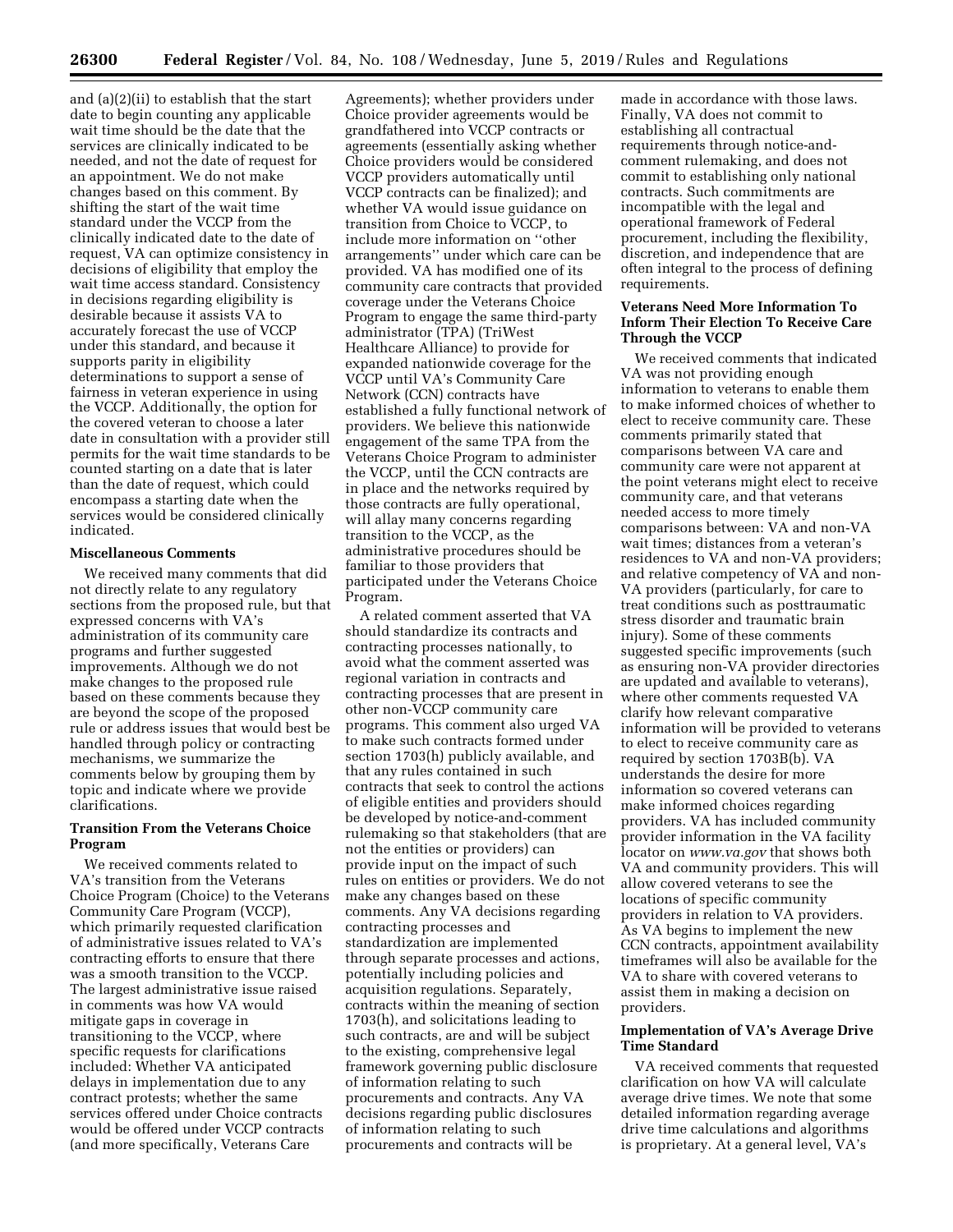calculation of average drive times between the veteran's residence and an applicable VA facility will take into consideration a variety of factors, including: Distance, route options, and speed limits. In its current configuration, VA's geographic information system tool bases these calculations on historical data, rather than real-time traffic information. As VA gains more experience with VCCP and receives feedback from veterans regarding their experiences with the program, we anticipate refining this tool and our systems to improve our consideration of actual conditions that affect travel to receive care and services and to provide more information to veterans regarding calculation of average drive times.

We received a comment that urged VA to publish a report every six months regarding the outcome of VA using an average drive time standard versus a mileage standard, to include a total number of individuals qualifying under the average drive time standards. We do not make changes to the regulation based on this comment, and do not commit to publishing such a report, although we note that VA will monitor use of the VCCP care and services by covered veterans, to include use that qualifies under the designated access standards. VA will report regularly to Congress on utilization of the VCCP, as required by section 1703(m).

#### **Claims Adjudication and Payments**

We received comments related to administrative procedures for VA's processing of claims for payments for hospital care, medical services, or extended care services furnished through the VCCP. These comments essentially stated that claims and payment procedures need to be clear and minimally burdensome and that VA must ensure it applies the prompt payment provisions that are required under section 1703D to ensure providers are paid on timely (particularly, as noted by one comment, to include provisions that cover interest on overdue claims). Some of these comments further urged VA to confirm its plans to publish future regulations to implement the prompt payment provisions in section 1703D, with some requests that VA provide a more specific timeframe in which it expects to promulgate such regulations. Another comment urged that VA should consider establishing a maximum timeframe to pay electronic claims within 14 days, and to pay paper claims within 30 days, when VA does promulgate regulations to implement section 1703D. Lastly, multiple comments generally asserted

that appeals procedures for adjudication of claims or payment-related disputes should be comprehensive and timely.

We first confirm that VA will be undertaking future rulemaking to implement the prompt pay provisions of section 1703D, which will include provisions to implement the requirements under section 1703D (such as establishing timeframes in which to pay clean electronic and clean paper claims, addressing interest on overdue claims, and appeals procedures). We cannot provide an exact timeframe in which VA can expect such regulations to be promulgated, and we will not discuss specifics here of any policy development regarding such regulations, although we generally note that two-stage rulemaking can typically require 18–24 months to complete. We received some related comments regarding claims and payments processing that asserted the compensation options for eligible entities or providers are difficult to understand and that providers are not paid timely as a result, but these comments urged VA to publish a comprehensive policy for eligible entities and providers to resolve misunderstandings. We clarify that the compensation options are part of the contract between VA and the TPA. VA will work with the TPAs to ensure they have appropriate information regarding claims submission and processing that will assist in preventing untimely payments. Section 122 of the MISSION Act requires VA to develop and implement a training program for employees and contractors on how to administer non-Department health care programs. As required by section 122 of the VA MISSION Act, VA is providing training to the TPAs regarding administrative processes.

One comment indicated that on July 31, 2018, the Centers for Medicare and Medicaid Services (CMS) published the Prospective Payment System (PPS) and Consolidated Billing for Skilled Nursing Facilities (SNF) Final Rule for Fiscal Year (FY) 2019. The comment further noted that in this rule, CMS finalized a proposal to replace the current Skilled Nursing Facility Prospective Payment System Resource Utilization Group (RUGs) payment model with a new perdiem payment system called the Patient-Driven Payment Model (PDPM) beginning on October 1, 2019. This comment ultimately urged that CMS and VA communicate how the PDPM reimbursement structures and VA's reimbursement structures will work together. Because reimbursement is included in the contracts with the TPAs, VA will ensure that the payment

methodology used is clearly explained to the contractors so that eligible entities and providers understand how VA's benchmark of using applicable Medicare rates may shift with the publication or annual or major Medicare rate shifts.

#### **Improve Procedures and Practices of VA's Third-Party Administrators**

We received many comments that identified both general and specific administrative improvements that could be made by the third-party administrators (TPA) with whom VA contracts to generally administer the VCCP. Most of these comments identified the desired administrative improvements by providing examples of TPA deficiencies as experienced under Choice, but we address these comments here in relation to the VCCP. The most general concerns expressed in these comments related to a lack of timeliness, accuracy, and follow-up regarding TPA practices in referring and scheduling care in the community. These comments generally urged that improvements were needed to streamline scheduling, where specific suggestions to achieve improvements ranged from simplifying communications systems (*e.g.,*  consolidating various call center numbers to create a one-call/one-stop experience for covered veterans to interact with TPAs) to creating more comprehensive guidance on how TPAs obtain timely eligibility determinations and authorizations from VA. VA is generally responsible for scheduling appointments for veterans in most markets and will work with its TPAs to improve administrative processes to assist in streamlining scheduling in other cases, particularly where VA can improve its processes to verify eligibility and communicate authorizations of care.

Other comments indicated a need for clearer policies and processes to ensure that non-VA providers and covered veterans understand what care is and is not authorized, and a few comments deemed that VA's review of authorizations for care were not timely or consistent. One comment further urged VA to adopt a more robust and transparent process to ensure each authorization for care includes: A binding determination regarding the scope of issues that might be raised for coverage and payment purposes; a plan to transfer a covered veteran back to VA after conclusion of the treatment authorized; prompt decisions to grant or deny authorizations; and a statement that clarifies non-VA providers will receive payment for services provided due to error on VA's part or on the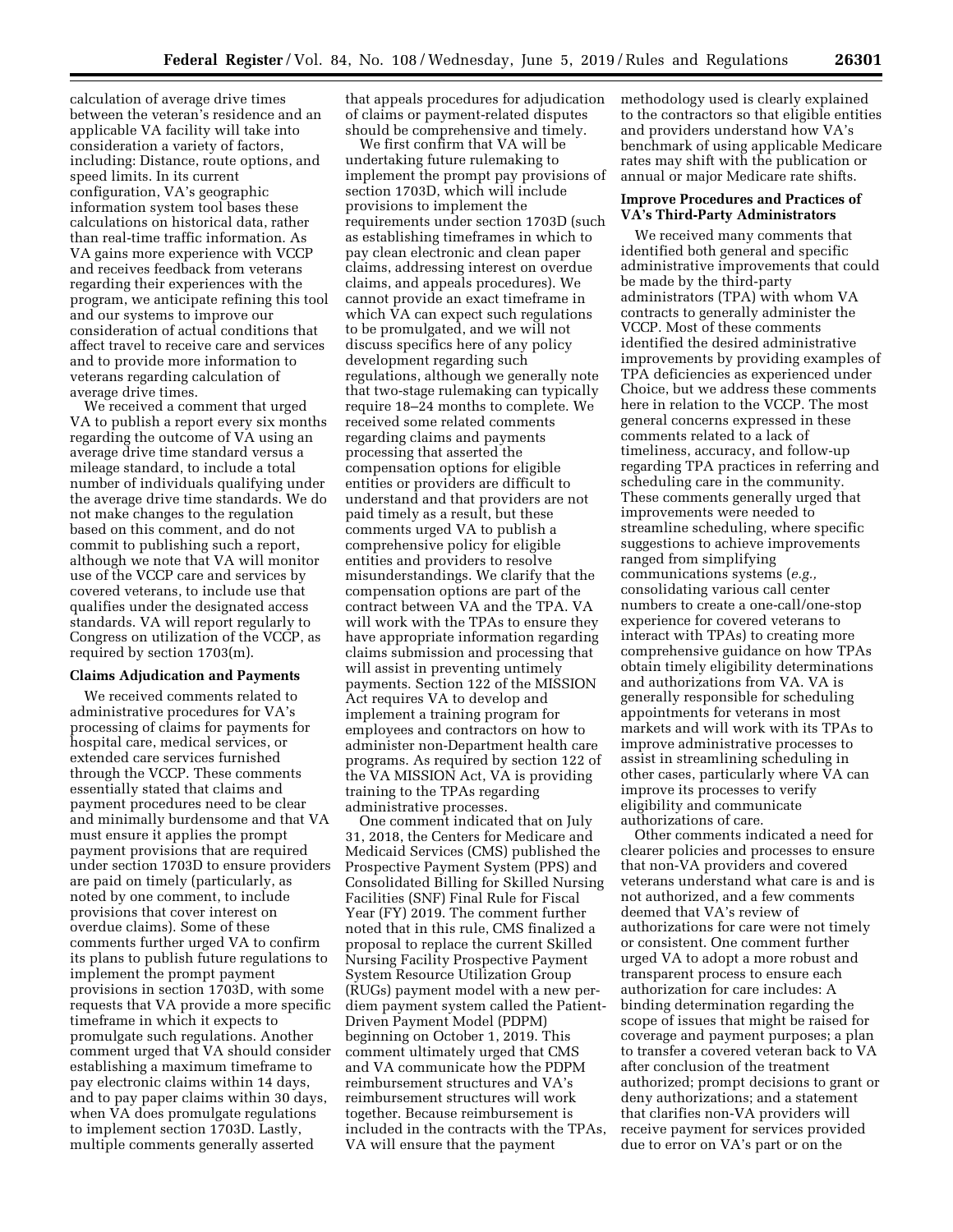covered veteran's part. Much of what is specifically raised by this comment is contemplated in the contracts VA forms with TPAs or directly with eligible entities and providers to furnish care and services through the VCCP, and VA will work to improve consistency in its authorization processes. Related comments urged VA to develop guidance to address oversight of its TPAs that would include metrics to measure effective communications between the TPAs and eligible entities or providers, and a process for such entities or providers to contact VA for dispute resolution regarding TPA performance. We similarly respond that much of what these comments raise is contemplated in the contracts VA forms with eligible entities and providers, and VA will work to ensure appropriate monitoring of TPAs as identified in the contract.

We received some comments related to VA's processes in credentialing non-VA entities or providers to find them eligible to furnish care and services through the VCCP. Specifically, these comments urged VA to reduce potential duplication of credentialing processes between VA and the TPAs with whom VA contracts to administer community care. One comment further urged VA to maintain its recognition of a current administrative process adopted by some non-VA hospitals (particularly, academic medical centers) to have the TPA delegate provider credentialing to the non-VA hospital, where such hospital agrees to meet the credentialing requirements through their own inhouse process and be audited as necessary. We clarify that the credentialing process to determine whether non-VA entities or providers are eligible to participate in the VCCP will be conducted by the TPAs with whom VA contracts and not by VA, so we do not believe there is cause to be concerned about duplicative credentialing processes. For this same reason, VA cannot respond to clarify how a TPA's credentialing processes may be conducted, but VA would support any TPA processes to continue or establish credentialing that reduces delays, so long as VA's credentialing requirements are met.

Some comments urged improvements to administrative processes for particular groups of covered veterans. For instance, with regard to pregnant veterans and veterans in need of maternity care, one comment urged VA to: Establish a more streamlined process for prior authorizations for pregnant veterans (to include priority access to treatment of substance use disorder); require authorization by VA of required

episodes of care no more than seven days after pregnancy is diagnosed; make Maternity Care Coordinators (MCC) a full-time position in VA facilities as needed; and ensure that pregnant veterans receiving non-VA care are put in contact with MCCs to assist navigating non-VA care. One commenter urged VA to require eligible entities and providers in the community to use VA's universal housing instability screener to ensure that homeless veterans who may elect to receive care in the community are aware of VA's homeless assistance programs. We appreciate these comments and agree it is important to maintain awareness if certain veteran populations may require particular VA assistance to navigate community care or assistance to access VA resources that do not necessarily pertain to healthcare matters. VA will ensure it maintains its focus to assist in care coordination for all veterans who elect to receive care in the community.

Lastly, we received a few comments that stated that VA should not use TPAs generally, as this creates an unnecessary layer of administrative bureaucracy. A few comments indicated more specifically that VA should not use a specific TPA with which it has previously contracted to provide care in the community, and instead should use veteran contractors. Currently, VA's utilization of TPAs to perform certain functions is important to ensuring VA optimizes its provision of care in the community. For instance, use of a TPA provides VA an accredited network of providers as well as claims processing that is standardized in the health care industry, which are two areas that VA does not have the required infrastructure or expertise to administer directly at this time. With regard to the comments that VA should not use a specific TPA and should use veteran contractors instead, we note that VA is subject to, and abides by, the comprehensive set of laws governing Federal procurement. Those laws do not permit indiscriminate awarding of contracts to groups of individuals, as we believe is suggested by the commenter.

## **Information Technology and Information Sharing**

We received multiple comments that expressed concerns regarding VA's information technology (IT) infrastructure and capabilities to enable the level of information sharing required to ensure smooth administration of the VCCP. The general thrust of these comments asserted that VA's IT systems, particularly its electronic medical record system, required improvements to ensure the timely and

seamless exchange of clinical information between VA and non-VA sources. More specifically, some commenters urged VA to acquire and use a single electronic system that would be accessible 24 hours a day/7 days a week by non-VA entities and providers, and that could be integrated with VA's electronic medical record to assist with confirming VCCP eligibility and otherwise to communicate all clinical and administrative information necessary to participate in VCCP (*e.g.*  eligible entities and providers would submit and receive referrals or authorizations, medical records, claims forms, etc.). Other comments further urged VA, whether it would adopt new IT systems or modify its existing systems, to allow non-VA providers (specifically the large academic medical centers and faculty practice plans) to designate multiple staff members who would have access to those systems. We clarify that VA has been steadily working on improvements for sharing of medical information. VA participates in standardized health information exchanges in the health care industry, and this summer is deploying a commercial referral management system, Healthshare Referral Manager, which will be used to share authorizations with community providers and exchange medical information. VA has already deployed community viewer, which allows community providers secure, web-based access to medical information and VirtruPro, which allows secure, encrypted email exchange between the VA and community providers. VA also encourages all providers to submit claims electronically using industry standard transactions to ensure prompt payment of claims.

We received one comment that urged VA to modernize its IT systems as an attempt to move away from the administration of paper claims and eventually require the submission of electronic claims. VA will consider addressing the submission of paper claims and electronic claims in any future rulemaking to implement the prompt payment provisions of section 1703D. VA is also undertaking efforts to modernize its IT systems for claims processing. As noted above, VA encourages all providers to submit claims electronically using industrystandard transactions. VA is additionally deploying an industrystandard claims processing system this year that includes auto-adjudication and will improve timeliness of claims processing.

We received one comment that expressed concerns that VA's decision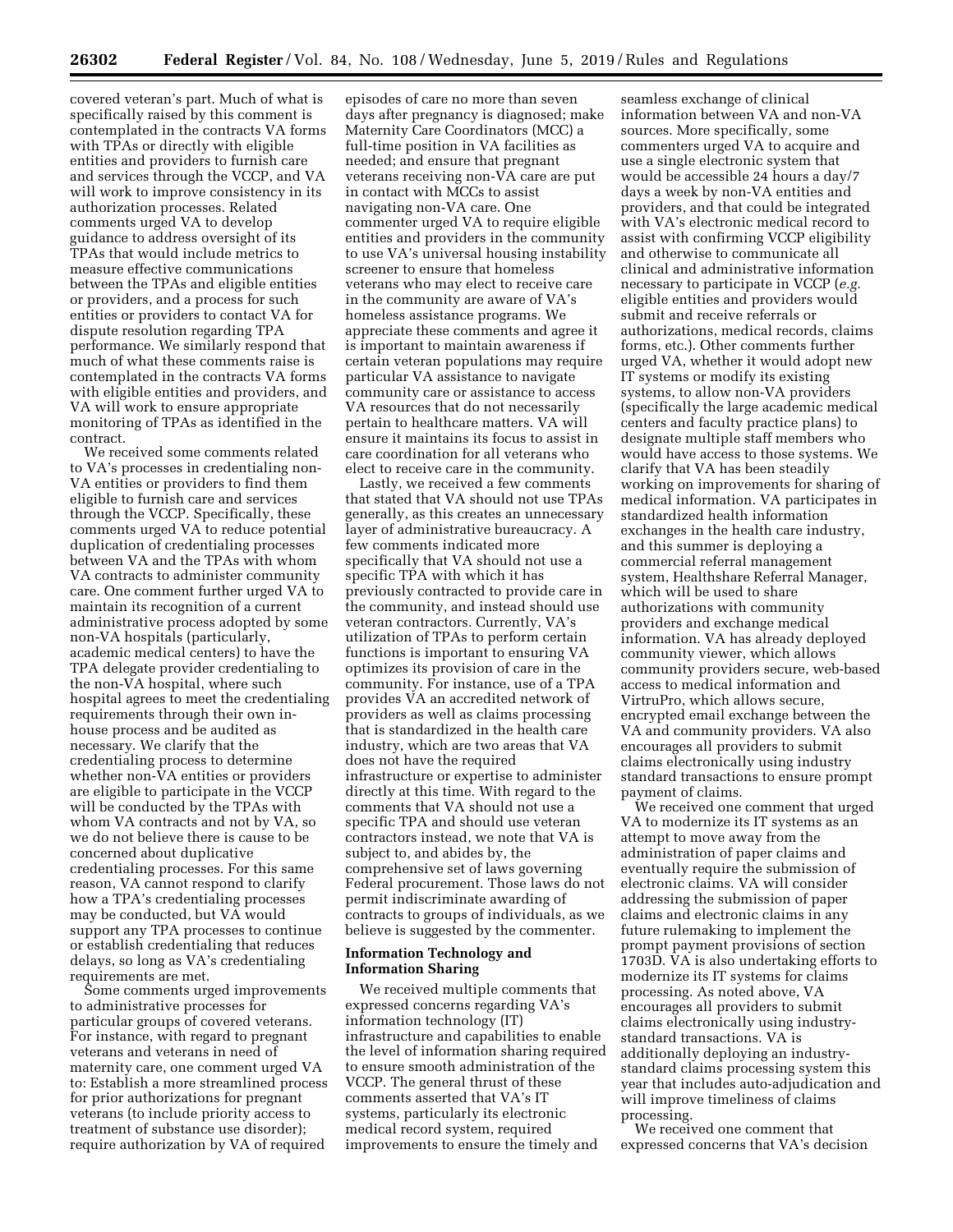support tool to determine whether a covered veteran was eligible to participate in VCCP (particularly with regard to eligibility based on VA's designated access standards), will not be ready for timely implementation on June 6, 2019. VA expects the tool will be ready by June 6, 2019. This tool will assist with eligibility determinations by displaying, documenting, and storing relevant information related to eligibility determinations in a standardized and reportable manner. In the event that the tool was not at full functionality for any reason, VA can also look to other systems to gather and assess information related to eligibility (such as VA's Computerized Patient Record System) as a contingency.

#### **Emergency Care**

We received comments related to the administrative practices of VA in reviewing and approving emergency care. These comments generally relayed concerns that covered veterans were unduly subject to cost liabilities for emergency treatment because the administrative requirements VA imposes were unclear or inefficient and lead to VA failing to approve or pay for the emergency care in a timely manner. These comments suggested multiple improvements, primarily comprised of requests for VA to: Increase education for providers and covered veterans (to ensure the nearest VA facility is well known for purposes of the 72-hour notification, who is the appropriate VA official at that facility to receive the notice, etc.); and establish a single, nationwide system (such as an online portal and national call center) where all emergency care matters under the VCCP would be administered. The administrative rules in place regarding notice to the nearest local VA facility are required to ensure that emergency care can be authorized and claims can be considered under all available authorities for emergency care. The local facility is in the best position (and in many ways, the only position) to actually assess criteria related to the appropriateness of authorizing emergency care (for instance, whether a patient could be transferred to a nearby VA facility). VA will work to improve education and messaging to non-VA providers and veterans concerning how and where to submit timely notice of use of emergency care to assist with timely approvals.

#### **Prescriptions**

We received comments regarding VA's administrative practices in reviewing and approving prescriptions issued by non-VA providers. These

comments primarily voiced concerns that VA's practices were unnecessary or unduly burdensome and either created delays in getting prescriptions filled, or created unnecessary administrative costs for VA. Some comments further suggested alternatives to VA's current practice of VA providers reviewing and approving prescriptions from non-VA providers, such as allowing non-VA providers to fill prescriptions directly with VA pharmacies through the TPA that VA utilizes to administer its community care programs. VA's current practices of reviewing and approving prescriptions issued by non-VA providers are in place to ensure appropriate prescription monitoring, care coordination, and cost and quality controls. VA does not believe that this review creates unnecessary administrative costs for VA, but VA can work to improve its internal review and approval processes to reduce or eliminate delays in getting non-VA prescriptions filled.

#### **Eligible Entities and Providers**

We received comments related to VA's practices in disseminating information to non-VA providers who could potentially participate in VCCP, for the purpose of maintaining and increasing provider participation. These comments generally called for improvements in VA's communicating such information to providers and suggested improvements ranged from offering a webinar specifically on the implementation of contracts or agreements (particularly for Veterans Care Agreements authorized under section 1703A and §§ 17.4100 through 17.4135), to developing or improving policies related to approving providers to participate in the VCCP. VA will examine its current outreach and education efforts in maintaining and increasing (as needed) provider participation in the VCCP and will be open to all options of communicating with non-VA providers to ensure that provider requirements to participate in the VCCP are well understood.

We received one comment that urged VA to clarify whether non-VA providers who would furnish care and services under the VCCP are considered Federal contractors or subcontractors to be subject to Federal contractor requirements, including, but not limited to Executive Order 11246, as amended, Section 503 of the Rehabilitation Act of 1973, as amended, the Vietnam Era Veterans' Readjustment Assistance Act of 1974, as amended, and the McNamara-O'Hara Service Contract Act of 1965, as amended, and any other Federal contractor obligations, such as

those related to Federal minimum wage and sick leave. This comment urged that non-VA providers participating in the VCCP should not be considered Federal contractors or subcontractors to avoid application of Federal contractor obligations imposed under the jurisdiction of the Department of Labor's Office of Federal Contract Compliance Programs (OFCCP). We clarify that section 107 of the MISSION Act states that Directive 2014–01 of the Office of Federal Contract Compliance Programs (OFCCP) of the Department of Labor (effective as of May 7, 2014) applies to any entity entering into an agreement under section 1703A or section 1745 of title 38 in the same manner as such Directive applies to subcontractors under the TRICARE program for the duration of the moratorium established by that Directive. VA has consulted with the Department of Labor regarding this provision, and we understand that OFFCP intended, through a Directive 2018–02, to extend the moratorium from OFCCP's jurisdiction concerning Executive Order 11246, section 503 of the Rehabilitation Act, and the Vietnam Era Veterans' Readjustment Assistance Act to cover health care providers in all VA programs under which VA has statutory authority to provide care to veterans by contracting with private, non-VA providers. Specifically, we understand OFCCP to consider the following categories of providers to be within the scope of the 2018 Directive's moratorium: Independent contractors operating in VA facilities, contract community-based outpatient clinics, and providers who are part of a network and furnishing services pursuant to a contract between VA and the network administrator, contracts and agreements directly between VA and providers (*i.e.,*  Federal Acquisition Regulation (FAR) based contracts subject to all procurement laws, Choice provider agreements, Veterans Care Agreements, and agreements with State Veterans Homes). We further note that the Department of Labor is working to establish the Directive's moratorium through a regulation, and we appreciate their efforts in that effort.

### **Congressional Review Act**

The Secretary of Veterans Affairs finds that there is good cause under the provisions of 5 U.S.C. 808(2) to make the rule effective on June 6, 2019. Specifically, the Secretary finds that it would be contrary to the public interest to delay the date this rule could be operative and effective because any delay in implementing the rule would have a severe detrimental impact on veterans' health care.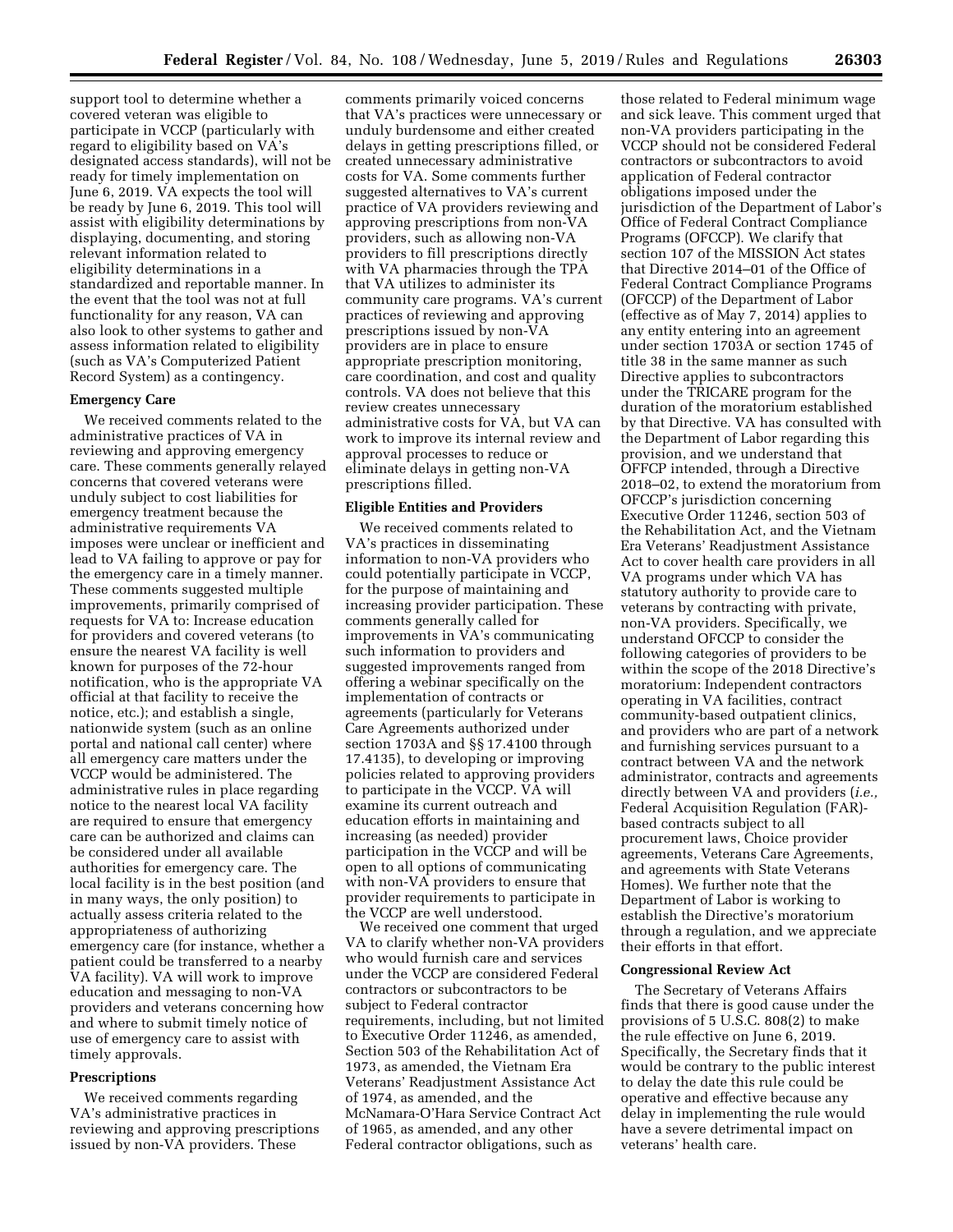Section 143 of the MISSION Act of 2018 amended section 101(p) of the Veterans Access, Choice, and Accountability Act of 2014 (Pub. L. 113–146; 38 U.S.C. 1701 note, as amended, hereafter referred to as the Choice Act) to state that VA may not use the Choice Act to furnish care and service after June 6, 2019. As a result, on that date, VA will no longer be able to use the Veterans Choice Program to furnish care or services in the community. Section 101 of the MISSION Act will amend 38 U.S.C. 1703 to permit VA to administer a new Veterans Community Care Program, which will replace the Veterans Choice Program. However, section 1703 will not be so amended until VA promulgates regulations under section 101(c) of the VA MISSION Act of 2018 by its own terms, which is the function of this final rule. Therefore, if this final rule is not effective on June 6, 2019, VA would not have the Choice Act authority or the MISSION Act authority under which to administer care in the community; the only authority VA would have to administer such care would section 1703 as it exists unamended by the MISSION Act.

The provisions of section 1703 as unamended by the MISSION Act, as well as its implementing regulations at 38 CFR 17.52, do not provide a sufficient legal basis to meet the requirements of section 101 of the MISSION Act in areas such as eligibility, appeals, and payment rates, nor do they provide for the same levels of community care that have been received by veterans under the Veterans Choice Program through June 6, 2019.

If this final rule to implement the new Veterans Community Care Program, and to replace Veterans Choice Program, is not effective on June 6, 2019, the approximately 2 million veterans who have received care under the Veterans Choice Program (for over 46 million appointments since inception) will be forced to find alternative pathways to care. These veterans will either be: (1) Absorbed by existing VA facilities, (2) sent out into the community under VA's more limited section 1703 authority, or (3) might forego care all together. As indicated below, all of these pathways would result in delays in care, lack of continuity in care, and absence of care that would be significantly detrimental to veteran's health.

Absorbing the Veterans Choice Program's share of care for 2 million veterans into existing VA facilities would significantly strain VA's resources and cause problems impacting veterans' health. It would interrupt continuity of care, pose significant

delays for scheduling care, and would lead to long wait times. The VA system is simply not capable of accommodating this amount of care without causing delays in access to care.

Some care, therefore, would need to remain in the community. But with neither the Veterans Choice Program nor the new Veterans Community Care Program in place, VA would have no universally applicable eligibility criteria for community care. Without such national, clear, and consistent criteria in place, individual VA facilities or VA Health Care Systems may adopt local criteria that do not support standardized decisions regarding when veterans may be eligible to receive VA community care, and VA could return to the same non-standardized community care environment that led to the wait-time issues in 2014, such as when access barriers adversely affected the quality of primary and specialty care at the Phoenix VA Health Care System. After the wait-time issues of the Phoenix VA Health Care System were made public, VA's Office of Inspector General examined the electronic health records and other information from more than 3,000 veteran patients and identified 28 instances of clinically significant delays in care associated with access to care or patient scheduling. The Office of the Inspector General (OIG) found that the majority of the veteran patients reviewed were on official or unofficial wait lists and experienced delays accessing primary care—in some cases, pressing clinical issues required specialty care, which some patients were already receiving through VA or non-VA providers. OIG further found that some veterans on unofficial wait lists were at risk of never obtaining their requested or necessary appointments. As OIG stated, inappropriate scheduling practices were a nationwide systemic problem. OIG identified multiple types of scheduling practices in use that did not comply with VHA's scheduling policy. We believe these deviations from scheduling policy were due in part to limited and inconsistently applied criteria by which veterans may receive community care.

By way of example, section 1703 as unamended by the MISSION Act provides VA authority to contract for hospital care and medical services when VA facilities are not capable of furnishing economical care due to geographic inaccessibility or are not capable of furnishing care. However, our implementing regulations at 38 CFR 17.52 generally establish eligibility criteria based on type of care needed and whether or not the veteran is service-connected, and do not provide

additional clarity on what geographic inaccessibility means. Nothing in § 17.52 or section 1703 as unamended by the MISSION Act approximates the specific eligibility criteria available under the Veterans Choice Program or contemplated under the MISSION Act related to distance-related access criteria. As such, the criterion of geographic inaccessibility under section 1703 as unamended by the MISSION Act can be interpreted many ways, leading to inequitable eligibility decisions for community care and bad scheduling practices based on such decisions.

A delay in the effective date of this rule would result in a lack of consistently applicable community care criteria, which would create significant disruptions for even a limited period of time such as sixty days. Continuity of care could particularly be disrupted, and patient safety and health would be in jeopardy, for any veterans who would not be authorized to seek care from a health care provider that has been treating them for years under the Veterans Choice Program. This could be particularly harmful for veterans who have mental health conditions and are only comfortable seeking treatment from their current mental health care professional.

Such veterans may opt to simply forego care from a different provider for a delay of sixty days until this rule is effective. Similarly, a sixty-day delayed effective date could increase confusion for even for new veteran users, new and existing providers in the community, as well as employees at VA, if VA were to go from administering community care under Veterans Choice Program criteria, to then under significantly more limited criteria of section 1703 as unamended by the MISSION Act for a very limited period of time, and then to implementation of what are now publicly vetted and broader criteria under the new Veterans Community Care Program. To avoid this confusion, some veterans may simply choose not to receive care until the new Veterans Community Care Program is in place, or providers may simply not participate, or even VA may be at risk for administering community care incorrectly. This places veterans' health and safety at risk, particularly for continuous and periodic care or treatment that may be occurring under the Veterans Choice Program through June 6, 2019, and that must typically occur on an immediate and stringent schedule upon diagnosis (such as treatment for cancer, or maternity care).

Accordingly, the Secretary finds it would be contrary to the public interest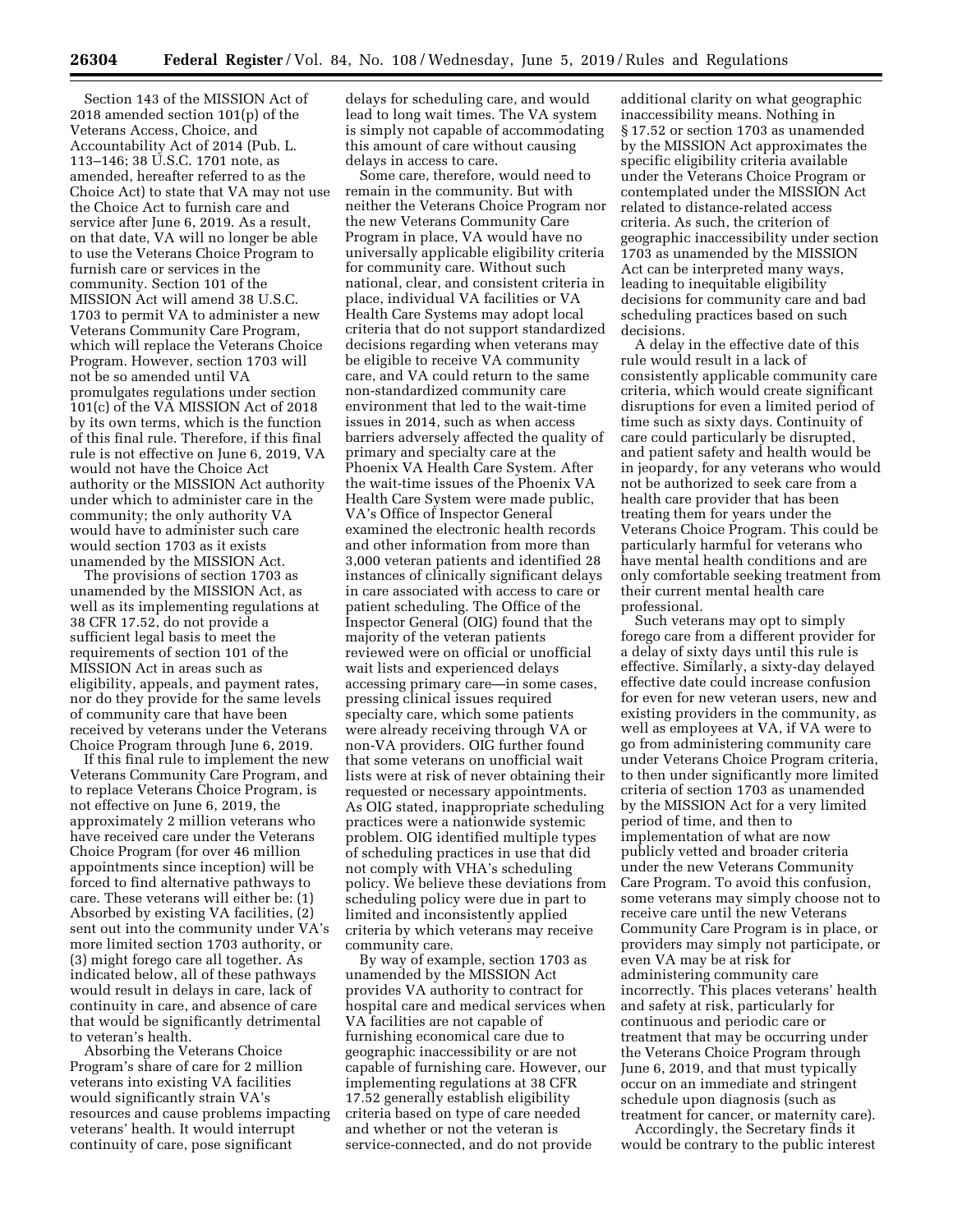to delay the effective date of AQ46 and that there is good cause to dispense with the opportunity for a 60-day period of prior Congressional review and to publish this final rule with an operative and effective date of June 6, 2019.

### **Administrative Procedure Act**

For the reasons set forth in the preceding section, the Secretary finds that there is good cause under 5 U.S.C. 553(d)(3) to publish this rule with an effective date that is less than 30 days from the date of publication.

#### **Effect of Rulemaking**

The Code of Federal Regulations, as revised by this rulemaking, represents the exclusive legal authority on this subject. No contrary rules or procedures will be authorized. All VA guidance will be read to conform with this rulemaking if possible or, if not possible, such guidance will be superseded by this rulemaking.

#### **Paperwork Reduction Act**

The Paperwork Reduction Act of 1995 (44 U.S.C. 3507) requires that VA consider the impact of paperwork and other information collection burdens imposed on the public. Under 44 U.S.C. 3507(a), an agency may not collect or sponsor the collection of information, nor may it impose an information collection requirement unless it displays a currently valid Office of Management and Budget (OMB) control number. See also 5 CFR 1320.8(b)(2)(vi).

This final rule will amend information collection requirements currently approved under control number 2900–0823 and will impose new collections of information requirements and burden. Notice of OMB approval for this information collection will be published in the **Federal Register**.

#### **Regulatory Flexibility Act**

The Secretary hereby certifies that this final rule will not have a significant economic impact on a substantial number of small entities as they are defined in the Regulatory Flexibility Act, 5 U.S.C. 601–612. Although some eligible entities or providers that will furnish care and services to veterans under this rule might be considered small entities, there will be no significant adverse economic impact. To the extent there is any impact on small entities and given the lapse in statutory authority for the Veterans Choice Program, it will be a potential increase in business due to proposed expanded eligibility for non-VA care. While this rulemaking defines payment rates and eligible entities and providers, it does so

in a way that is consistent with VA's current authorities. We note that separate regulations at 38 CFR 17.4100 through 17.4135, authorizes VA to enter into agreements with eligible providers, many of whom will likely be small businesses. We also do not believe there will be a significant economic impact on any insurance companies that might be considered small businesses, as claims would only be submitted for care that would otherwise have been received whether such care was authorized under VCCP; the need for the care itself is not generated by the VCCP, merely furnished under the VCCP versus another program. Therefore, pursuant to 5 U.S.C. 605(b), the Secretary has determined that an initial and a final regulatory flexibility analysis are not needed.

### **Executive Orders 12866, 13563 and 13771**

Executive Orders 12866 and 13563 direct agencies to assess the costs and benefits of available regulatory alternatives and, when regulation is necessary, to select regulatory approaches that maximize net benefits (including potential economic, environmental, public health and safety effects, and other advantages; distributive impacts; and equity). Executive Order 13563 (Improving Regulation and Regulatory Review) emphasizes the importance of quantifying both costs and benefits, reducing costs, harmonizing rules, and promoting flexibility. Executive Order 12866 (Regulatory Planning and Review) defines a ''significant regulatory action,'' which requires review by OMB, as any regulatory action that is likely to result in a rule that may: (1) Have an annual effect on the economy of \$100 million or more or adversely affect in a material way the economy, a sector of the economy, productivity, competition, jobs, the environment, public health or safety, or State, local, or tribal governments or communities; (2) Create a serious inconsistency or otherwise interfere with an action taken or planned by another agency; (3) Materially alter the budgetary impact of entitlements, grants, user fees, or loan programs or the rights and obligations of recipients thereof; or (4) Raise novel legal or policy issues arising out of legal mandates, the President's priorities, or the principles set forth in the Executive Order. VA has examined the economic, interagency, budgetary, legal, and policy implications of this regulatory action and determined that the action is an economically significant regulatory action under Executive Order 12866.

The total estimated budget impact (both transfers and costs) is projected to be \$346.3 million in FY 2019 and \$17.9 billion over a 5-year period. Transfers are estimated to be \$15.6 billion over a 5-year period and costs are estimated to be \$2.2 billion over a 5-year period. These transfer impacts are from the federal government to eligible Veterans. The cost impacts are administrative fees, claim fees and other non-provider payment costs.

Benefits of the rulemaking will strengthen the access to VA health care overall by increasing the choices Veterans have for their health care and complementing the increasingly timely, high-quality care provided by VA medical facilities. Veterans will continue to have the option to choose whether to receive care at a VA medical facility or a community provider. Furthermore, the access expansion will allow Veterans to receive care in the community through a network of providers when VA does not provide the required care or services, wait times do not conform with VA access standards, service line does not meet VA quality standards, the referring clinician determines it is in the best medical interest of the Veteran to receive care or services in the community. Additionally, Veterans will be able to access community care when the Veteran was eligible to receive care under certain grandfathering provisions or VA does not operate a full-service medical facility in the State in which the veteran resides.

VA's regulatory impact analysis can be found as a supporting document at *[http://www.regulations.gov,](http://www.regulations.gov)* usually within 48 hours after the rulemaking document is published. Additionally, a copy of the rulemaking and its impact analysis are available on VA's website at *<http://www.va.gov/orpm>* by following the link for VA Regulations Published from FY 2004 through FYTD. This final rule is an E.O. 13771 regulatory action. VA has determined that the net costs are \$2.2 million over a five-year period (FY2019–FY2023) and \$429 million per year on an ongoing basis discounted at 7 percent relative to year 2016, over a perpetual time horizon. Details on the estimated costs of this final rule can be found in the rule's economic analysis.

#### **Unfunded Mandates**

The Unfunded Mandates Reform Act of 1995 requires, at 2 U.S.C. 1532, that agencies prepare an assessment of anticipated costs and benefits before issuing any rule that may result in the expenditure by State, local, and tribal governments, in the aggregate, or by the private sector, of \$100 million or more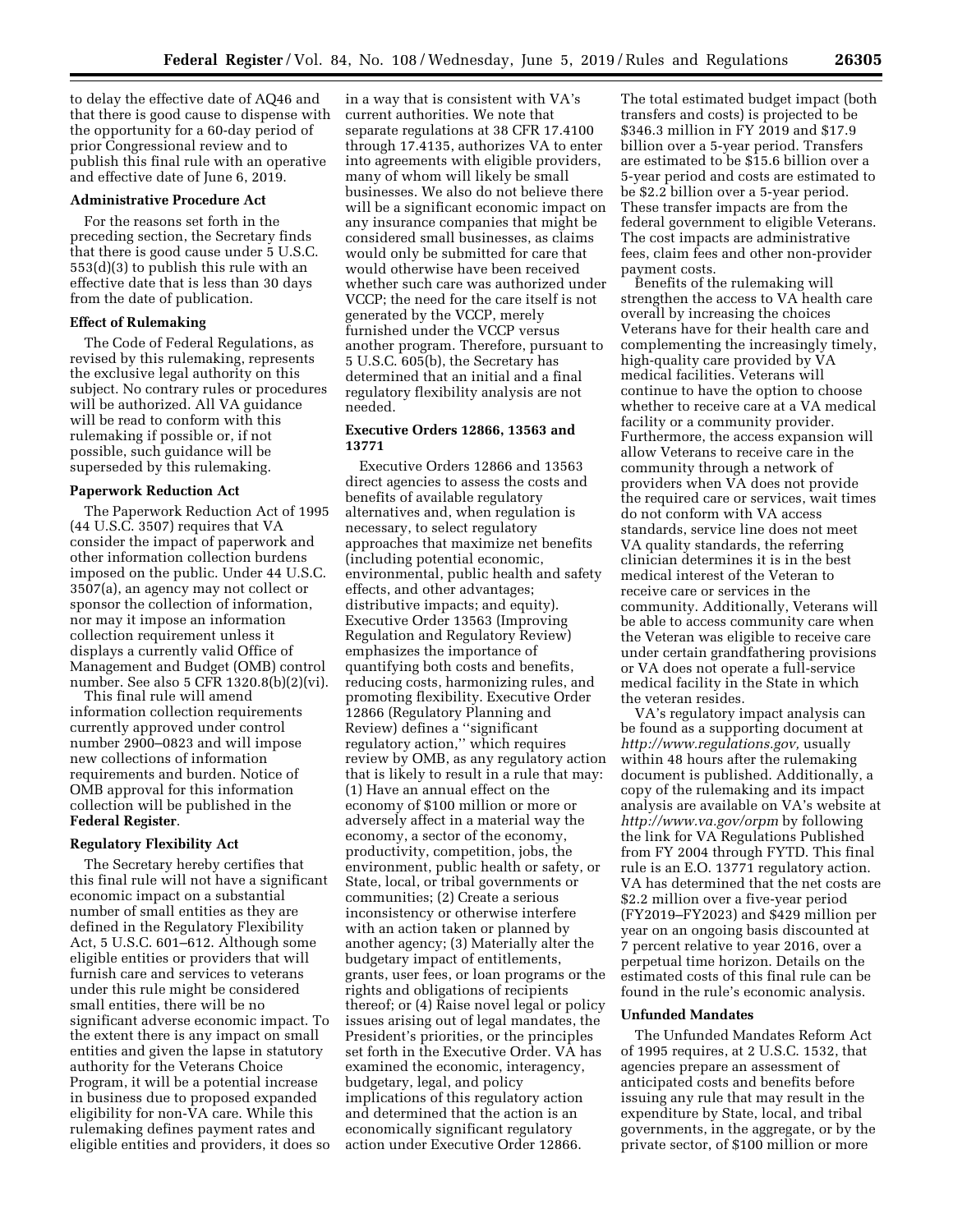(adjusted annually for inflation) in any one year. This final rule will have no such effect on State, local, and tribal governments, or on the private sector.

### **Catalog of Federal Domestic Assistance**

The Catalog of Federal Domestic Assistance numbers and titles for the programs affected by this document are as follows: 64.007, Blind Rehabilitation Centers; 64.008, Veterans Domiciliary Care; 64.009, Veterans Medical Care Benefits; 64.010, Veterans Nursing Home Care; 64.011, Veterans Dental Care; 64.012, Veterans Prescription Service; 64.013, Veterans Prosthetic Appliances; 64.014, Veterans State Domiciliary Care; 64.015, Veterans State Nursing Home Care; 64.016, Veterans State Hospital Care; 64.018, Sharing Specialized Medical Resources; 64.019, Veterans Rehabilitation Alcohol and Drug Dependence; 64.022, Veterans Home Based Primary Care; and 64.024, VA Homeless Providers Grant and Per Diem Program.

# **List of Subjects in 38 CFR Part 17**

Administrative practice and procedure, Alcohol abuse, Alcoholism, Claims, Day care, Dental health, Drug abuse, Government contracts, Grant programs-health, Grant programsveterans, Health care, Health facilities, Health professions, Health records, Homeless, Medical devices, Mental health programs, Nursing homes, Reporting and recordkeeping requirements, Veterans.

#### **Signing Authority**

The Secretary of Veterans Affairs, or designee, approved this document and authorized the undersigned to sign and submit the document to the Office of the Federal Register for publication electronically as an official document of the Department of Veterans Affairs. Robert L. Wilkie, Secretary, Department of Veterans Affairs, approved this document on April 23, 2019, for publication.

Dated: May 30, 2019.

### **Michael P. Shores,**

*Director, Office of Regulation Policy & Management, Office of the Secretary, Department of Veterans Affairs.* 

For the reasons set forth in the preamble, we amend 38 CFR part 17 as follows:

# **PART 17—MEDICAL**

■ 1. The authority citation for part 17 is amended by revising the entry for § 17.38 and adding entries for §§ 17.46, 17.52, 17.55, 17.56, 17.108, 17.110, and 17.111 and §§ 17.4000 through 17.4040

in numerical order to read in part as follows:

**Authority:** 38 U.S.C. 501, and as noted in specific sections.

- \* \* \* \* \* Section 17.38 is also issued under 38 U.S.C. 1703.
- Section 17.46 is also issued under 38 U.S.C. 1710.
- Section 17.52 is also issued under 38 U.S.C. 1701, 1703, 1710, 1712, and 3104. Section 17.55 is also issued under 38
- U.S.C. 513, 1703, and 1728.
- Section 17.56 is also issued under 38 U.S.C. 1703 and 1728.

Section 17.108 is also issued under 38 U.S.C. 501, 1703, 1710, 1725A, and 1730A.

Section 17.110 is also issued under 38 U.S.C. 501, 1703, 1710, 1720D, 1722A, and 1730A.

Section 17.111 is also issued under 38 U.S.C. 101(28), 501, 1701(7), 1703, 1710, 1710B, 1720B, 1720D, and 1722A.

\* \* \* \* \* Sections 17.4000 through 17.4040 also issued under 38 U.S.C. 1703, 1703B, and 1703C.

\* \* \* \* \*

# **§ 17.38 [Amended]**

■ 2. Amend § 17.38(a)(1)(iv) by removing ''§§ 17.52(a)(3), 17.53, 17.54, 17.120–132'' and adding in its place ''§ 17.52(a)(3), § 17.53, § 17.54, §§ 17.120 through 17.132, or §§ 17.4000 through 17.4040.''

# **§ 17.46 [Amended]**

■ 3. Amend § 17.46:

■ a. In paragraph (a) introductory text by adding the phrase ''on or before June 6, 2019,'' after the phrase ''In furnishing hospital care''; and

■ **b.** Removing the authority citations at the ends of paragraphs (a) and (b).

■ 4. Amend § 17.52 by removing the authority citations at the ends of paragraphs (a)(1) through (10) and paragraph (b) and adding paragraph (c) to read as follows:

# **§ 17.52 Hospital care and medical services in non-VA facilities.**

\* \* \* \* \* (c) The provisions of this section shall not apply to care furnished by VA after June 6, 2019.

# **§ 17.54 [Removed and Reserved]**

■ 5. Remove and reserve § 17.54.  $\blacksquare$  6. Amend § 17.55 by revising the introductory text and removing the authority citation at the end of the section to read as follows:

#### **§ 17.55 Payment for authorized public or private hospital care.**

Except as otherwise provided in this section, payment for public or private hospital care furnished on or before

June 6, 2019, under 38 U.S.C. 1703 and § 17.52, or at any time under 38 U.S.C. 1728 and §§ 17.120 and 17.128 or under 38 U.S.C. 1787 and § 17.410, shall be based on a prospective payment system similar to that used in the Medicare program for paying for similar inpatient hospital services in the community. Payment shall be made using the Centers for Medicare & Medicaid Services (CMS) PRICER for each diagnosis-related group (DRG) applicable to the episode of care.

\* \* \* \* \*

■ 7. Amend § 17.56 by adding paragraph (e) and removing the authority citation at the end of the section to read as follows:

#### **§ 17.56 VA payment for inpatient and outpatient health care professional services at non-departmental facilities and other medical charges associated with non-VA outpatient care.**

(e) Except for payments for care furnished under 38 U.S.C. 1725 and § 17.1005, under 38 U.S.C. 1728 and §§ 17.120 and 17.128, or under 38 U.S.C. 1787 and § 17.410, the provisions of this section shall not apply to care furnished by VA after June 6, 2019, or care furnished pursuant to an agreement authorized by 38 U.S.C. 1703A.

■ 8. Amend § 17.108:

■ a. In paragraph (b)(4):

\* \* \* \* \*

■ i. By removing "§ 17.1500 through 17.1540'' and adding in its place ''§§ 17.1500 through 17.1540, or the Veterans Community Care Program under §§ 17.4000 through 17.4040''; and

■ ii. Removing ''paragraphs (b)(2) or (b)(3)'' and adding in its place ''paragraph (b)(2) or (3)'';

 $\blacksquare$  b. In paragraph (c)(4), by removing ''§ 17.1500 through 17.1540'' and adding in its place ''§§ 17.1500 through 17.1540, or the Veterans Community Care Program under §§ 17.4000 through 17.4040''; and

■ c. Removing the authority citation at the end of the section.

# **§ 17.110 [Amended]**

■ 9. Amend § 17.110:

 $\blacksquare$  a. In paragraph (b)(4):

■ i. By removing "§ 17.1500 through 17.1540'' and adding in its place ''§§ 17.1500 through 17.1540, or the Veterans Community Care Program under §§ 17.4000 through 17.4040''; and ■ ii. Removing "paragraphs (b)(1)(i) through  $(b)(1)(iii)'$  and adding in its place ''paragraphs (b)(1)(i) through (iii)''; and

■ b. Removing the authority citation at the end of the section.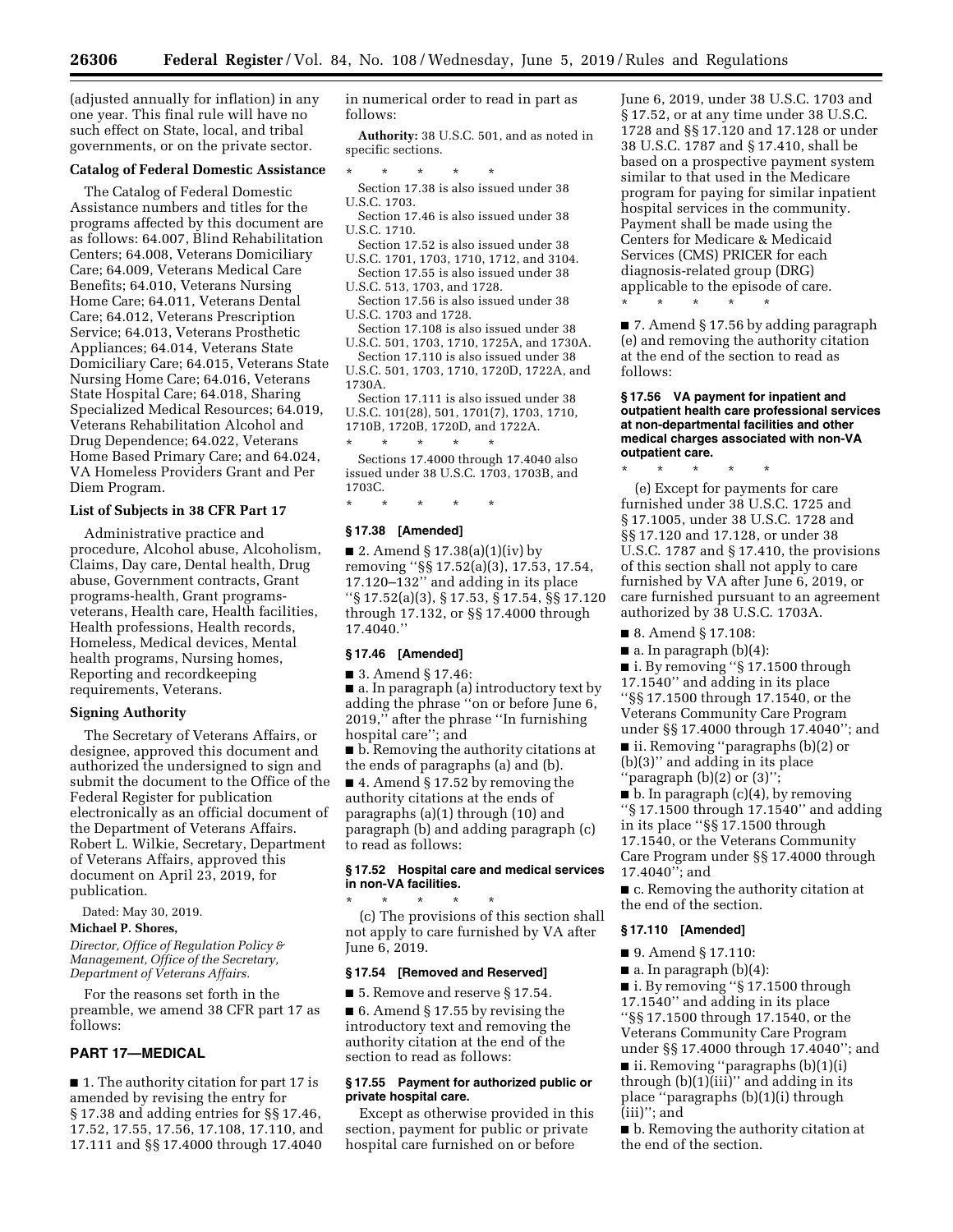#### **§ 17.111 [Amended]**

■ 10. Amend § 17.111:

 $\blacksquare$  a. In paragraph (b)(3):

■ i. By removing "§ 17.1500 through

17.1540'' and adding in its place

''§§ 17.1500 through 17.1540, as well as extended care services furnished through the Veterans Community Care Program under §§ 17.4000 through 17.4040''; and

■ ii. Removing ''paragraphs (b)(1) or (b)(2)'' and adding in its place "paragraph  $(b)(1)$  or  $(2)$ "; and

■ b. Removing the authority citation at the end of the section.

# **§ 17.1004 [Amended]**

 $\blacksquare$  11. Amend § 17.1004 in paragraph (b) introductory text by removing the phrase ''HCFA 1500'' and adding in its place ''CMS 1500'' and removing the authority citation at the end of the section.

■ 12. Add an undesignated center heading and §§ 17.4000 through 17.4040 to read as follows:

# **Veterans Community Care Program**

Sec.

- 17.4000 Purpose and scope.
- 17.4005 Definitions.
- 17.4010 Veteran eligibility.<br>17.4015 Designated VA mee
- Designated VA medical service lines.
- 17.4020 Authorized non-VA care.
- 17.4025 Effect on other provisions.<br>17.4030 Eligible entities and provio
- 17.4030 Eligible entities and providers.<br>17.4035 Payment rates. Payment rates.
- 
- 17.4040 Designated access standards.

# **Veterans Community Care Program**

#### **§ 17.4000 Purpose and scope.**

(a) *Purpose.* Sections 17.4000 through 17.4040 implement the Veterans Community Care Program, authorized by 38 U.S.C. 1703.

(b) *Scope.* The Veterans Community Care Program establishes when a covered veteran may elect to have VA authorize an episode of care for hospital care, medical services, or extended care services from an eligible entity or provider. Sections 17.4000 through 17.4040 do not affect eligibility for non-VA care under sections 1724, 1725, 1725A, or 1728 of title 38, United States Code.

# **§ 17.4005 Definitions.**

For purposes of the Veterans Community Care Program under §§ 17.4000 through 17.4040:

*Appointment* means an authorized and scheduled encounter, including telehealth and same-day encounters, with a health care provider for the delivery of hospital care, medical services, or extended care services.

*Covered veteran* means a veteran enrolled under the system of patient enrollment in § 17.36, or a veteran who otherwise meets the criteria to receive care and services notwithstanding his or her failure to enroll in § 17.37(a) through (c).

*Eligible entity or provider* means a health care entity or provider that meets the requirements of § 17.4030.

*Episode of care* means a necessary course of treatment, including follow-up appointments and ancillary and specialty services, which lasts no longer than 1 calendar year.

*Extended care services* include the same services as described in 38 U.S.C. 1710B(a).

*Full-service VA medical facility*  means a VA medical facility that provides hospital care, emergency medical services, and surgical care and having a surgical complexity designation of at least ''standard.''

Note 1 to the definition of ''fullservice VA medical facility'': VA maintains a website with a list of the facilities that have been designated with at least a surgical complexity of ''standard,'' which can be accessed on VA's website.

*Hospital care* has the same meaning as defined in 38 U.S.C. 1701(5).

*Medical services* have the same meaning as defined in 38 U.S.C. 1701(6).

*Other health-care plan contract*  means an insurance policy or contract, medical or hospital service agreement, membership or subscription contract, or similar arrangement not administered by the Secretary of Veterans Affairs, under which health services for individuals are provided or the expenses of such services are paid; and does not include any such policy, contract, agreement, or similar arrangement pursuant to title XVIII or XIX of the Social Security Act (42 U.S.C. 1395 *et seq.*) or chapter 55 of title 10, United States Code.

*Residence* means a legal residence or personal domicile, even if such residence is seasonal. A covered veteran may maintain more than one residence but may only have one residence at a time. If a covered veteran lives in more than one location during a year, the covered veteran's residence is the residence or domicile where they are staying at the time they want to receive hospital care, medical services, or extended care services through the Veterans Community Care Program. A post office box or other non-residential point of delivery does not constitute a residence.

*Schedule* means identifying and confirming a date, time, location, and entity or health care provider for an

appointment in advance of such appointment.

Note 1 to the definition of ''schedule'': A VA telehealth encounter and a sameday care encounter are considered to be scheduled even if such an encounter is conducted on an ad hoc basis.

*VA facility* means a VA facility that offers hospital care, medical services, or extended care services.

*VA medical service line* means a specific medical service or set of services delivered in a VA facility.

# **§ 17.4010 Veteran eligibility.**

Section 1703(d) of title 38, U.S.C., establishes the conditions under which, at the election of the veteran and subject to the availability of appropriations, VA must furnish care in the community through eligible entities and providers. VA has regulated these conditions under paragraphs (a)(1) through (5) of this section. If VA determines that a covered veteran meets at least one or more of the conditions in paragraph (a) of this section and has provided information required by paragraphs (b) and (c) of this section, the covered veteran may elect to receive authorized non-VA care under § 17.4020.

(a) The covered veteran requires hospital care, medical services, or extended care services and:

(1) No VA facility offers the hospital care, medical services, or extended care services the veteran requires.

(2) VA does not operate a full-service VA medical facility in the State in which the veteran resides.

(3) The veteran was eligible to receive care and services from an eligible entity or provider under section 101(b)(2)(B) of the Veterans Access, Choice, and Accountability Act of 2014 (Pub. L. 113–146, sec. 101, as amended; 38 U.S.C. 1701 note) as of June 5, 2018, and continues to reside in a location that would qualify the veteran under that provision, and:

(i) Resides in Alaska, Montana, North Dakota, South Dakota, or Wyoming; or

(ii) Does not reside in one of the States described in paragraph (a)(3)(i) of this section, but received care or services under title 38 U.S.C. between June 6, 2017, and June 6, 2018, and is seeking care before June 6, 2020.

(4) Has contacted an authorized VA official to request the care or services the veteran requires, but VA has determined it is not able to furnish such care or services in a manner that complies with designated access standards established in § 17.4040.

(5) The veteran and the veteran's referring clinician determine it is in the best medical interest of the veteran, for the purpose of achieving improved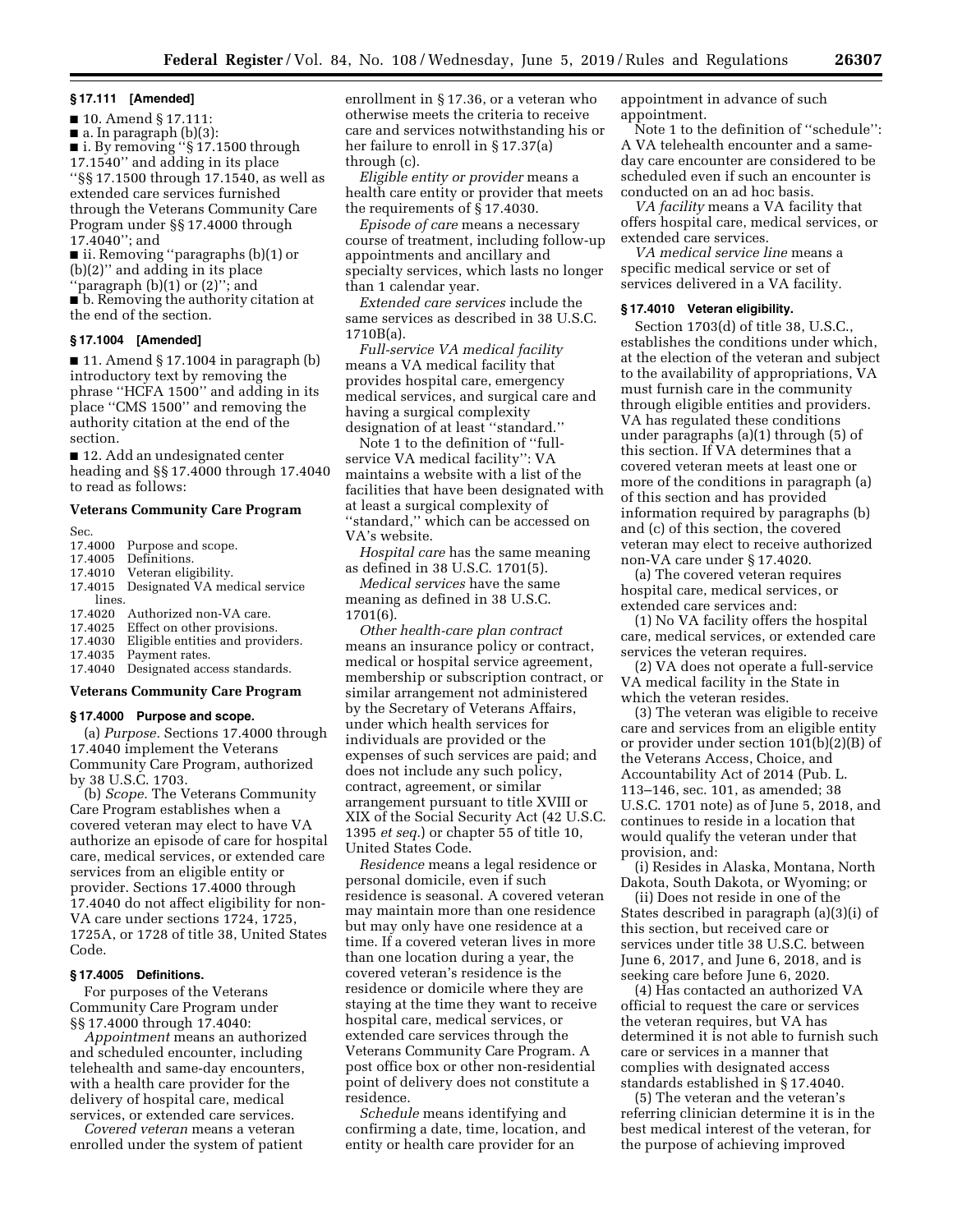clinical outcomes, to access the care or services the veteran requires from an eligible entity or provider, based on one or more of the following factors, as applicable:

(i) The distance between the veteran and the facility or facilities that could provide the required care or services;

(ii) The nature of the care or services required by the veteran;

(iii) The frequency the veteran requires the care or services;

(iv) The timeliness of available appointments for the required care or services;

(v) The potential for improved continuity of care;

(vi) The quality of the care provided; or

(vii) Whether the veteran faces an unusual or excessive burden in accessing a VA facility based on consideration of the following:

(A) Excessive driving distance; geographical challenges, such as the presence of a body of water (including moving water and still water) or a geologic formation that cannot be crossed by road; or environmental factors, such as roads that are not accessible to the general public, traffic, or hazardous weather.

(B) Whether care and services are available from a VA facility that is reasonably accessible.

(C) Whether a medical condition of the veteran affects the ability to travel.

(D) Whether there is a compelling reason the veteran needs to receive care and services from a non-VA facility.

(E) The need for an attendant, which is defined as a person who provides required aid and/or physical assistance to the veteran, for a veteran to travel to a VA medical facility for hospital care or medical services.

(6) In accordance with § 17.4015, VA has determined that a VA medical service line that would furnish the care or services the veteran requires is not providing such care or services in a manner that complies with VA's standards for quality.

(b) If the covered veteran changes his or her residence, the covered veteran must update VA about the change within 60 days.

(c) A covered veteran must provide to VA information on any other health-care plan contract under which the veteran is covered prior to obtaining authorization for care and services the veteran requires. If the veteran changes such other health-care plan contract, the veteran must update VA about the change within 60 days.

(d) Review of veteran eligibility determinations. The review of any decisions under paragraph (a) of this

section are subject to VA's clinical appeals process, and such decisions may not be appealed to the Board of Veterans' Appeals.

(The information collection is pending Office of Management and Budget approval.)

# **§ 17.4015 Designated VA medical service lines.**

(a) VA may identify VA medical service lines that are underperforming based on the timeliness of care when compared with the same medical service line at other VA facilities and based on data related to two or more distinct and appropriate quality measures of VA's standards for quality when compared with non-VA medical service lines.

(b) VA will make determinations regarding VA medical service lines under this section using data described in paragraph (a) of this section, VA standards for quality, and based on factors identified in paragraph (e) of this section.

(c) VA will announce annually any VA medical service lines identified under paragraph (a) of this section by publishing a document in the **Federal Register**. Such document will identify and describe the standards for quality VA used to inform the determination under paragraph (a), as well as how the data described in paragraph (a) and factors identified in paragraph (e) of this section were used to make the determinations. Such document will also identify limitations, if any, concerning when and where covered veterans can receive qualifying care and services at their election in the community based on this section. Such limitations may include a defined timeframe, a defined geographic area, and a defined scope of services. VA will also take reasonable steps to provide direct notice to covered veterans affected under this section.

(d) VA will identify no more than 3 VA medical services lines in a single VA facility under this section, and no more than 36 VA medical service lines nationally under this section.

(e) In determining whether a VA medical service line should be identified under paragraph (a) of this section, and to comply with paragraph (c) of this section, VA will consider:

(1) Whether the differences between performance of individual VA medical service lines, and between performance of VA medical service lines and non-VA medical service lines, is clinically significant.

(2) Likelihood and ease of remediation of the VA medical service line within a short timeframe.

(3) Recent trends concerning the VA medical service line or non-VA medical service line.

(4) The number of covered veterans served by the medical service line or that could be affected by the designation.

(5) The potential impact on patient outcomes.

(6) The effect that designating one VA medical service line would have on other VA medical service lines.

#### **§ 17.4020 Authorized non-VA care.**

(a) *Electing non-VA care.* Except as provided for in paragraph (d) of this section, a covered veteran eligible for the Veterans Community Care Program under § 17.4010 may choose to schedule an appointment with a VA health care provider, or have VA authorize the veteran to receive an episode of care for hospital care, medical services, or extended care services from an eligible entity or provider when VA determines such care or services are clinically necessary.

(b) *Selecting an eligible entity or provider.* A covered veteran may specify a particular eligible entity or provider. If a covered veteran does not specify a particular eligible entity or provider, VA will refer the veteran to a specific eligible entity or provider.

(c) *Authorizing emergency treatment.*  This paragraph (c) applies only to emergency treatment furnished to a covered veteran by an eligible entity or provider when such treatment was not the subject of an election by a veteran under paragraph (a) of this section. This paragraph (c) does not affect eligibility for, or create any new rules or conditions affecting, reimbursement for emergency treatment under section 1725 or 1728 of title 38, United States Code.

(1) Under the conditions set forth in this paragraph (c), VA may authorize emergency treatment after it has been furnished to a covered veteran. For purposes of this paragraph (c), ''emergency treatment'' has the meaning defined in section 1725(f)(1) of title 38, United States Code.

(2) VA may only authorize emergency treatment under this paragraph (c) if the covered veteran, someone acting on the covered veteran's behalf, or the eligible entity or provider notifies VA within 72 hours of such care or services being furnished and VA approves the furnishing of such care or services under paragraph (c)(3) of this section.

(3) VA may approve emergency treatment of a covered veteran under this paragraph (c) only if:

(i) The veteran is receiving emergency treatment from an eligible entity or provider.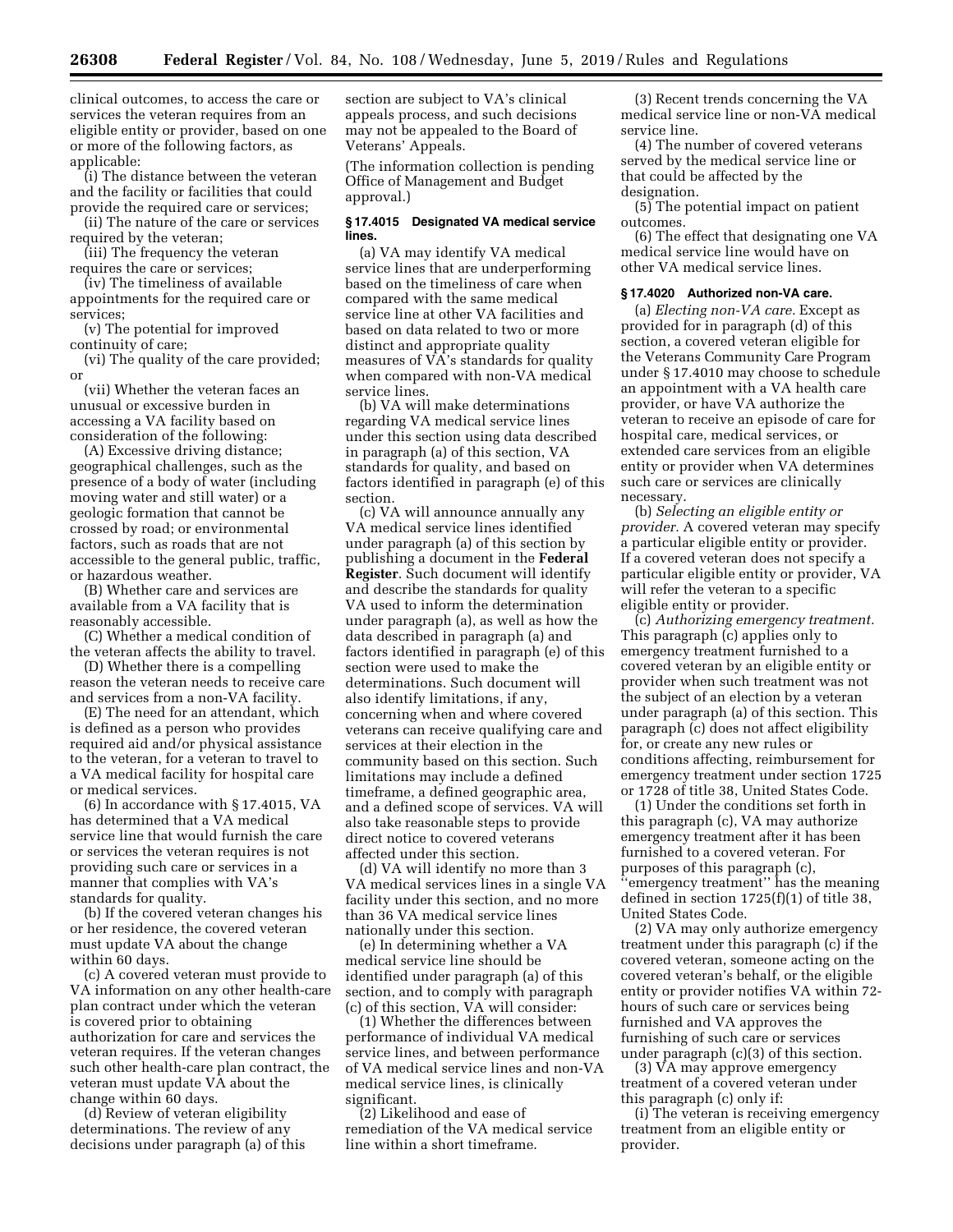(ii) The notice to VA complies with the provisions of paragraph (c)(4) of this section and is submitted within 72 hours of the beginning of such treatment.

(iii) The emergency treatment only includes services covered by VA's medical benefits package in § 17.38.

(4) Notice to VA must:

(i) Be made to the appropriate VA official at the nearest VA facility;

(ii) Identify the covered veteran; and (iii) Identify the eligible entity or provider.

(d) *Organ and bone marrow transplant care.* (1) In the case of a covered veteran described in paragraph (d)(3) of this section, the Secretary will determine whether to authorize an organ or bone marrow transplant for the covered veteran through an eligible entity or provider.

(2) The Secretary will make determinations under paragraph (d)(1) of this section, and the primary care provider of the veteran will make determinations concerning whether there is a medically compelling reason to travel outside the region of the Organ Procurement and Transplantation Network in which the veteran resides to receive a transplant, in consideration of, but not limited to, the following factors:

(i) Specific patient factors.

(ii) Which facilities meet VA's standards for quality, including quality metrics and outcomes, for the required transplant.

(iii) The travel burden on covered veterans based upon their medical conditions and the geographic location of eligible transplant centers.

(iv) The timeliness of transplant center evaluations and management.

(3) This paragraph (d) applies to covered veterans who meet one or more conditions of eligibility under § 17.4010(a) and:

(i) Require an organ or bone marrow transplant as determined by VA based upon generally-accepted medical criteria; and

(ii) Have, in the opinion of the primary care provider of the veteran, a medically compelling reason, as determined in consideration of the factors described in paragraph (d)(2) of this section, to travel outside the region of the Organ Procurement and Transplantation Network in which the veteran resides, to receive such transplant.

# **§ 17.4025 Effect on other provisions.**

(a) *General.* No provision in this section may be construed to alter or modify any other provision of law establishing specific eligibility criteria for certain hospital care, medical services, or extended care services.

(b) *Prescriptions.* Notwithstanding any other provision of this part, VA will:

(1) Pay for prescriptions no longer than 14 days written by eligible entities or providers for covered veterans, including over-the-counter drugs and medical and surgical supplies, available under the VA national formulary system to cover a course of treatment for an urgent or emergent condition.

(2) Fill prescriptions written by eligible entities or providers for covered veterans, including over-the-counter drugs and medical and surgical supplies, available under the VA national formulary system.

(3) Pay for prescriptions written by eligible entities or providers for covered veterans that have an immediate need for durable medical equipment and medical devices that are required for urgent or emergent conditions (*e.g.,*  splints, crutches, manual wheelchairs).

(4) Fill prescriptions written by eligible entities or providers for covered veterans for durable medical equipment and medical devices that are not required for urgent or emergent conditions.

(c) *Copayments.* Covered veterans are liable for a VA copayment for care or services furnished under the Veterans Community Care Program, if required by § 17.108(b)(4) or (c)(4), § 17.110(b)(4), or § 17.111(b)(3).

#### **§ 17.4030 Eligible entities and providers.**

To be eligible to furnish care and services under the Veterans Community Care Program, entities or providers:

(a) Must enter into a contract, agreement, or other arrangement to furnish care and services under the Veterans Community Care Program under §§ 17.4000 through 17.4040.

(b) Must either:

(1) Not be a part of, or an employee of, VA; or

(2) If the provider is an employee of VA, not be acting within the scope of such employment while providing hospital care, medical services, or extended care services through the Veterans Community Care Program under §§ 17.4000 through 17.4040.

(c) Must be accessible to the covered veteran. VA will determine accessibility by considering the following factors:

(1) The length of time the covered veteran would have to wait to receive hospital care, medical services, or extended care services from the entity or provider;

(2) The qualifications of the entity or provider to furnish the hospital care, medical services, or extended care services from the entity or provider; and

(3) The distance between the covered veteran's residence and the entity or provider.

## **§ 17.4035 Payment rates.**

The rates paid by VA for hospital care, medical services, or extended care services (hereafter referred to as ''services'') furnished pursuant to a procurement contract or an agreement authorized by §§ 17.4100 through 17.4135 will be the rates set forth in the terms of such contract or agreement. Such payment rates will comply with the following parameters:

(a) Except as otherwise provided in this section, payment rates will not exceed the applicable Medicare fee schedule (including but not limited to allowable rates under 42 U.S.C. 1395m) or prospective payment system amount (hereafter ''Medicare rate''), if any, for the period in which the service was provided (without any changes based on the subsequent development of information under Medicare authorities).

(b) With respect to services furnished in a State with an All-Payer Model Agreement under section 1814(b)(3) of the Social Security Act (42 U.S.C. 1395f(b)(3)) that became effective on or after January 1, 2014, the Medicare payment rates under paragraph (a) of this section will be calculated based on the payment rates under such agreement.

(c) Payment rates for services furnished in a highly rural area may exceed the limitations set forth in paragraphs (a) and (b) of this section. The term ''highly rural area'' means an area located in a county that has fewer than seven individuals residing in that county per square mile.

(d) Payment rates may deviate from the parameters set forth in paragraphs (a) through (c) of this section when VA determines, based on patient needs, market analyses, health care provider qualifications, or other factors, that it is not practicable to limit payment for services to the rates available under paragraphs (a) through (c).

(e) Payment rates for services furnished in Alaska are not subject to paragraphs (a) through (d) of this section and will be set forth in the terms of the procurement contract or agreement authorized by §§ 17.4100 through 17.4135, pursuant to which such services are furnished. If no payment rate is set forth in the terms of such a contract or agreement pursuant to which such services are furnished, payment rates for services furnished in Alaska will follow the Alaska Fee Schedule of the Department of Veterans Affairs.